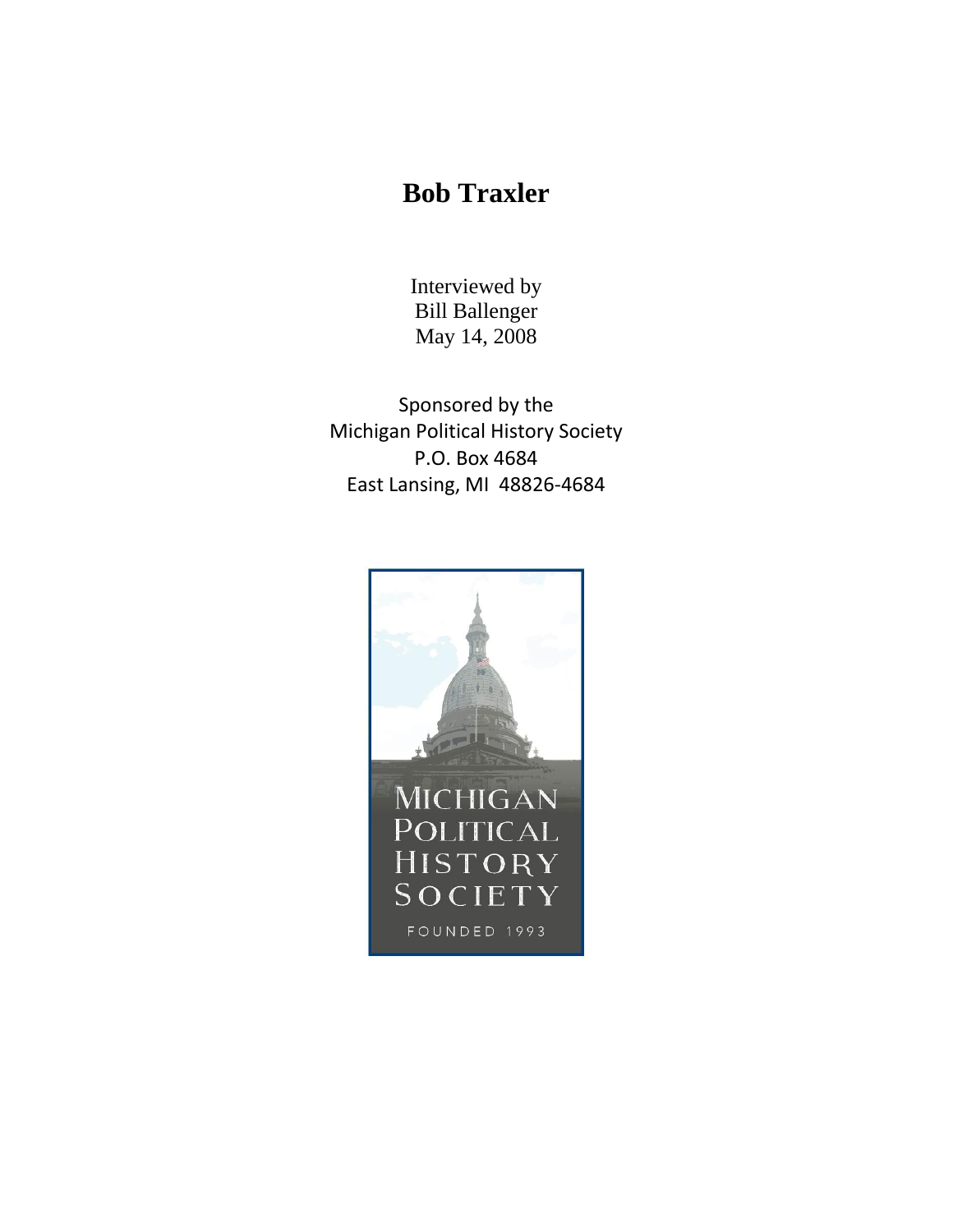| <b>Bill Ballenger:</b> | This interview is part of the James J. Blanchard Living Library of Michigan<br>Political History.                                                                                                                                                                                                                                                                                                                                                                                                                                                                                                       |
|------------------------|---------------------------------------------------------------------------------------------------------------------------------------------------------------------------------------------------------------------------------------------------------------------------------------------------------------------------------------------------------------------------------------------------------------------------------------------------------------------------------------------------------------------------------------------------------------------------------------------------------|
| <b>Bill Ballenger:</b> | Our interview today is with Bob Traxler, who has led one of the most interesting<br>and eclectic political careers of anybody in public life in recent Michigan history.<br>A former assistant prosecutor, a former state representative, chairman of the<br>House Judiciary Committee, an 18 year Congressman and finally piece de<br>resistance, a Mackinac Island State Park Commissioner. Welcome to Michigan<br>Political History Society.                                                                                                                                                         |
| <b>Bob Traxler:</b>    | Thank you very much, Bill and I wanna express my gratitude to the Michigan<br>Political History Society, Dave Murley, yourself and all the supporters of this<br>worthwhile cause. I'm very honored, very grateful to be here this morning.                                                                                                                                                                                                                                                                                                                                                             |
| <b>Bill Ballenger:</b> | Bob Traxler, it's 1931, Kawkawlin Michigan, a rural Bay County community.<br>What was life like in the 1930's and 1940's as you were growing up?                                                                                                                                                                                                                                                                                                                                                                                                                                                        |
| <b>Bob Traxler:</b>    | It was a small village on the Kawkawlin River. My father was a rural mailman and<br>a small farmer. I lived, our farm was right on the edge of the village. I was<br>probably about nine years old when my dad sold it, but it gave me an insight<br>into the farm community of Michigan. And the crops and the people who were<br>involved in agriculture. Really the life that I had was that of kind of a<br>Huckleberry Finn. We built rafts for the river, we swam in the river. We skated<br>there and played hockey in the winter. It was an idyllic existence. Bay City was<br>five miles away. |
| <b>Bob Traxler:</b>    | Every Saturday, my father would load me and friends into his vehicle and take<br>us to Bay City, the big city, for a movie. And the movie cost 10 cents. I went to a<br>two-room country school until the grade of seven when the district, this little<br>rural district, merged with, made a contract, with the Bay City system, whereby<br>seventh grade, eighth grade students would be bused into Bay City. And so I<br>attended high school.                                                                                                                                                      |
| <b>Bob Traxler:</b>    | Well, seventh, eighth grade at TL Handy High School, where I graduated the first<br>graduating class from TL Handy High School, which is now a Middle School. A<br>new high school having been built.                                                                                                                                                                                                                                                                                                                                                                                                   |
| <b>Bill Ballenger:</b> | And then you went to Bay City junior college, it was called in those days, for<br>what two years?                                                                                                                                                                                                                                                                                                                                                                                                                                                                                                       |
| <b>Bob Traxler:</b>    | Two years. I transferred to Michigan State, which I graduated in '53.                                                                                                                                                                                                                                                                                                                                                                                                                                                                                                                                   |
| <b>Bill Ballenger:</b> | And then Army duty?                                                                                                                                                                                                                                                                                                                                                                                                                                                                                                                                                                                     |
| <b>Bob Traxler:</b>    | And then the Army.                                                                                                                                                                                                                                                                                                                                                                                                                                                                                                                                                                                      |
| <b>Bill Ballenger:</b> | The draft? Still had a draft, right?                                                                                                                                                                                                                                                                                                                                                                                                                                                                                                                                                                    |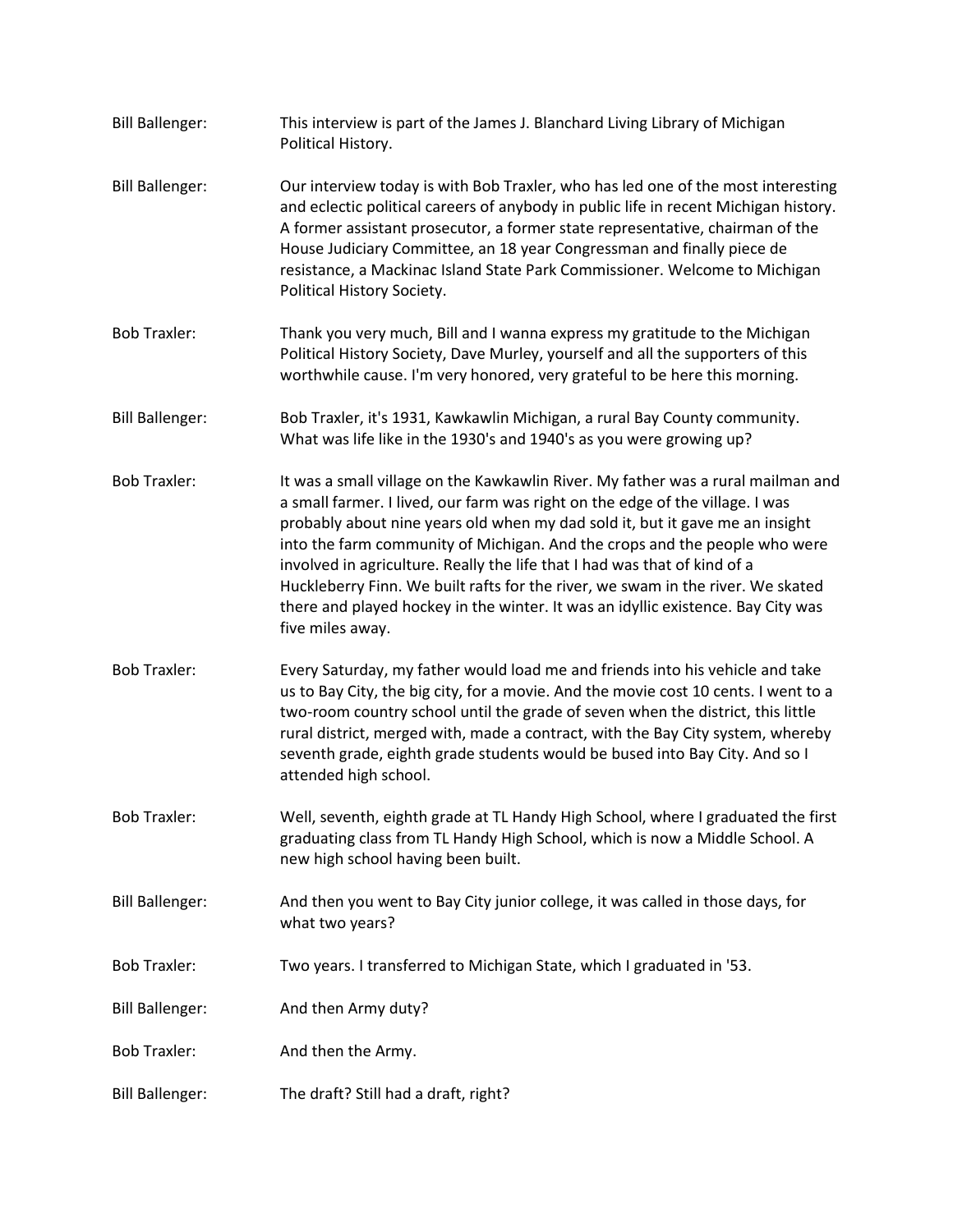| <b>Bob Traxler:</b>    | Still had a draft.                                                                                                                                                                                                                                                                                                                                                                                                                                                                                                                                                                                                                                                                                      |
|------------------------|---------------------------------------------------------------------------------------------------------------------------------------------------------------------------------------------------------------------------------------------------------------------------------------------------------------------------------------------------------------------------------------------------------------------------------------------------------------------------------------------------------------------------------------------------------------------------------------------------------------------------------------------------------------------------------------------------------|
| <b>Bill Ballenger:</b> | And then after that you got out and you decided to go to law school?                                                                                                                                                                                                                                                                                                                                                                                                                                                                                                                                                                                                                                    |
| <b>Bob Traxler:</b>    | I came back to Michigan State and spent a year. I had decided to become a<br>school teacher. And from one of many vocation, I was a graduate of political<br>science and history minor. And while I was working towards a teaching<br>certificate, my natural inclination towards politics ran over me and I filled out an<br>application for law school to Wayne State and Detroit College of Law. And was<br>accepted at both. Decided to go to DCL and did so, to graduate three years later<br>and return to Bay City. There was an opening in the prosecutor's office as an<br>assistant and enjoyed very much two years as assistant prosecutor before being<br>elected to the state legislature. |
| <b>Bill Ballenger:</b> | Okay, you ran for the state House of Representatives. This is the first time you<br>sought political office in 1962 and that was a year that George Romney was<br>challenging the incumbent governor, John Swainson for the governorship and<br>the House and Senate were controlled by the republicans narrowly at that time.<br>What was that first campaign like that you ran against a republican? I think his<br>name was Mike Gilman.                                                                                                                                                                                                                                                             |
| <b>Bob Traxler:</b>    | Yes.                                                                                                                                                                                                                                                                                                                                                                                                                                                                                                                                                                                                                                                                                                    |
| <b>Bill Ballenger:</b> | How much did you spend? Did you have debates? What was a campaign like<br>then compared to what you see today?                                                                                                                                                                                                                                                                                                                                                                                                                                                                                                                                                                                          |
| <b>Bob Traxler:</b>    | Very different. We were all amateurs. The total campaign costs were \$2,000.                                                                                                                                                                                                                                                                                                                                                                                                                                                                                                                                                                                                                            |
| <b>Bill Ballenger:</b> | Wow.                                                                                                                                                                                                                                                                                                                                                                                                                                                                                                                                                                                                                                                                                                    |
| <b>Bob Traxler:</b>    | Mike and I were acquaintances. We became friends during the campaign. He<br>worked at the Bay City Times and they asked him to at least take a leave of<br>absence and even consider whether he should resign from the paper.                                                                                                                                                                                                                                                                                                                                                                                                                                                                           |
| <b>Bill Ballenger:</b> | Did he continue to write stories on your campaign while he was at the Bay City<br>Times. I don't think so.                                                                                                                                                                                                                                                                                                                                                                                                                                                                                                                                                                                              |
| <b>Bob Traxler:</b>    | Actually, they asked him to leave for the campaign and he was not affiliated<br>with the newspaper in any way. And after the campaign, I don't recall if he went<br>back to the paper or whether he came onto to Lansing as part of the George<br>Romney administration. He became a Romney appointee. I believe it was to the<br>workman's comp commission, even though he wasn't an attorney. And he did<br>go to law school while he was in Lansing and he had a very successful career,<br>specializing in workman's comp.                                                                                                                                                                          |
| <b>Bill Ballenger:</b> | It's 1962, George Romney is challenging incumbent Governor John Swainson.<br>You are running for the state House of Representatives. First political office you                                                                                                                                                                                                                                                                                                                                                                                                                                                                                                                                         |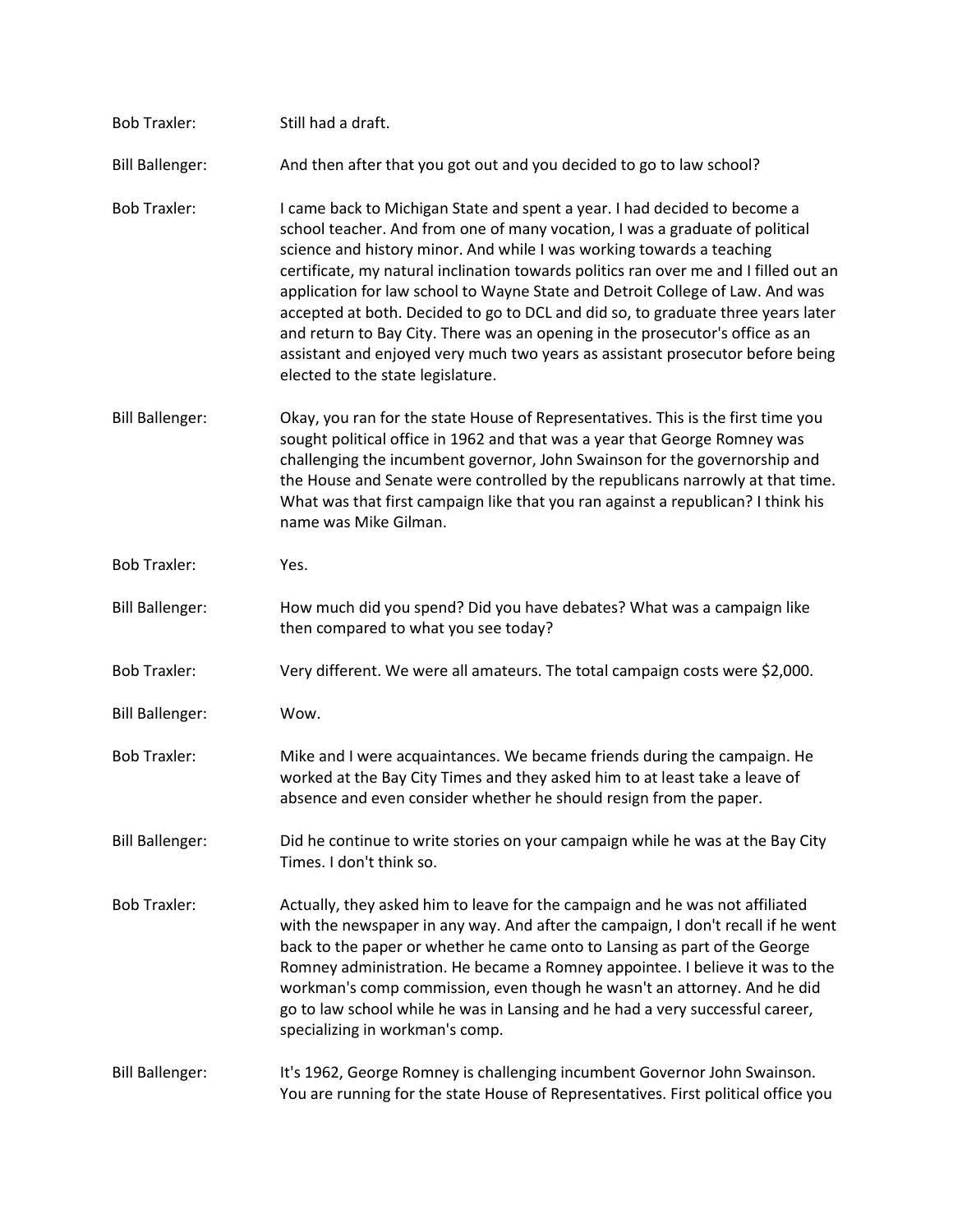|                        | ever sought. What were the differences in campaigning in that year compared<br>to what you see today? What did you go through?                                                                                                                                                                                                                                                                                                                                                                                                                                                                                                                                                                                                                                                                                                 |
|------------------------|--------------------------------------------------------------------------------------------------------------------------------------------------------------------------------------------------------------------------------------------------------------------------------------------------------------------------------------------------------------------------------------------------------------------------------------------------------------------------------------------------------------------------------------------------------------------------------------------------------------------------------------------------------------------------------------------------------------------------------------------------------------------------------------------------------------------------------|
| <b>Bob Traxler:</b>    | Well, those are all very interesting questions. I think, it was totally different<br>from today's atmosphere. And I developed friends on both sides of the aisle.<br>Even though I was in my caucus rather aggressive, impatient and keenly<br>involved with policy issues. And I sort of stirred up the cozy relationship that<br>existed between republicans and democrats. The democrats had accepted a<br>perpetual minority status. I believe that the philosophical differences, between<br>the parties deserved to be thoroughly aired and considered. And I kept making<br>that point with my friends in the democratic party and some of them agreed.<br>Many of them were very comfortable with their committee assignments with<br>people they'd worked with for a number of years, on the other side of the aisle. |
| <b>Bob Traxler:</b>    | I felt I was 'twixt and 'tween. I had many republican friends and the speaker at<br>that time was a man by the name of Allison Green from, I think Sanilac County.                                                                                                                                                                                                                                                                                                                                                                                                                                                                                                                                                                                                                                                             |
| <b>Bill Ballenger:</b> | Sanilac County, right.                                                                                                                                                                                                                                                                                                                                                                                                                                                                                                                                                                                                                                                                                                                                                                                                         |
| <b>Bob Traxler:</b>    | And Allison Green was a farmer and a part-time banker. And because of my<br>background and interest in agriculture, we got along very well. And I had many<br>republican friends. The interesting thing was at that time, Baker vs. Carr was<br>decided.                                                                                                                                                                                                                                                                                                                                                                                                                                                                                                                                                                       |
| <b>Bill Ballenger:</b> | One man, one vote.                                                                                                                                                                                                                                                                                                                                                                                                                                                                                                                                                                                                                                                                                                                                                                                                             |
| <b>Bob Traxler:</b>    | One man, one vote changed the world politically.                                                                                                                                                                                                                                                                                                                                                                                                                                                                                                                                                                                                                                                                                                                                                                               |
| <b>Bill Ballenger:</b> | Right.                                                                                                                                                                                                                                                                                                                                                                                                                                                                                                                                                                                                                                                                                                                                                                                                                         |
| <b>Bob Traxler:</b>    | If, permanently. And lo and behold, as a consequence of that, plus a national<br>political scene.                                                                                                                                                                                                                                                                                                                                                                                                                                                                                                                                                                                                                                                                                                                              |
| <b>Bill Ballenger:</b> | LBJ killed Barry Goldwater figuratively speaking in the general election. That plus<br>one man, one vote, all of a sudden you got what you wanted, a democratic<br>majority for the first time since 1938. The democrats had majorities in both the<br>House and Senate, overwhelming majorities. You still had the republican<br>governor, because George Romney was reelected. So that changed everything<br>and you were named by your caucus and by the chambers, the number two<br>democrat, weren't you? You were the floor leader.                                                                                                                                                                                                                                                                                      |
| <b>Bob Traxler:</b>    | I was the majority floor leader. A tremendous challenge and fraught with some<br>difficulties. And also great opportunities. I viewed these opportunities as a<br>chance to modernize the state legislature. To bring professional types into the<br>legislature and staff people and to insist that the legislative process be one that<br>would be open, would be fair and that would be accessible to ordinary citizens                                                                                                                                                                                                                                                                                                                                                                                                     |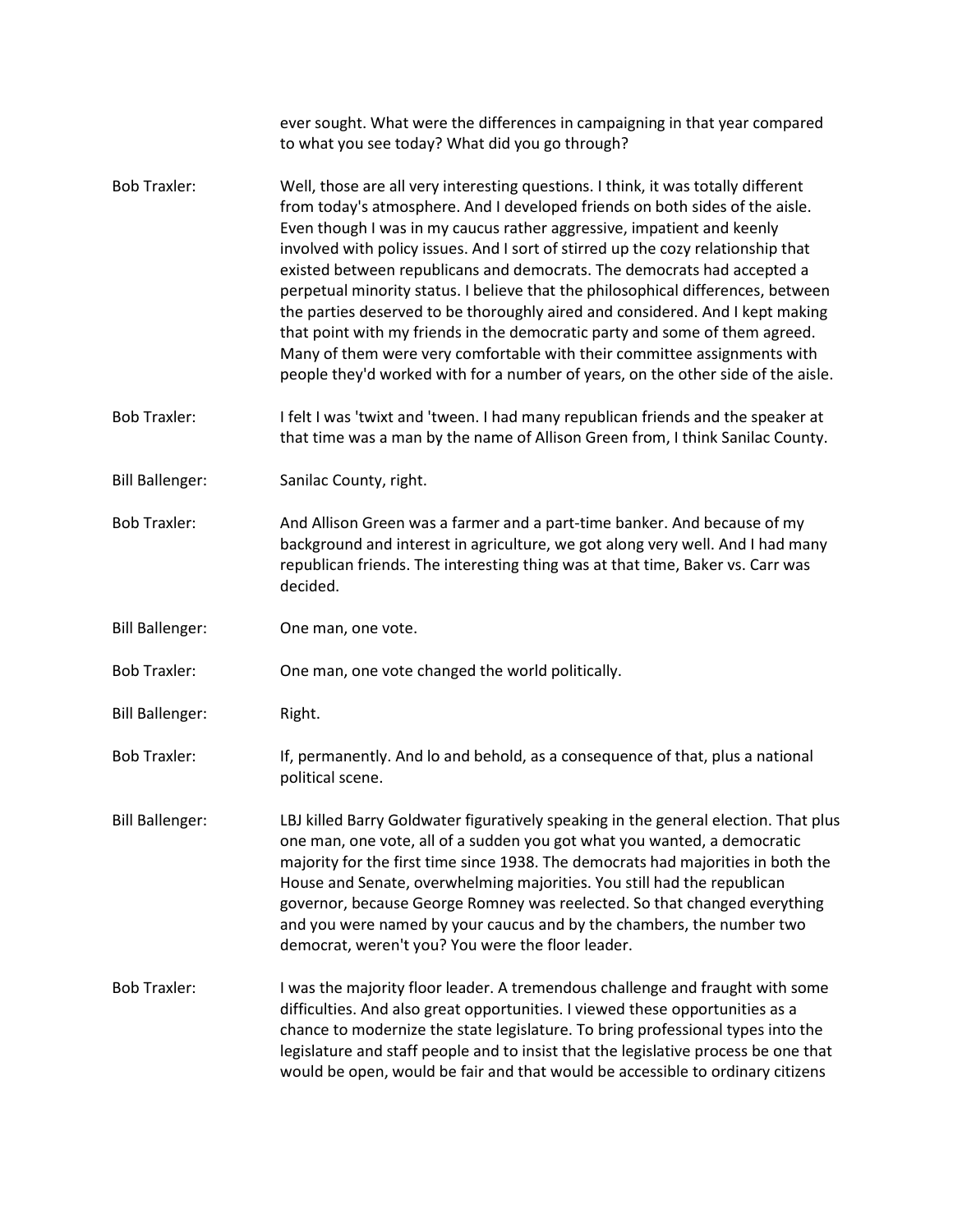|                        | as well as provide both parties in the legislature with all of the information<br>necessary to make the right decisions on behalf of the public good.                                                                                                                                                                                                                                                                                                                                                                                                                                                                                                                                                   |
|------------------------|---------------------------------------------------------------------------------------------------------------------------------------------------------------------------------------------------------------------------------------------------------------------------------------------------------------------------------------------------------------------------------------------------------------------------------------------------------------------------------------------------------------------------------------------------------------------------------------------------------------------------------------------------------------------------------------------------------|
| <b>Bob Traxler:</b>    | We embarked upon that. Joe Kowalski was the speaker. He had an assistant,<br>whose name was Dick Miller. Dick later went onto Central Michigan University<br>in a capacity there that I don't recall what it was. It was not president, but he<br>served many years there. But Dick was an individual who had a wide range of<br>interests in the legislative area in terms of reform. In terms of change, in terms<br>of staffing and out of those two years, we had a dual agenda. One dealt with<br>legislation. The other one dealt with question of "How do you professionalize a<br>legislature that really was a one horse affair?" And that became, for me, two<br>very interesting challenges. |
| <b>Bill Ballenger:</b> | The legislature hadn't even had full time secretaries, really. Or if they did, they<br>were in a pool of some sort. It would be one secretary for 20 legislators. They<br>didn't even really have offices. They worked at their desk until not much longer<br>before you got there, right?                                                                                                                                                                                                                                                                                                                                                                                                              |
| <b>Bob Traxler:</b>    | I didn't have a telephone number.                                                                                                                                                                                                                                                                                                                                                                                                                                                                                                                                                                                                                                                                       |
| <b>Bill Ballenger:</b> | Right, exactly.                                                                                                                                                                                                                                                                                                                                                                                                                                                                                                                                                                                                                                                                                         |
| <b>Bob Traxler:</b>    | I had a mailbox, that when we were in session, I daily went to my own mailbox,<br>opened it up and too often, there'll be nothing in it. I felt very, very discouraged.                                                                                                                                                                                                                                                                                                                                                                                                                                                                                                                                 |
| <b>Bill Ballenger:</b> | Were you on the judiciary committee from the beginning when you came to the<br>House or not?                                                                                                                                                                                                                                                                                                                                                                                                                                                                                                                                                                                                            |
| <b>Bob Traxler:</b>    | No.                                                                                                                                                                                                                                                                                                                                                                                                                                                                                                                                                                                                                                                                                                     |
| <b>Bill Ballenger:</b> | When did you get on the judiciary committee?                                                                                                                                                                                                                                                                                                                                                                                                                                                                                                                                                                                                                                                            |
| <b>Bob Traxler:</b>    | After the majority floor leader. And as you recall, the democrats lost control the<br>next election.                                                                                                                                                                                                                                                                                                                                                                                                                                                                                                                                                                                                    |
| <b>Bill Ballenger:</b> | In 1966. Well, before we get into that, let's talk about the 1965, '66 session,<br>which was historic, because for the first time since 1938, the democrats took<br>over control of both houses of legislature by huge majorities and yet they had a<br>republican governor, George Romney. How did you all get along, anyway?                                                                                                                                                                                                                                                                                                                                                                          |
| <b>Bob Traxler:</b>    | I think both sides were highly responsible to assist them, which they were<br>determined to make work. And so there was an interchange of information<br>constantly. Bob Danhoff was his                                                                                                                                                                                                                                                                                                                                                                                                                                                                                                                |
| <b>Bill Ballenger:</b> | Legal counsel.                                                                                                                                                                                                                                                                                                                                                                                                                                                                                                                                                                                                                                                                                          |
| <b>Bob Traxler:</b>    | Yes and we had Glen Allen.                                                                                                                                                                                                                                                                                                                                                                                                                                                                                                                                                                                                                                                                              |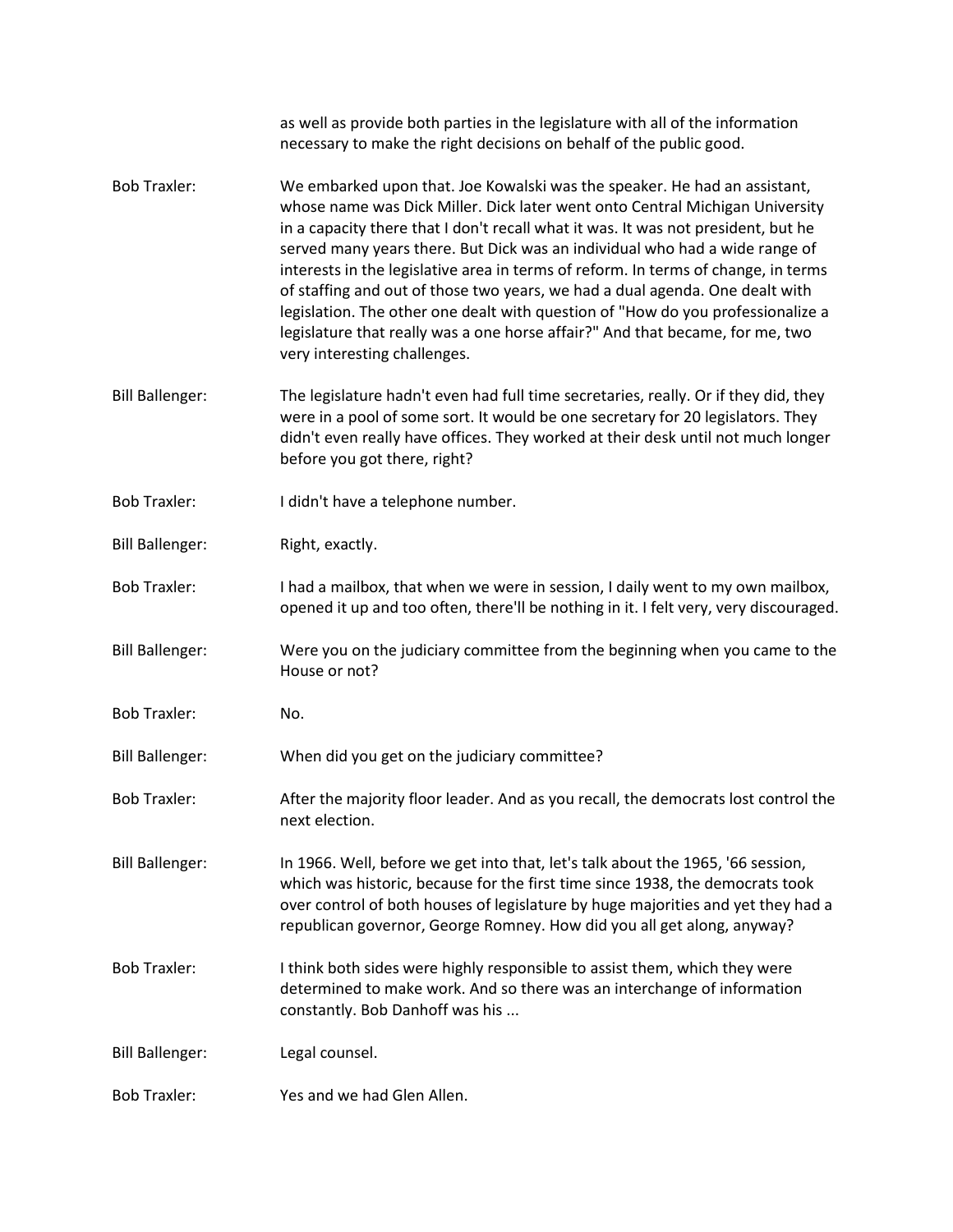| <b>Bill Ballenger:</b> | Glen Allen.                                                                                                                                                                                                                                                                                                                                                                                                                                                                                                                                                                                                                                                                                                                                                                                                                                                                                                                                                |
|------------------------|------------------------------------------------------------------------------------------------------------------------------------------------------------------------------------------------------------------------------------------------------------------------------------------------------------------------------------------------------------------------------------------------------------------------------------------------------------------------------------------------------------------------------------------------------------------------------------------------------------------------------------------------------------------------------------------------------------------------------------------------------------------------------------------------------------------------------------------------------------------------------------------------------------------------------------------------------------|
| <b>Bob Traxler:</b>    | Both of these were quite professional people. And they loved politics. They<br>loved politicians. And we weren't separated by some kind of high philosophical<br>wall. And we could work together, we could exchange ideas, we could find<br>means to accommodate each other's interests and desires. And I consider that<br>to be quite an achievement. Romney himself was a moderate and he was<br>committed to enacting a broad tax reform, including the establishment of the<br>state's first income tax. And the only issue in that regard was not whether or not<br>we'd have an income tax, but how it was to be implemented. What were going<br>to be the advantages, if you want to call it that for the average Michigan citizen,<br>with a new state income tax? How did you deal with income discrepancies when<br>you had prohibition in this constitution as you recall, that prohibited a<br>progressive income tax. Graduated income tax. |
| <b>Bob Traxler:</b>    | So, I think there was a sense on both sides that fairness required some kind of<br>progression that would not violate the constitution. I participated in discussions<br>as majority floor leader, with the governor. Bill Ryan, who was the point person<br>for the democratic caucus on taxes and Jim Karoub who was my seat mate and<br>whom I had treasured his judgment and knowledge. He was just superb at<br>numbers. He was a computer mind in terms of numbers and he later became a<br>very well established lobbyist, of course. But, it became clear to me, that Ryan<br>and the governor, were interesting from the standpoint that the governor had<br>been as you recall, the president of American Motors.                                                                                                                                                                                                                                |
| <b>Bob Traxler:</b>    | Ryan had been an activist in the UAW and had negotiated contracts with the<br>automotive companies. So, I'm sitting at a table, with the former president of an<br>automobile company, a former union negotiator, who loved detail. And as I sat<br>there, after two days, I decided I really wasn't needed and that the two of them<br>would ultimately come to an understanding and agreement, but to get there<br>was going to take many days.                                                                                                                                                                                                                                                                                                                                                                                                                                                                                                          |
| <b>Bill Ballenger:</b> | Right. Now, before Ryan became speaker in '69, was when he really first became<br>speaker. He was minority leader in '67, '68. In that '65, '66 section, you<br>mentioned Joe Kowalski. Now, Joe Kowalski, what kind of a speaker was he?                                                                                                                                                                                                                                                                                                                                                                                                                                                                                                                                                                                                                                                                                                                  |
| <b>Bob Traxler:</b>    | I must say that when I got to the congress, which is another story, Tip O'Neill<br>reminded me about Joe. Joe was a great storyteller. He had many friends from<br>his years of service in the legislature on both sides of the aisles. We had a very<br>progressive agenda and it sometimes put Joe in a difficult position because<br>some of the lobbyists viewed him as a dear friend who could moderate perhaps,<br>the democratic caucus. All of us freshmen, many of those 64, if I recall, 63, 64                                                                                                                                                                                                                                                                                                                                                                                                                                                  |
| <b>Bill Ballenger:</b> | It was 63/37, with your majority. 65, 66.                                                                                                                                                                                                                                                                                                                                                                                                                                                                                                                                                                                                                                                                                                                                                                                                                                                                                                                  |
| <b>Bob Traxler:</b>    | Many, many, many of those 63 were new.                                                                                                                                                                                                                                                                                                                                                                                                                                                                                                                                                                                                                                                                                                                                                                                                                                                                                                                     |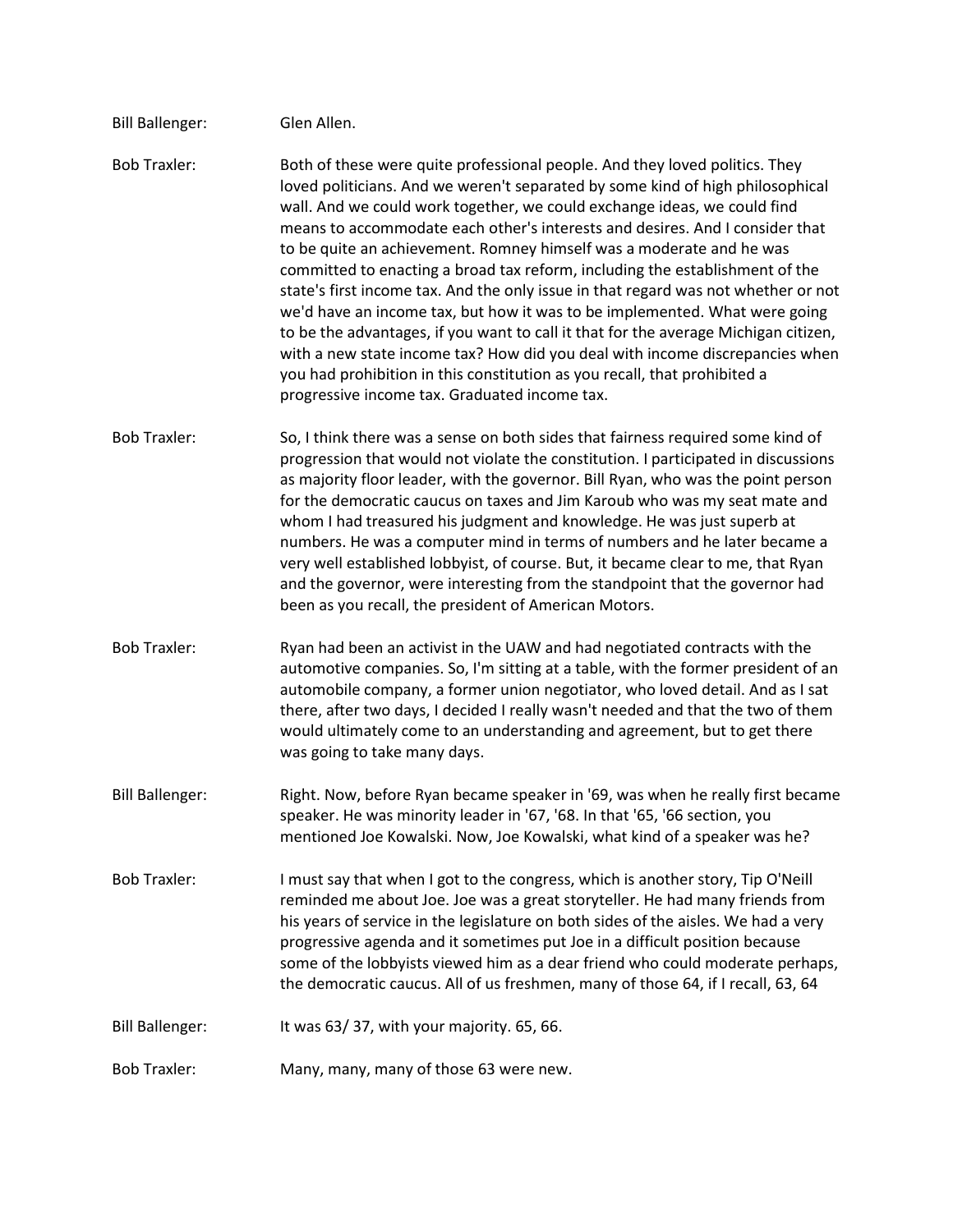| <b>Bill Ballenger:</b> | Excuse me. 73. 73/37.                                                                                                                                                                                                                                                                                                                                                                                                                                                                                                                                                                                                       |
|------------------------|-----------------------------------------------------------------------------------------------------------------------------------------------------------------------------------------------------------------------------------------------------------------------------------------------------------------------------------------------------------------------------------------------------------------------------------------------------------------------------------------------------------------------------------------------------------------------------------------------------------------------------|
| <b>Bob Traxler:</b>    | Okay.                                                                                                                                                                                                                                                                                                                                                                                                                                                                                                                                                                                                                       |
| <b>Bill Ballenger:</b> | You were one vote short of an absolute two-thirds override majority. 73/37.                                                                                                                                                                                                                                                                                                                                                                                                                                                                                                                                                 |
| <b>Bob Traxler:</b>    | We would often discuss issues that were coming up on the agenda. Coming out<br>of committee. And in fairness, Joe allowed the committee chairman to move<br>legislation. That they felt and the caucus felt was important. And even though,<br>as I said, some of his best friends had some strong opposition in view of the<br>interest that they represented. But Joe, was totally agreeable to the concept of<br>opening the legislature up to a new era and a process. I think he was an<br>appropriate person for that time.                                                                                           |
| <b>Bill Ballenger:</b> | It's early 1967 and the former speaker, Joe Kowalski, your caucus leader dies.<br>Bill Ryan is elected to replace him and you have a 55/55 tied House, but one of<br>your members E.D. O'Brien takes a walk or sits on his hands, or in any event,<br>doesn't vote with you and the republicans organize the House and Bob<br>Waldron, a republican is elected speaker. What about all that? What about E.D.<br>O'Brien?                                                                                                                                                                                                    |
| <b>Bob Traxler:</b>    | You certainly characterize it properly. E.D. was a legislator in search of<br>recognition. And he's a contrary in many respects. He and Joe Kowalski did not<br>at all get along.                                                                                                                                                                                                                                                                                                                                                                                                                                           |
| <b>Bill Ballenger:</b> | They were both from Detroit.                                                                                                                                                                                                                                                                                                                                                                                                                                                                                                                                                                                                |
| <b>Bob Traxler:</b>    | Both from Detroit. Joe represented the UAW Labor movement. E.D. was not at<br>all enthralled with the UAW. They never supported him. He wasn't anti-labor.<br>But he was, excuse me. He was not pro UAW. And he was more sensitive to the<br>teamster movement then anything else. In those days there was a clash<br>between the teamsters and the UAW, both in terms of organization and in<br>terms, organizing workers. And in terms of legislative goals. And E.D. spent two<br>years in the majority as unrecognized. And as a consequence of the opportunity<br>to be a very decisive game player, he did not vote - |
| <b>Bill Ballenger:</b> | At all. He sat on his hands.                                                                                                                                                                                                                                                                                                                                                                                                                                                                                                                                                                                                |
| <b>Bob Traxler:</b>    | Said nothing. And just did not vote.                                                                                                                                                                                                                                                                                                                                                                                                                                                                                                                                                                                        |
| <b>Bill Ballenger:</b> | The republicans, they were allowed to organize by a 55, 54 vote. Then they won<br>the special election.                                                                                                                                                                                                                                                                                                                                                                                                                                                                                                                     |
| <b>Bob Traxler:</b>    | There's another interesting point here, that should be said. And it was, as a<br>consequence of that, several things happened to E.D. One, he was appointed<br>chair by Bob Waldron, the then speaker.                                                                                                                                                                                                                                                                                                                                                                                                                      |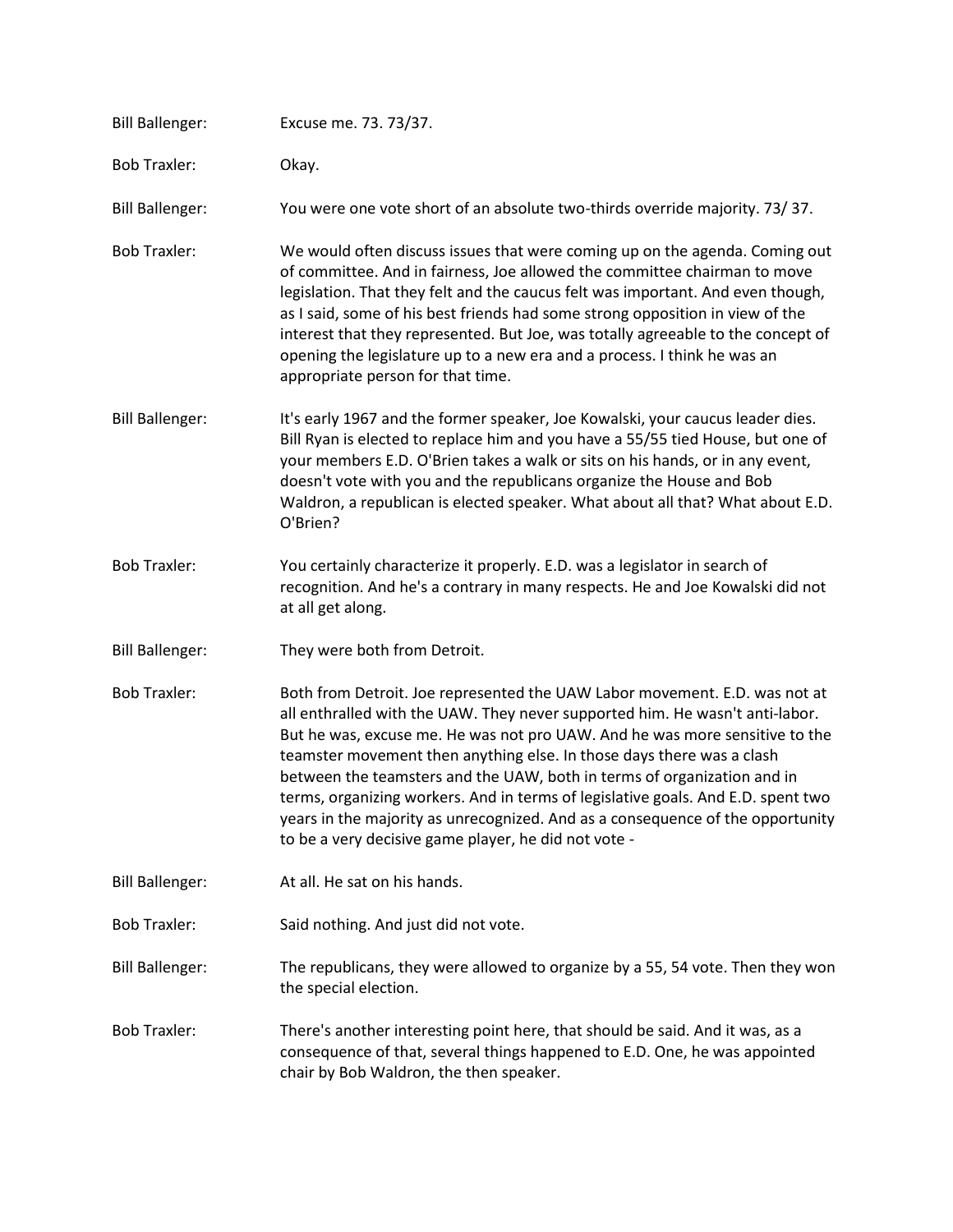| <b>Bill Ballenger:</b> | The republican speaker.                                                                                                                                                                                                                                                                                                                                                                                                                                                                                                                                                                                               |
|------------------------|-----------------------------------------------------------------------------------------------------------------------------------------------------------------------------------------------------------------------------------------------------------------------------------------------------------------------------------------------------------------------------------------------------------------------------------------------------------------------------------------------------------------------------------------------------------------------------------------------------------------------|
| <b>Bob Traxler:</b>    | Yes. He was appointed as chairman of a special committee to implement the<br>legislation necessary to implement the new constitution. The '63 constitution<br>that had been approved in '64, I think. I don't recall.                                                                                                                                                                                                                                                                                                                                                                                                 |
| <b>Bill Ballenger:</b> | It was approved in the Spring of '63 and it took effect on January 1st '64. And<br>you guys worked on implementing a lot of it in '65, '66 and still in '67, '68, we're<br>gonna get into a few things that you had to clean up as chairman of the judiciary<br>committee, in a minute. But, it's '67, '68, so you're back in the minority. How did<br>your relationship change with your colleagues, both in '65, '66, when you<br>suddenly were in the majority and they had been cast in the minority for the<br>first time since 1938? And then, they get power back in '67, '68, you're back in<br>the minority. |
| <b>Bill Ballenger:</b> | Did your relationships change over that period of time compared to the first two<br>years when you came in, back in '63, '64?                                                                                                                                                                                                                                                                                                                                                                                                                                                                                         |
| <b>Bob Traxler:</b>    | In a way, they held me accountable for the loss. I was a majority floor leader,<br>and I was a slave driver and I recall saying to one of them on election night<br>when it became clear that we were going to be the minority. I said, "Rusty.<br>What happened? How come we did so much. We got unemployment,<br>workman's comp, all kinds of things. Education, mental health." I said, "What<br>happened?" And he, we're talking on the telephone, somewhere around 3:30 in<br>the morning. And he said, "Bob, you did too damn much."                                                                            |
| <b>Bill Ballenger:</b> | Too much progress, huh. All at once.                                                                                                                                                                                                                                                                                                                                                                                                                                                                                                                                                                                  |
| <b>Bob Traxler:</b>    | As one of the members who came in, as a consequence of Baker vs. Carr, from<br>the Tawas/Pinconning area. That was his district. He said to me, "I came in on a<br>tidal wave                                                                                                                                                                                                                                                                                                                                                                                                                                         |
| <b>Bill Ballenger:</b> | Was he a republican?                                                                                                                                                                                                                                                                                                                                                                                                                                                                                                                                                                                                  |
| <b>Bob Traxler:</b>    | Democrat.                                                                                                                                                                                                                                                                                                                                                                                                                                                                                                                                                                                                             |
| <b>Bill Ballenger:</b> | Oh, democrat. Okay.                                                                                                                                                                                                                                                                                                                                                                                                                                                                                                                                                                                                   |
| <b>Bob Traxler:</b>    | Came in on a tidal wave and went out on another tidal wave.                                                                                                                                                                                                                                                                                                                                                                                                                                                                                                                                                           |
| <b>Bill Ballenger:</b> | Another tidal wave.                                                                                                                                                                                                                                                                                                                                                                                                                                                                                                                                                                                                   |
| <b>Bob Traxler:</b>    | On the back side.                                                                                                                                                                                                                                                                                                                                                                                                                                                                                                                                                                                                     |
| <b>Bill Ballenger:</b> | Yeah, there was kind of a swing of the pendulum in '66, nationally and in<br>Michigan. Everything went wrong for the democrats in '66 that had gone right<br>for them in '64. But okay. In '68, Nixon is running for president. Humphrey is the                                                                                                                                                                                                                                                                                                                                                                       |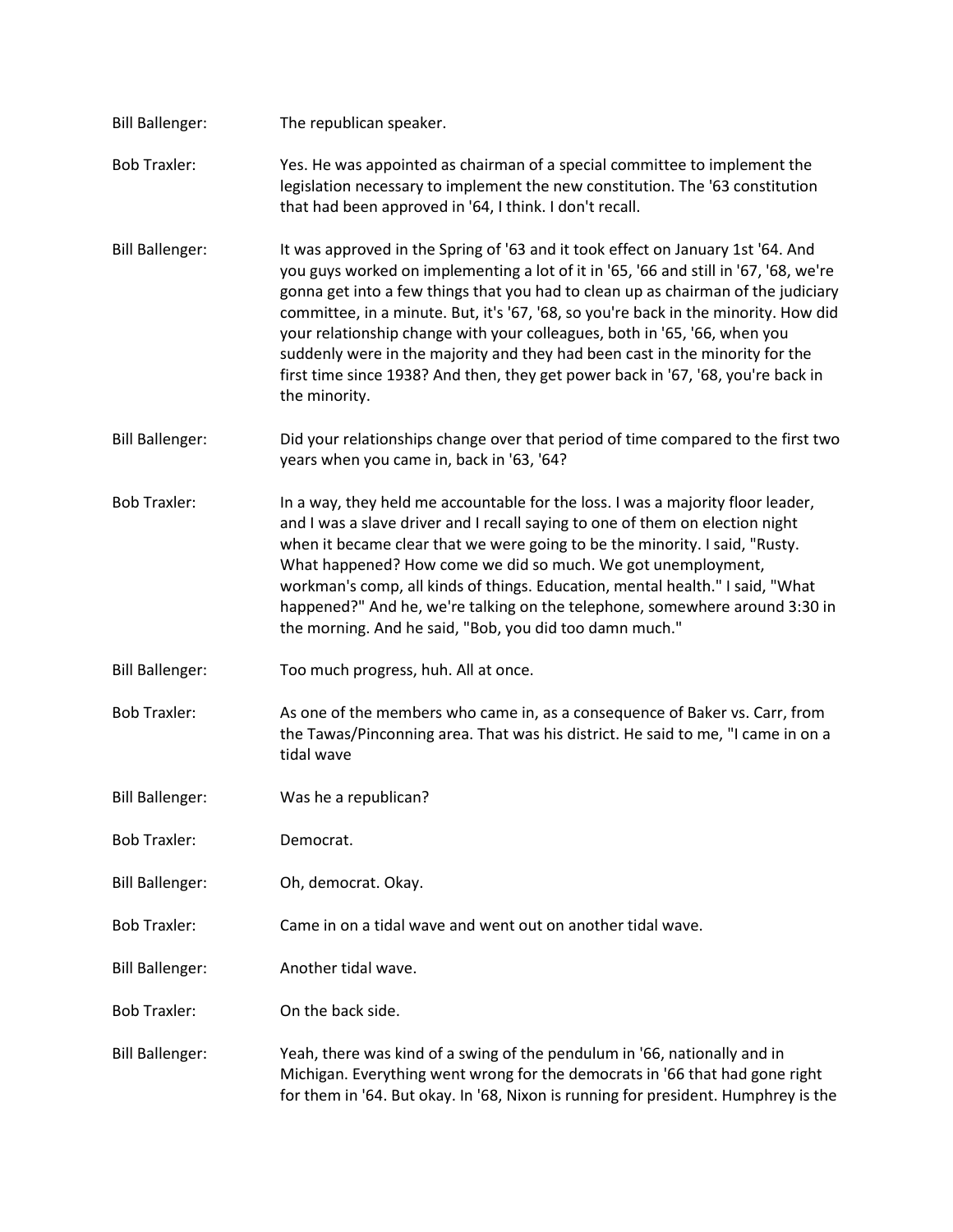|                        | democratic nominee. George Wallace is on the national ballot. And the<br>democrats regain control of the House. You are back in the majority. You had<br>been, as I believe is the case, the minority democratic leader on the judiciary<br>committee, in '67, '68 with Donald Holbrook, a republican as chairman, is that<br>correct? |
|------------------------|----------------------------------------------------------------------------------------------------------------------------------------------------------------------------------------------------------------------------------------------------------------------------------------------------------------------------------------|
| <b>Bob Traxler:</b>    | Most of it, but with one exception. My memory is, that I ran for the minority<br>floor leader. Bill Ryan was the speaker and the caucus took place in December<br>and my opponent was George Montgomery, Jr.                                                                                                                           |
| <b>Bill Ballenger:</b> | Right.                                                                                                                                                                                                                                                                                                                                 |
| <b>Bob Traxler:</b>    | George and I were not the best of friends. George was very angry and perhaps<br>rightfully so, because I had beat his father two years previously for the majority<br>floor position.                                                                                                                                                  |
| <b>Bill Ballenger:</b> | There were two Montgomery's in the House. There was George Montgomery,<br>old George? We used to call him George F.                                                                                                                                                                                                                    |
| <b>Bob Traxler:</b>    | Yes.                                                                                                                                                                                                                                                                                                                                   |
| <b>Bill Ballenger:</b> | His son. They were both there and you beat the father for the majority floor<br>leader and then his son comes back and challenges you for minority floor<br>leader.                                                                                                                                                                    |
| <b>Bob Traxler:</b>    | Correct. And he beat me.                                                                                                                                                                                                                                                                                                               |
| <b>Bill Ballenger:</b> | And he beat you.                                                                                                                                                                                                                                                                                                                       |
| <b>Bob Traxler:</b>    | And then that's where I asked several of my friends, "Why?" And they all said,<br>"Well, you did too much."                                                                                                                                                                                                                            |
| <b>Bill Ballenger:</b> | Too much.                                                                                                                                                                                                                                                                                                                              |
| <b>Bob Traxler:</b>    | They blamed that activist legislature for their defeat. So many of those<br>temporary freshmen, lost the election.                                                                                                                                                                                                                     |
| <b>Bill Ballenger:</b> | Right. Well, then did Bill Ryan say to you or Joe Kowalski, "Well, look Bob, you<br>fought the good fight. You're still a great member. We're gonna put you on the<br>judiciary committee?"                                                                                                                                            |
| <b>Bob Traxler:</b>    | I went to Ryan and said, "I want to change committee and I want to be<br>appointed to the judiciary committee." And he did that. Time went by and when<br>we came into the majority, the issue became who was going to be the chairman<br>of the committee? And a dear friend, Dan Cooper was also on the committee.                   |
| <b>Bill Ballenger:</b> | Okay, sure.                                                                                                                                                                                                                                                                                                                            |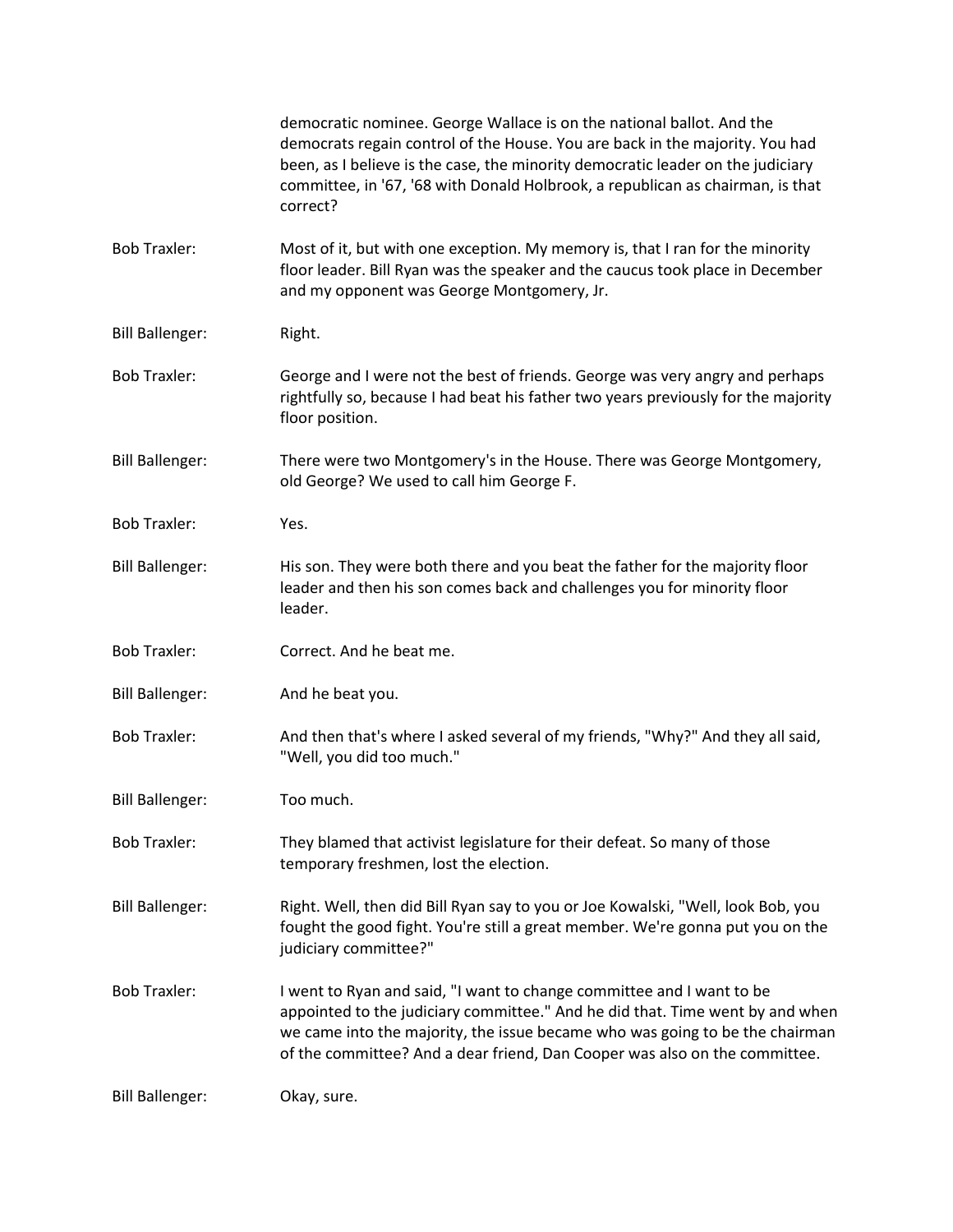| <b>Bob Traxler:</b>    | Dan, was seriously a candidate for chairman. They put Ryan in a very difficult<br>position and I'm not sure why he decided on me. Maybe on the basis of I had<br>two years, seniority. Maybe, I don't know. Didn't ask him. I just made it clear to<br>him, I wanted to be the chairman. And he acquiesced to that. And I became the<br>chairman. Dan was a little frustrated and I could understand that.                                                                                                                                                                                                                                                                                                          |
|------------------------|---------------------------------------------------------------------------------------------------------------------------------------------------------------------------------------------------------------------------------------------------------------------------------------------------------------------------------------------------------------------------------------------------------------------------------------------------------------------------------------------------------------------------------------------------------------------------------------------------------------------------------------------------------------------------------------------------------------------|
| <b>Bill Ballenger:</b> | The relationship between the ranking republican and democrat on the judiciary<br>committee. The ranking republican was Don Holbrook who had been the<br>chairman of the committee in '67, '68. And then beginning in '69, you take over<br>as chairman, he's vice chairman, how did you two get along, anyway?                                                                                                                                                                                                                                                                                                                                                                                                      |
| <b>Bob Traxler:</b>    | Very well. Very well. We both had an interest in judicial matters. We both could<br>see things I think from a similar perspective. We would disagree in the details,<br>as might be expected, but walk away generally quite pleased with whatever the<br>issue was we worked on and the result.                                                                                                                                                                                                                                                                                                                                                                                                                     |
| <b>Bob Traxler:</b>    | Very different, I think. In fact, I think those days in the legislature unfortunately<br>are long gone and the comradeship. The collegiality was there. We could<br>disagree, strongly on the floor or in committee on issues. And at the same time,<br>maintain our friendships which made service in the legislature really enjoyable.<br>After several years in congress, unfortunately that similar model of collegiality<br>begin to erode and go away. And the same thing happened in the state<br>legislature. And I think it's still present today. As committee members, we<br>would, for instance, we spent a week of the House judiciary committee<br>members up at Petoskey as guests of the state bar. |
| <b>Bill Ballenger:</b> | Kind of a retreat, almost.                                                                                                                                                                                                                                                                                                                                                                                                                                                                                                                                                                                                                                                                                          |
| <b>Bob Traxler:</b>    | It was. Exactly. House and Senate judiciary members working on a revised<br>criminal code, which later failed in the Senate, but passed the House. Those are<br>illustrations. We'd enjoy our dinners together, here. Lunches. Though, I don't<br>know that's possible, today. I hope it is, but I don't believe so.                                                                                                                                                                                                                                                                                                                                                                                                |
| <b>Bill Ballenger:</b> | Let me ask you this. Talking about working together and working with the bar,<br>there was a big effort around that time to get the legal community of Michigan<br>to clean up it's act. I think you were instrumental in the creation of the judicial<br>tenure commission. Were you not?                                                                                                                                                                                                                                                                                                                                                                                                                          |
| <b>Bob Traxler:</b>    | Correct.                                                                                                                                                                                                                                                                                                                                                                                                                                                                                                                                                                                                                                                                                                            |
| <b>Bill Ballenger:</b> | How did that all evolve? What happened?                                                                                                                                                                                                                                                                                                                                                                                                                                                                                                                                                                                                                                                                             |
| <b>Bob Traxler:</b>    | The constitution provided that judges could be removed by two-thirds vote of<br>the state legislature. That's an impossible goal. And it came to my attention, in<br>the course of my first two years in the state House, that we had a situation in<br>Allison Green's district involving a probate judge. It was hard, very difficult to<br>resolve the portly issue of whether the judge should be impeached or not.                                                                                                                                                                                                                                                                                             |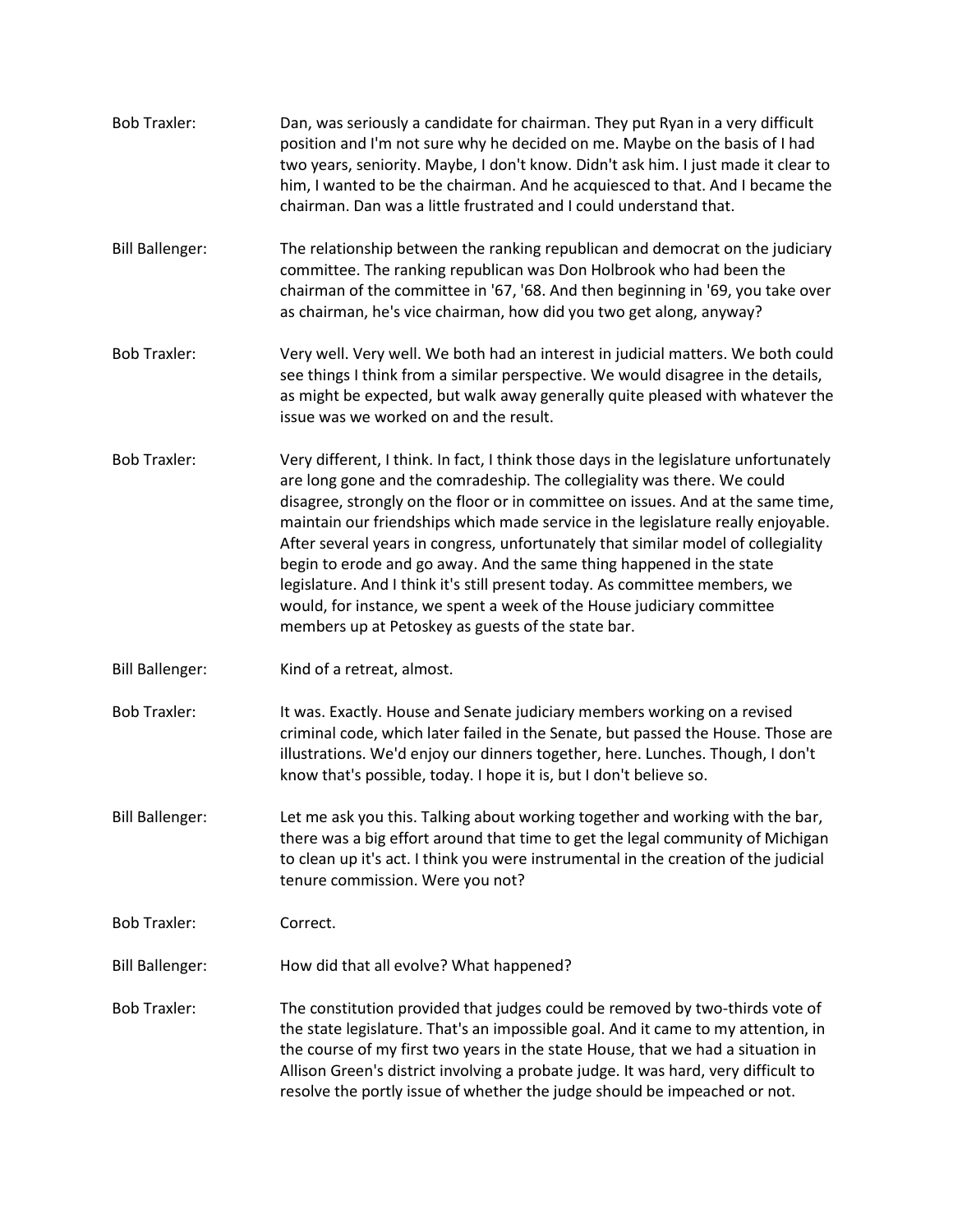| <b>Bob Traxler:</b>    | And it struck me that the legislature was an imperfect venue for making these<br>decisions, although that had been the history in Michigan since the founding of<br>the state. So when I became chairman of the committee, there were several<br>things that I thought were important. And first one was have a judicial tenure<br>commission that could in an objective fashion, review the conduct of judges<br>and, make recommendations to the Supreme Court concerning proper<br>discipline. And that came about, we got a constitutional amendment, in fact,<br>George Montgomery sponsored the amendment, which pleased me to no end. |
|------------------------|----------------------------------------------------------------------------------------------------------------------------------------------------------------------------------------------------------------------------------------------------------------------------------------------------------------------------------------------------------------------------------------------------------------------------------------------------------------------------------------------------------------------------------------------------------------------------------------------------------------------------------------------|
| <b>Bill Ballenger:</b> | George Jr.?                                                                                                                                                                                                                                                                                                                                                                                                                                                                                                                                                                                                                                  |
| <b>Bob Traxler:</b>    | George Jr.                                                                                                                                                                                                                                                                                                                                                                                                                                                                                                                                                                                                                                   |
| <b>Bill Ballenger:</b> | Okay.                                                                                                                                                                                                                                                                                                                                                                                                                                                                                                                                                                                                                                        |
| <b>Bob Traxler:</b>    | There was a peace offering. And I think it, ultimately it came out quite well and<br>we're good friends now. The other                                                                                                                                                                                                                                                                                                                                                                                                                                                                                                                       |
| <b>Bill Ballenger:</b> | So that had to go on the ballot?                                                                                                                                                                                                                                                                                                                                                                                                                                                                                                                                                                                                             |
| <b>Bob Traxler:</b>    | Yes, it did.                                                                                                                                                                                                                                                                                                                                                                                                                                                                                                                                                                                                                                 |
| <b>Bill Ballenger:</b> | Yeah. And so it had to be approved by a vote of the people?                                                                                                                                                                                                                                                                                                                                                                                                                                                                                                                                                                                  |
| <b>Bob Traxler:</b>    | Yes. It had to clear, both house and legislature by a two thirds vote. And it did. I<br>think the other important reform in the judiciary, was to restore the<br>constitutions 1908 language relative to the appointment by the governor to fill<br>judicial vacancies.                                                                                                                                                                                                                                                                                                                                                                      |
| <b>Bill Ballenger:</b> | Because that had been taken out by the new constitution in '61, '62, which was<br>a Republican dominated convention, with a democratic governor, and maybe<br>they were worried that a Soapy Williams or John Swainson would pack the<br>courts with their appointees. So they said, we're not going to let him appoint<br>anything.                                                                                                                                                                                                                                                                                                         |
| <b>Bob Traxler:</b>    | And here's George Romney, governor.                                                                                                                                                                                                                                                                                                                                                                                                                                                                                                                                                                                                          |
| <b>Bill Ballenger:</b> | Right.                                                                                                                                                                                                                                                                                                                                                                                                                                                                                                                                                                                                                                       |
| <b>Bob Traxler:</b>    | Without the ability to fill judicial vacancies.                                                                                                                                                                                                                                                                                                                                                                                                                                                                                                                                                                                              |
| <b>Bill Ballenger:</b> | All of a sudden they got one of their own in office and he's helpless because of<br>what they did. Right?                                                                                                                                                                                                                                                                                                                                                                                                                                                                                                                                    |
| <b>Bob Traxler:</b>    | And I discussed this with Holbrook and I said Don, the system would benefit<br>immensely in my judgment from the governor filling vacancies, deaths,                                                                                                                                                                                                                                                                                                                                                                                                                                                                                         |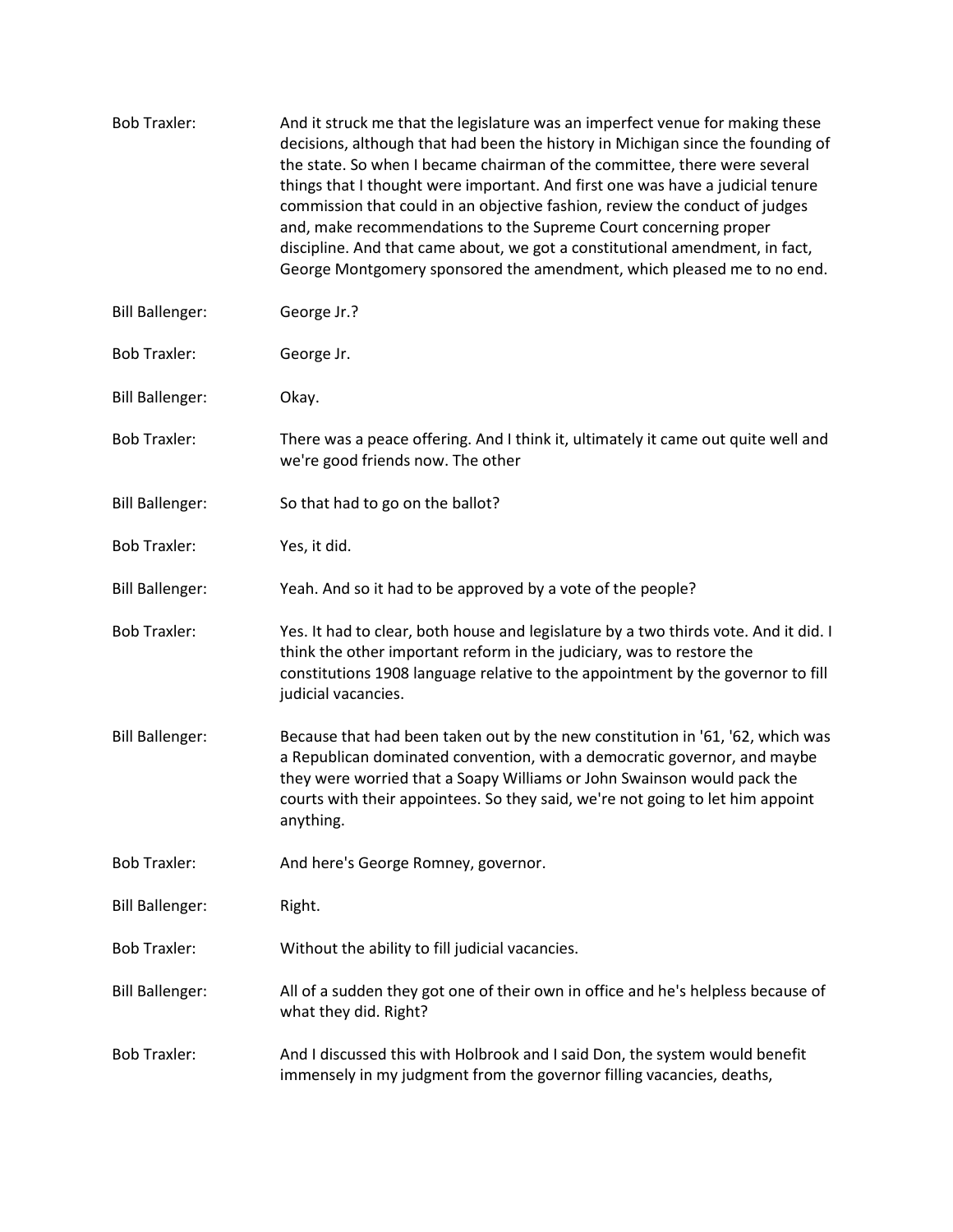|                        | resignations, if he had the power, I think that would benefit the people that<br>stayed at worked extremely well in prior decades.                                                                                                                                                                                                                                                                                                                                                                                                                                                                                                                                       |
|------------------------|--------------------------------------------------------------------------------------------------------------------------------------------------------------------------------------------------------------------------------------------------------------------------------------------------------------------------------------------------------------------------------------------------------------------------------------------------------------------------------------------------------------------------------------------------------------------------------------------------------------------------------------------------------------------------|
| <b>Bill Ballenger:</b> | Right. Because otherwise the vacancy would just stay that way until the next<br>election?                                                                                                                                                                                                                                                                                                                                                                                                                                                                                                                                                                                |
| <b>Bob Traxler:</b>    | Correct.                                                                                                                                                                                                                                                                                                                                                                                                                                                                                                                                                                                                                                                                 |
| <b>Bill Ballenger:</b> | Whereas this way the governor could make the appointment until the next<br>election. At which point the appointee would have to stand for election, right?                                                                                                                                                                                                                                                                                                                                                                                                                                                                                                               |
| <b>Bob Traxler:</b>    | Correct. Yes.                                                                                                                                                                                                                                                                                                                                                                                                                                                                                                                                                                                                                                                            |
| <b>Bill Ballenger:</b> | What about advice and consent of the Senate? Like the US Senate has at the<br>federal level, was there any discussion of that?                                                                                                                                                                                                                                                                                                                                                                                                                                                                                                                                           |
| <b>Bob Traxler:</b>    | Well, thank heavens no. What we did, I talked again in conference with John, we<br>thought that senatorial involvement on advice and consent would dilute the<br>process and it would put the governor in a difficult position from the standpoint<br>of having to bargain with the Senate over appointees. And we felt that that<br>would not enhance the judiciary, which was our intent in returning to<br>gubernatorial appointments. I think we felt that if we established a judicial<br>commission to review the judicial article, that it would surely come to the same<br>conclusions, especially if we could influence who the appointees were going to<br>be. |
| <b>Bill Ballenger:</b> | Right.                                                                                                                                                                                                                                                                                                                                                                                                                                                                                                                                                                                                                                                                   |
| <b>Bob Traxler:</b>    | So we got both houses of legislature approved the resolution appropriating<br>\$50,000 to a commission to review the judicial article in its entirety.                                                                                                                                                                                                                                                                                                                                                                                                                                                                                                                   |
| <b>Bob Traxler:</b>    | They were appointed. The executive director was a fellow by the name of Bill<br>Boos, who had been a legislator, had been on the judiciary committee. He was a<br>democrat. I think maybe Tom Downs was on that commission, maybe, very<br>prominent Republican lawyer, Larry Lindemer.                                                                                                                                                                                                                                                                                                                                                                                  |
| <b>Bill Ballenger:</b> | Larry Lindemer, former republican state chairman.                                                                                                                                                                                                                                                                                                                                                                                                                                                                                                                                                                                                                        |
| <b>Bob Traxler:</b>    | Yes. And a wonderful gentleman in a very good friend. He and Tom Downs were<br>by the way, were election experts and represented their respective candidates<br>right across Michigan and various recounts.                                                                                                                                                                                                                                                                                                                                                                                                                                                              |
| <b>Bill Ballenger:</b> | Right.                                                                                                                                                                                                                                                                                                                                                                                                                                                                                                                                                                                                                                                                   |
| <b>Bob Traxler:</b>    | And, I had the pleasure of chairing a recount in the house in which they both<br>participated. And by the way, the difference going into the election was six<br>votes between the Republican and the Democrat. This was in the Charlotte                                                                                                                                                                                                                                                                                                                                                                                                                                |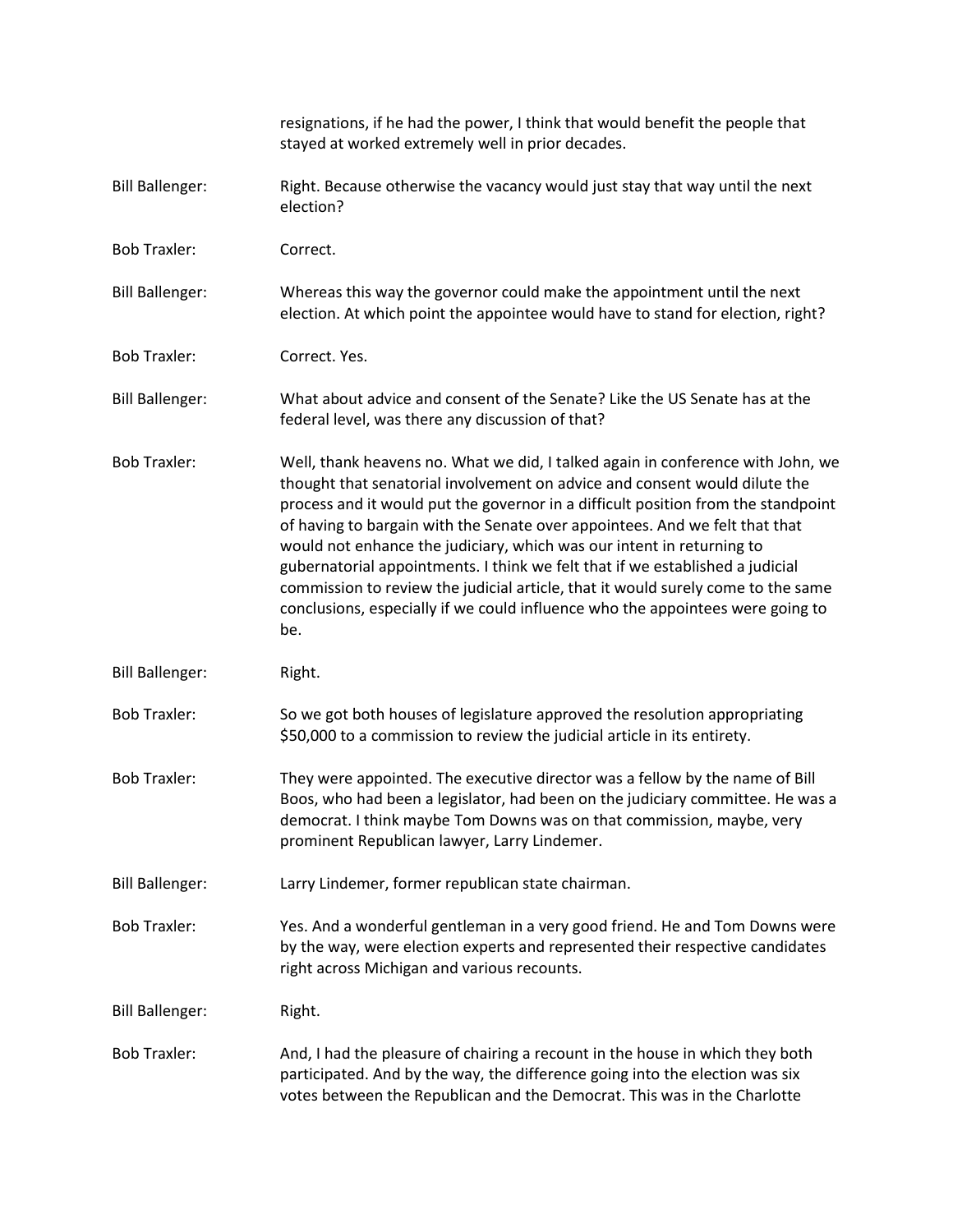|                        | district. And for the first time in modern memory or anybody's memory the<br>Democrat was elected there by six votes.                                                                                                            |
|------------------------|----------------------------------------------------------------------------------------------------------------------------------------------------------------------------------------------------------------------------------|
| <b>Bill Ballenger:</b> | That was Claude Burton and Eaton County farmer. The Squire of Squash Hill.                                                                                                                                                       |
| <b>Bob Traxler:</b>    | Yes, indeed.                                                                                                                                                                                                                     |
| <b>Bill Ballenger:</b> | Yes. Okay.                                                                                                                                                                                                                       |
| <b>Bob Traxler:</b>    | Wonderful, wonderful old Farmer.                                                                                                                                                                                                 |
| <b>Bill Ballenger:</b> | Right exactly.                                                                                                                                                                                                                   |
| <b>Bob Traxler:</b>    | Who wasn't sure why he was here. And provided a lot of humor to both sides of<br>the aisle. He lost by six votes in the recount.                                                                                                 |
| <b>Bill Ballenger:</b> | Okay. And Carol Newton, who was the incumbent Republican.                                                                                                                                                                        |
| <b>Bob Traxler:</b>    | And a very fine legislator by the way.                                                                                                                                                                                           |
| <b>Bill Ballenger:</b> | Right. Then they had the recount.                                                                                                                                                                                                |
| <b>Bob Traxler:</b>    | Carol won by six. We had the recount, I chaired the elections, that recount, and<br>Claude Burton was the recount winner by six votes.                                                                                           |
| <b>Bill Ballenger:</b> | By six votes. So it was a swing of 12 votes.                                                                                                                                                                                     |
| <b>Bob Traxler:</b>    | Yes.                                                                                                                                                                                                                             |
| <b>Bill Ballenger:</b> | Wow.                                                                                                                                                                                                                             |
| <b>Bob Traxler:</b>    | We came back with our report, Carl Newton got up, thanked the recount<br>committee and the two council and the director of elections for the fairness.<br>And he said, there's no question in my mind that I lost this election. |
| <b>Bill Ballenger:</b> | Wow.                                                                                                                                                                                                                             |
| <b>Bob Traxler:</b>    | What an outstanding gentleman he was.                                                                                                                                                                                            |
| <b>Bill Ballenger:</b> | I was going to say, you don't hear that anymore.                                                                                                                                                                                 |
| <b>Bob Traxler:</b>    | No.                                                                                                                                                                                                                              |
| <b>Bill Ballenger:</b> | Even when they know they've lost in a recount, nobody gets up in admits it.                                                                                                                                                      |
|                        |                                                                                                                                                                                                                                  |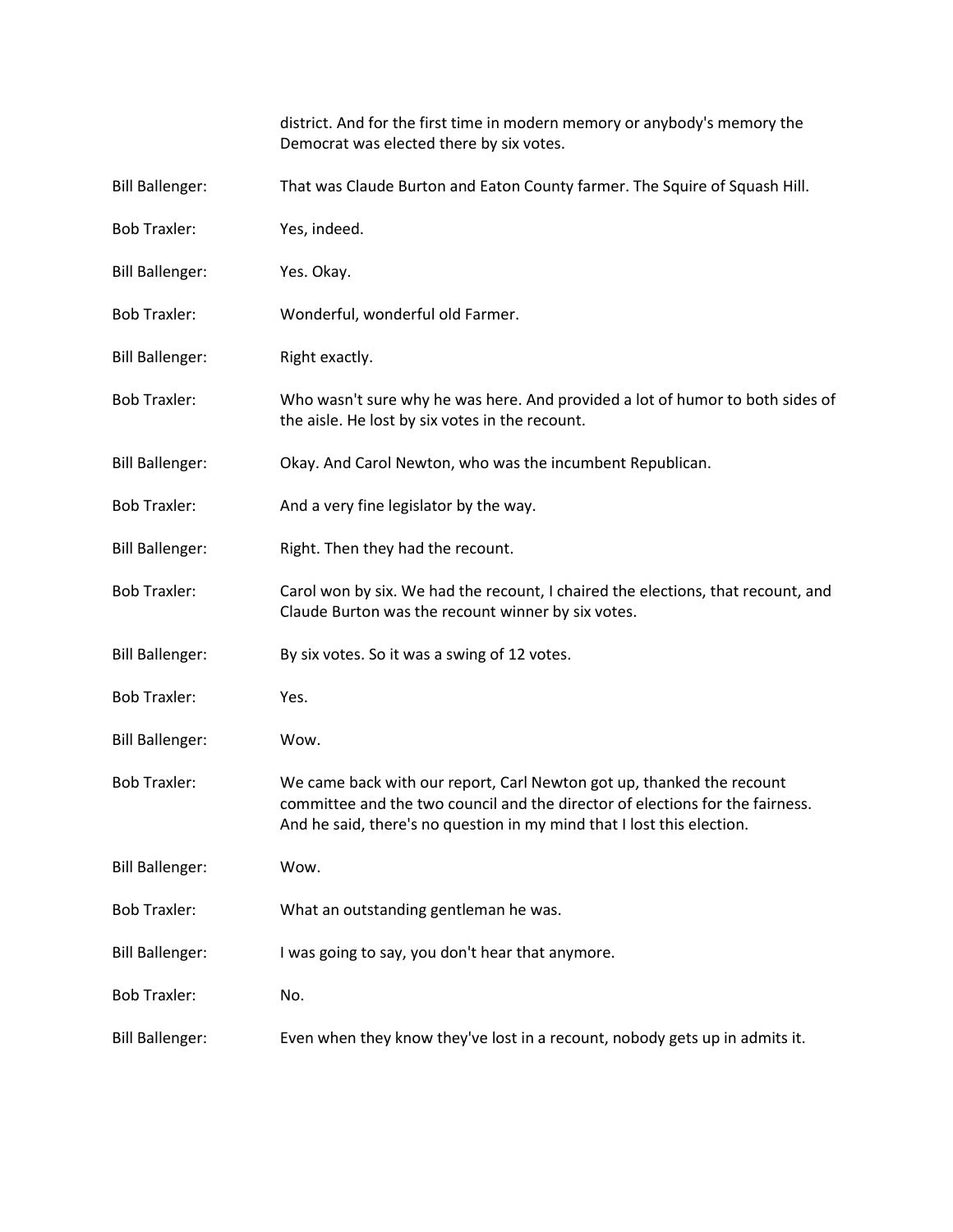| <b>Bob Traxler:</b>    | But there was a standard of conduct that he had developed over the years and<br>there was a certain sense of honor and integrity. And the most important thing<br>was not winning, but how you conducted yourself.                                                                                                                                                                                                                                                                                                                                                                                                                                                                                                   |
|------------------------|----------------------------------------------------------------------------------------------------------------------------------------------------------------------------------------------------------------------------------------------------------------------------------------------------------------------------------------------------------------------------------------------------------------------------------------------------------------------------------------------------------------------------------------------------------------------------------------------------------------------------------------------------------------------------------------------------------------------|
| <b>Bill Ballenger:</b> | Right.                                                                                                                                                                                                                                                                                                                                                                                                                                                                                                                                                                                                                                                                                                               |
| <b>Bob Traxler:</b>    | And so it was still that gentlemanly approach.                                                                                                                                                                                                                                                                                                                                                                                                                                                                                                                                                                                                                                                                       |
| <b>Bill Ballenger:</b> | Right. Let me ask you one other question. Did the state bar pushed to give<br>themselves or the legal community the power to submit a list of candidates to a<br>governor, from which he was supposed to pick people to appoint, to fill<br>vacancies as judges? Was there an attempt to do that, rather than give him a<br>totally free hand? Because that's what they have in a lot of other states.                                                                                                                                                                                                                                                                                                               |
| <b>Bob Traxler:</b>    | That's true. And that was a strongly supported by the American Judiciary<br>Committee, a jurisprudence coming.                                                                                                                                                                                                                                                                                                                                                                                                                                                                                                                                                                                                       |
| <b>Bill Ballenger:</b> | Right.                                                                                                                                                                                                                                                                                                                                                                                                                                                                                                                                                                                                                                                                                                               |
| <b>Bob Traxler:</b>    | And it was promoted nationwide. You know, it didn't fly. I don't know that<br>anyone even proposed it.                                                                                                                                                                                                                                                                                                                                                                                                                                                                                                                                                                                                               |
| <b>Bill Ballenger:</b> | It wasn't even a big issue.                                                                                                                                                                                                                                                                                                                                                                                                                                                                                                                                                                                                                                                                                          |
| <b>Bob Traxler:</b>    | No, it wasn't.                                                                                                                                                                                                                                                                                                                                                                                                                                                                                                                                                                                                                                                                                                       |
| <b>Bill Ballenger:</b> | Okay.                                                                                                                                                                                                                                                                                                                                                                                                                                                                                                                                                                                                                                                                                                                |
| <b>Bob Traxler:</b>    | The whole focus was getting this back to the governor.                                                                                                                                                                                                                                                                                                                                                                                                                                                                                                                                                                                                                                                               |
| <b>Bill Ballenger:</b> | Right. You also had to create, wasn't it a 150 new district court judge ships in<br>1968? So, I mean, that was a huge undertaking.                                                                                                                                                                                                                                                                                                                                                                                                                                                                                                                                                                                   |
| <b>Bob Traxler:</b>    | Yes, yes. Now Holbrook insisted in the proposed amendment that it preclude<br>the governor from filling newly created judge ships. He worried, and by way of<br>hindsight, I think it was, I wasn't at first enthused about that. I wanted to give<br>the governor as much authority in this area, even if it was Romney appointing<br>150 judges. Don's point was, that's too much power for any one governor, and<br>we ought not to do that. And so we included at his request and in persuasive<br>reasoning and also to get two thirds vote, we included language that precluded<br>the governor from filling newly created vacancies and the governor, under the<br>1908 language, the governor could do that. |
| <b>Bill Ballenger:</b> | Right.                                                                                                                                                                                                                                                                                                                                                                                                                                                                                                                                                                                                                                                                                                               |
| <b>Bob Traxler:</b>    | So that's how all district judges had to stand for election.                                                                                                                                                                                                                                                                                                                                                                                                                                                                                                                                                                                                                                                         |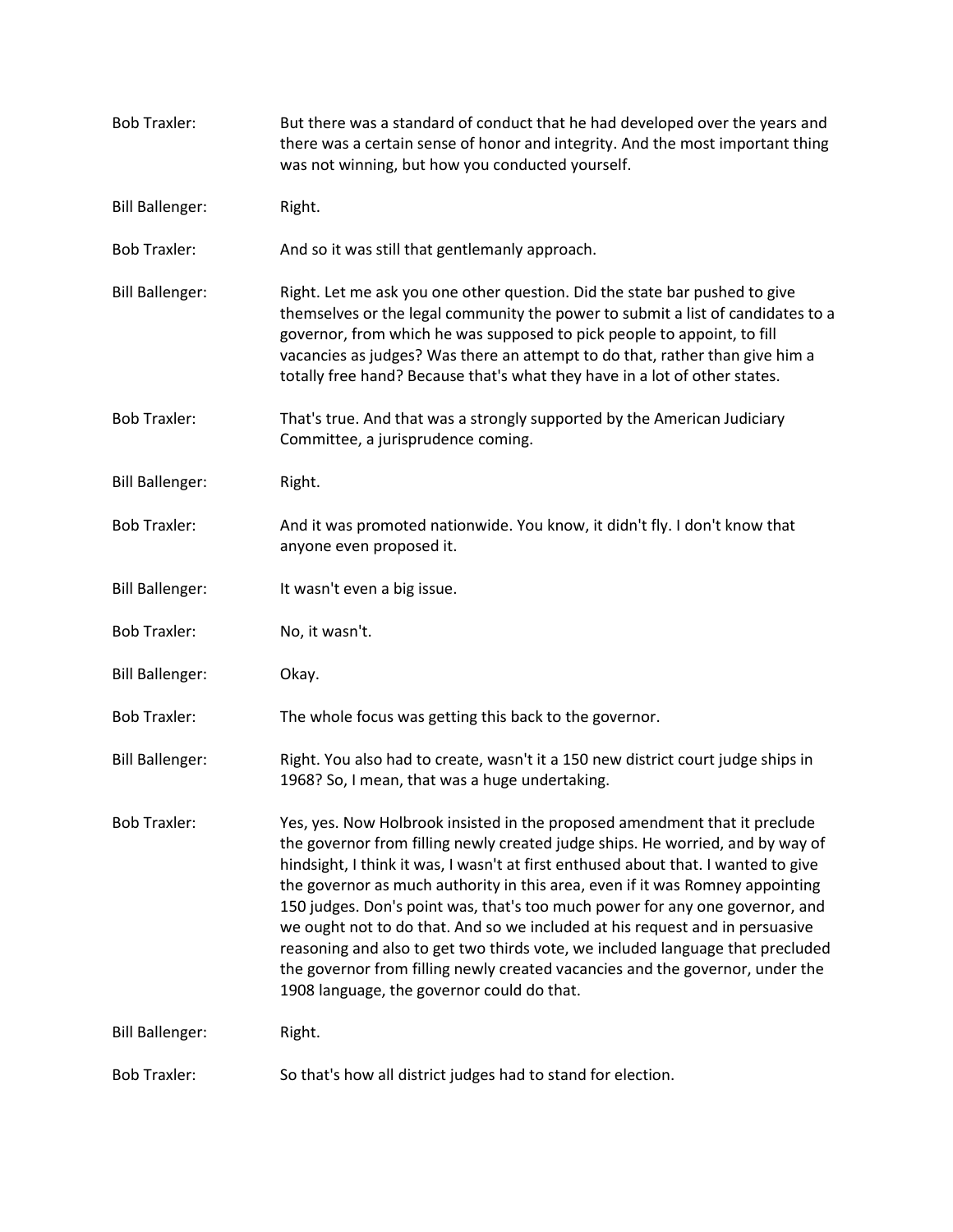| <b>Bill Ballenger:</b> | Had to stand for election. Also that phased out the old justice of the peace<br>didn't it?                                                                                                                                                                                                                                                                                                                                                                                                                                                                                                                                                                                                                                                                                                                                                                                                           |
|------------------------|------------------------------------------------------------------------------------------------------------------------------------------------------------------------------------------------------------------------------------------------------------------------------------------------------------------------------------------------------------------------------------------------------------------------------------------------------------------------------------------------------------------------------------------------------------------------------------------------------------------------------------------------------------------------------------------------------------------------------------------------------------------------------------------------------------------------------------------------------------------------------------------------------|
| <b>Bob Traxler:</b>    | It did indeed.                                                                                                                                                                                                                                                                                                                                                                                                                                                                                                                                                                                                                                                                                                                                                                                                                                                                                       |
| <b>Bill Ballenger:</b> | It brought them in. I mean, if they were lawyers and they wanted to be district<br>judges, they had to run for office, right?                                                                                                                                                                                                                                                                                                                                                                                                                                                                                                                                                                                                                                                                                                                                                                        |
| <b>Bob Traxler:</b>    | Yes.                                                                                                                                                                                                                                                                                                                                                                                                                                                                                                                                                                                                                                                                                                                                                                                                                                                                                                 |
| <b>Bill Ballenger:</b> | To be district judges.                                                                                                                                                                                                                                                                                                                                                                                                                                                                                                                                                                                                                                                                                                                                                                                                                                                                               |
| <b>Bob Traxler:</b>    | Yes.                                                                                                                                                                                                                                                                                                                                                                                                                                                                                                                                                                                                                                                                                                                                                                                                                                                                                                 |
| <b>Bill Ballenger:</b> | Here's another issue that is with us still today, and that is compensation for<br>legislators.                                                                                                                                                                                                                                                                                                                                                                                                                                                                                                                                                                                                                                                                                                                                                                                                       |
| <b>Bob Traxler:</b>    | Yes.                                                                                                                                                                                                                                                                                                                                                                                                                                                                                                                                                                                                                                                                                                                                                                                                                                                                                                 |
| <b>Bill Ballenger:</b> | The whole issue of legislative compensation found politicians between a rock<br>and a hard place. They wanted to hike their salaries, but they didn't want<br>criticism from the news media and from the public if they did. And so you put a<br>proposal on the ballot in 1968 to change that, the state officer's compensation<br>commission. Tell us about all that.                                                                                                                                                                                                                                                                                                                                                                                                                                                                                                                              |
| <b>Bob Traxler:</b>    | Well, I was in charge on the Democrat side of the aisle, the good and welfare<br>program, and it was my responsibility to look after as part of the quote unquote<br>modern legislature, at what paid level should be established for the legislature.<br>And, when I was first elected, I think our pay was \$5,000 plus \$2,500, expenses<br>for total 7,500. My memory is you did not have to file an accounting of the<br>\$2,500, which seems kind of strange, but \$7,500, even in 1963, was not very<br>much money. And so one of my objectives was to increase legislative<br>compensation, and one of the things that happened was we had a legislative<br>pay raise and we increased it by \$5,000 in the house, sent it over to the Senate.<br>And they promptly pigeonholed it because the governor said that was too<br>much, even though they promised me they take it up and pass it. |
| <b>Bob Traxler:</b>    | And, we began at that point to negotiate with Bob Danhoff on a weekly basis.<br>What the would the governor do, well, Danhoff made it clear that if the<br>legislature would give careful thought to some of his legislative proposals that,<br>that there could be an accommodation on pay, which he would support. And, so<br>we met first, this was in the spring, and we met for several weeks on a weekly<br>basis, over in the old Roosevelt hotel. And, we came to an accommodation, and<br>the governor would support \$2,500. We made certain accommodations in terms<br>of some legislation, and I felt that that gave an unfair advantage to the governor<br>in terms of legislation and that kind of a hammer was absolutely inamicable to<br>the legislation being considered in a normal process.                                                                                      |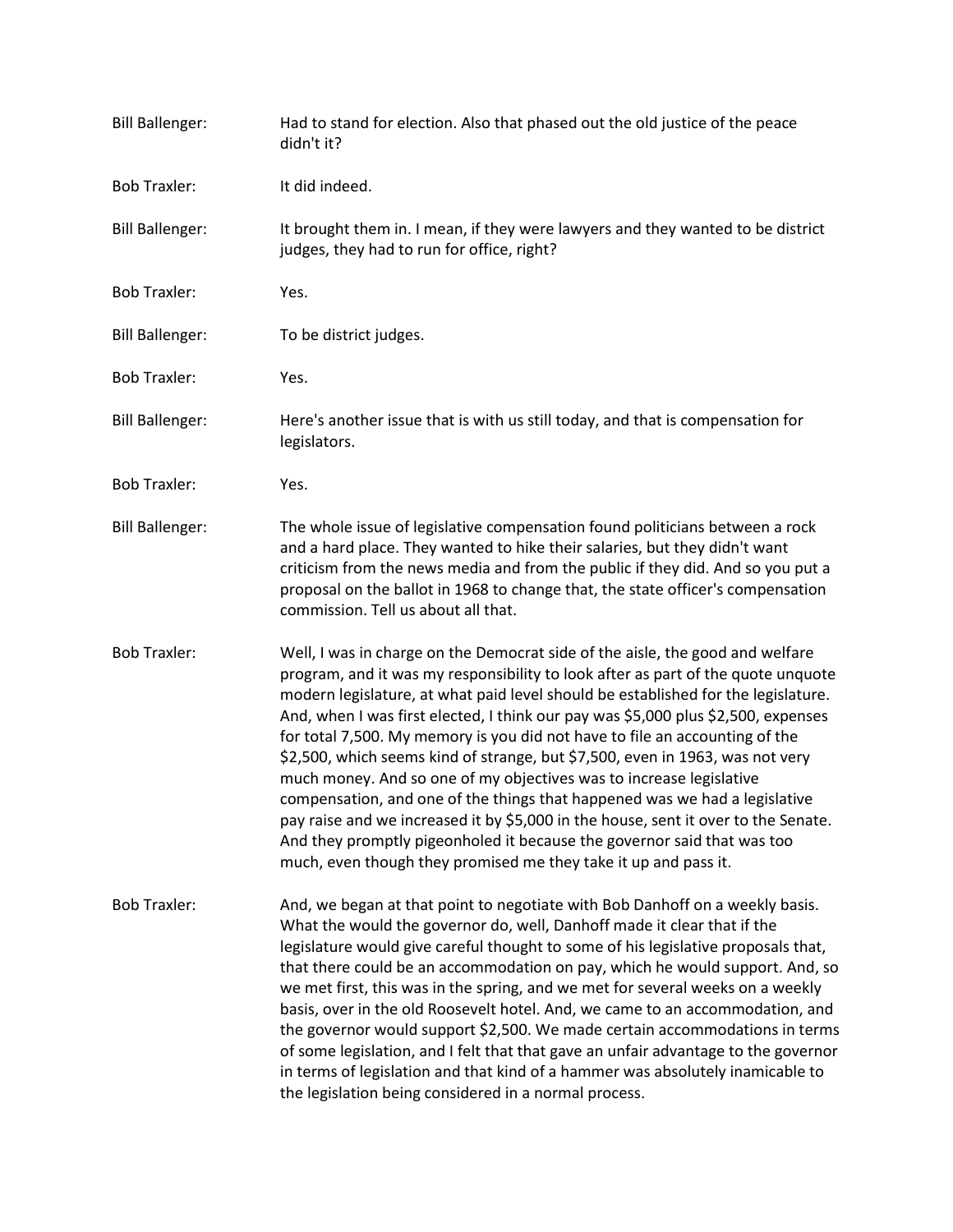| <b>Bob Traxler:</b>    | And I thought we must find a way around this issue. And also the newspapers,<br>all the media instantly pounced on the legislature as quote, raising their own<br>salaries, fixing their own salaries, well there was no other way to do it. And, I<br>checked on the history of legislative pay raises and every one of them was<br>strongly opposed by the media. So a little bit of time went by and in giving it<br>consideration, how do we fix this?                                                                                                                         |
|------------------------|------------------------------------------------------------------------------------------------------------------------------------------------------------------------------------------------------------------------------------------------------------------------------------------------------------------------------------------------------------------------------------------------------------------------------------------------------------------------------------------------------------------------------------------------------------------------------------|
| <b>Bob Traxler:</b>    | It became clear to me, you need a commission. Get some people who could<br>hold hearings, listened to every aspect of this view what the legislature did, take<br>it into consideration. The relationship what other public servants got, whether it<br>was a school superintendent, school principal, whether it was a judge, and do<br>the right thing in terms of what a legislator actually was entitled to without<br>regard to politics. Who was in control of the legislature, who was the governor<br>who would gain advantage by being opposed to pay raises, blah, blah. |
| <b>Bob Traxler:</b>    | So we came up with this, Roy Spencer, a Republican.                                                                                                                                                                                                                                                                                                                                                                                                                                                                                                                                |
| <b>Bill Ballenger:</b> | Republican legislature, poultry farmer from the thumb again, like Allison Green.                                                                                                                                                                                                                                                                                                                                                                                                                                                                                                   |
| <b>Bob Traxler:</b>    | Yeah he was from Lapeer.                                                                                                                                                                                                                                                                                                                                                                                                                                                                                                                                                           |
| <b>Bill Ballenger:</b> | Right.                                                                                                                                                                                                                                                                                                                                                                                                                                                                                                                                                                             |
| <b>Bob Traxler:</b>    | And he always looked after agriculture. We got along famously well, he was also<br>an expert on taxation and he later was appointed to the state tax commission.                                                                                                                                                                                                                                                                                                                                                                                                                   |
| <b>Bill Ballenger:</b> | Right.                                                                                                                                                                                                                                                                                                                                                                                                                                                                                                                                                                             |
| <b>Bob Traxler:</b>    | And I've lost track of him since then, but in any event, in discussions with Roy<br>and Roy always had supported a pay raise for the legislature. He was for it. And I<br>said, well, would you be willing to consider sponsoring this resolution? He said,<br>absolutely. So we went over it carefully. He had some ideas, we incorporated<br>that into it. And that became a constitutional proposal and put on the ballot.<br>The newspapers were on strike and it came up in the primary election.                                                                             |
| <b>Bill Ballenger:</b> | Right in August of 1968.                                                                                                                                                                                                                                                                                                                                                                                                                                                                                                                                                           |
| <b>Bob Traxler:</b>    | It passed.                                                                                                                                                                                                                                                                                                                                                                                                                                                                                                                                                                         |
| <b>Bill Ballenger:</b> | And it passed. But even the newspapers that weren't on strikeouts state they<br>supported it. They basically said they thought, this sounds like a very reasonable<br>idea.                                                                                                                                                                                                                                                                                                                                                                                                        |
| <b>Bob Traxler:</b>    | Yeah.                                                                                                                                                                                                                                                                                                                                                                                                                                                                                                                                                                              |
| <b>Bill Ballenger:</b> | The idea that the newspapers would have all opposed it, you know, if they<br>hadn't all, or the major ones in Detroit been on strike. I don't think that's true. I                                                                                                                                                                                                                                                                                                                                                                                                                 |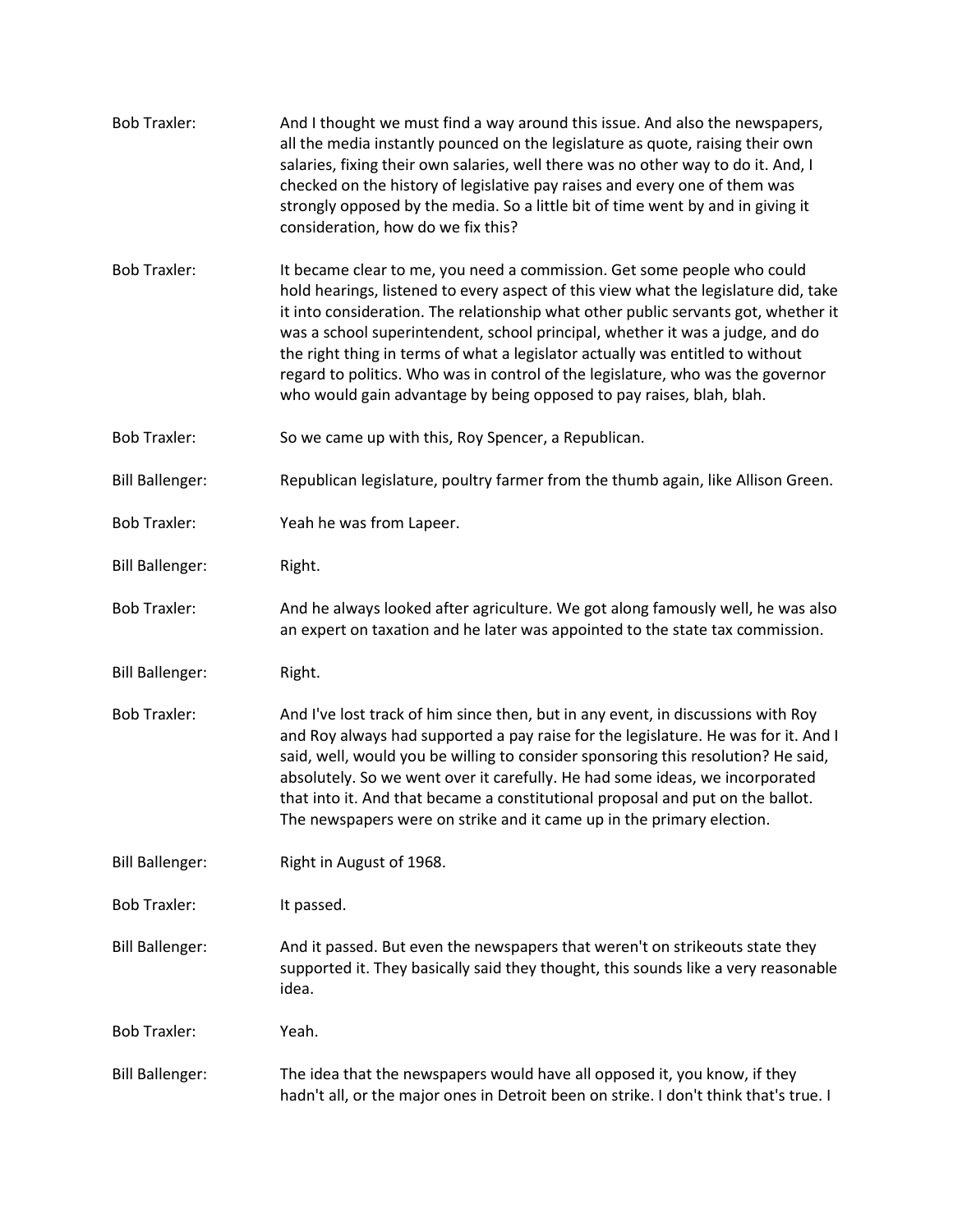|                        | think there's a very, you think that they might've smelled a rat or something and<br>thought this is a way to circumvent                                                                                                                                                                                                                                                                                                                                                                                                                                                                                                                                                                                                                                         |
|------------------------|------------------------------------------------------------------------------------------------------------------------------------------------------------------------------------------------------------------------------------------------------------------------------------------------------------------------------------------------------------------------------------------------------------------------------------------------------------------------------------------------------------------------------------------------------------------------------------------------------------------------------------------------------------------------------------------------------------------------------------------------------------------|
| <b>Bob Traxler:</b>    | Surreptitiously.                                                                                                                                                                                                                                                                                                                                                                                                                                                                                                                                                                                                                                                                                                                                                 |
| <b>Bill Ballenger:</b> | Surreptitiously? Well, I don't know. Whatever. But anyway, it passed. So that's<br>how it got on. How do you think it's worked over time?                                                                                                                                                                                                                                                                                                                                                                                                                                                                                                                                                                                                                        |
| <b>Bob Traxler:</b>    | Poorly.                                                                                                                                                                                                                                                                                                                                                                                                                                                                                                                                                                                                                                                                                                                                                          |
| <b>Bill Ballenger:</b> | Why has it worked poorly though?                                                                                                                                                                                                                                                                                                                                                                                                                                                                                                                                                                                                                                                                                                                                 |
| <b>Bob Traxler:</b>    | Because the legislature wouldn't let the process work and they were the first<br>ones to bad mouth it. And, I mean for political gain, you know, if anybody who<br>opposed to pay raise was a hero.                                                                                                                                                                                                                                                                                                                                                                                                                                                                                                                                                              |
| <b>Bill Ballenger:</b> | Right. So the legislature would say, well, our hands are tied. We can't do<br>anything about it. It shouldn't exist this way, but we can't do anything. Our<br>salaries are being hiked and we can't stop the salaries from being hiked and<br>don't hold us responsible.                                                                                                                                                                                                                                                                                                                                                                                                                                                                                        |
| <b>Bob Traxler:</b>    | Right. Correct.                                                                                                                                                                                                                                                                                                                                                                                                                                                                                                                                                                                                                                                                                                                                                  |
| <b>Bill Ballenger:</b> | Somebody back decades ago did this.                                                                                                                                                                                                                                                                                                                                                                                                                                                                                                                                                                                                                                                                                                                              |
| <b>Bob Traxler:</b>    | Yes, I take credit for that.                                                                                                                                                                                                                                                                                                                                                                                                                                                                                                                                                                                                                                                                                                                                     |
| <b>Bill Ballenger:</b> | Well they did do one adjustment to it. Now they have to have an affirmative<br>vote on whatever the recommendations are. That's the only thing that's been<br>done. And that was just done in the last decade or so, as a public reaction. Let<br>me ask you one other thing, part time versus full time legislature, you<br>mentioned that one of the things that you pushed for in '65, '66 was to<br>modernize the legislative branch of government compared to the executive and<br>to beef up staff. One of the things that the majority Democrats did was say,<br>look, we think really we deserve to be in session, maybe a full year, if we have<br>to be.                                                                                               |
| <b>Bill Ballenger:</b> | Before that, I mean, you could have been in session a full year, but no<br>legislature in the previous 130 had ever done that. They all disbanded in the<br>spring. They only got paid \$5,000, and they'd go back to plant seed, or you<br>know, have their regular jobs. You guys started to professionalize the legislature<br>and you also didn't want the governor to be able to call you into special session<br>at his beck and call on whatever issue he wanted to call you into session on. And<br>so you basically started to go full time. And we have had a full time legislature<br>ever since in some way, shape or form. Now, of course, there are two ballot<br>proposal initiative petition drives to try and convert us back by Constitutional |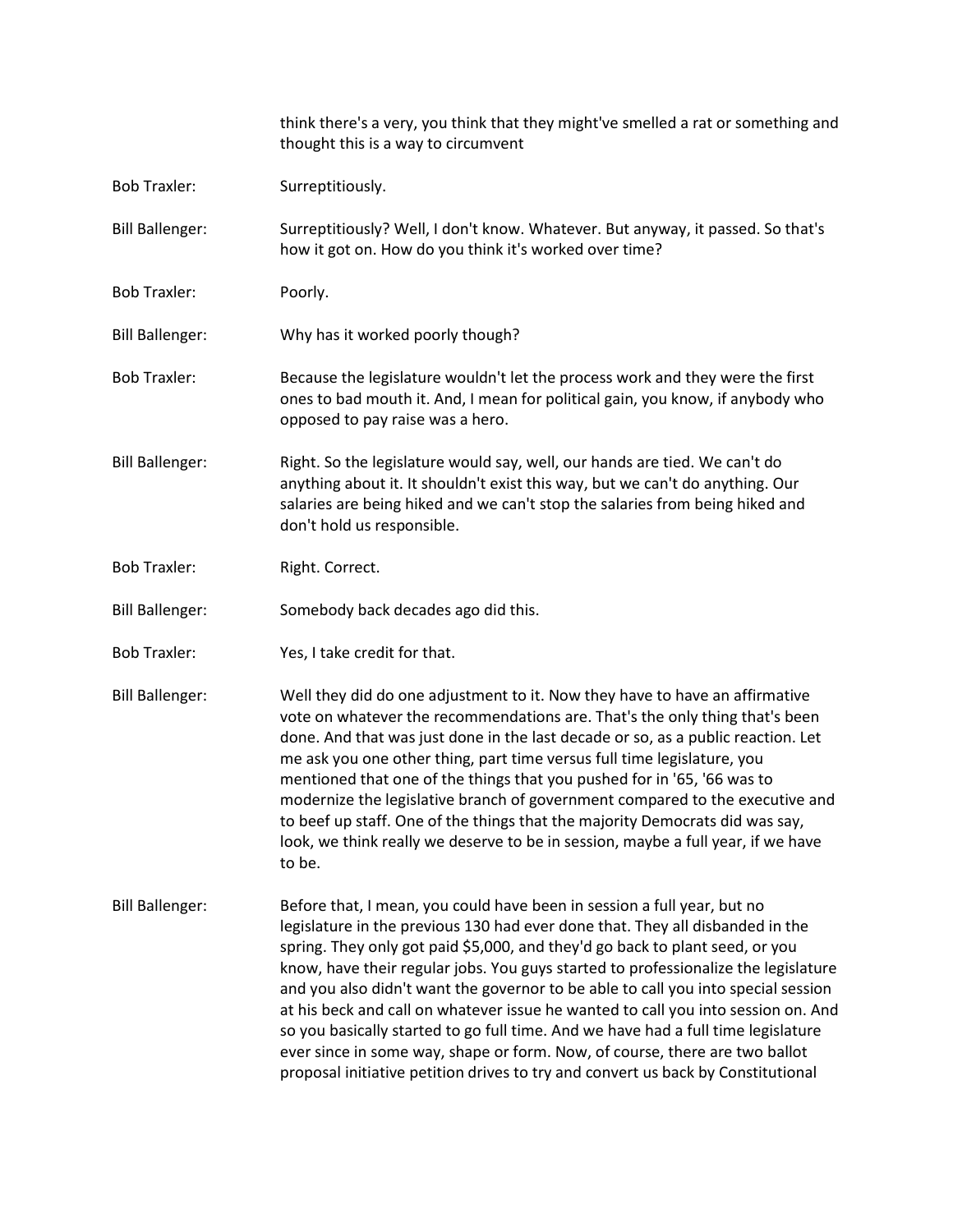|                        | Fiat or by statute to a part time legislature, making the legislature stop being full<br>time. How do you look at this whole issue?                                                                                                                                                                                                                                                                                                                                                                                                                                                                                                                                                                                                                                                |
|------------------------|------------------------------------------------------------------------------------------------------------------------------------------------------------------------------------------------------------------------------------------------------------------------------------------------------------------------------------------------------------------------------------------------------------------------------------------------------------------------------------------------------------------------------------------------------------------------------------------------------------------------------------------------------------------------------------------------------------------------------------------------------------------------------------|
| <b>Bob Traxler:</b>    | I think that the legislature of a '65, '66 didn't consciously say we're going to be<br>here full time, most of the year. What happened was we had an immense<br>agenda. I can recall walking out of the Capitol on the 4th of July morning<br>watching the sun come up thinking, gee, I've got to get back home. Uh, we're<br>having a family picnic, starting at eleven o'clock. And, I can't miss that and my<br>children. And so it wasn't, it wasn't so much that we sat both sides of the aisle<br>and said, we're going to work this thing into a full time job. It was a full time job<br>given the backup that was perceived in the legislature to, enacting what was<br>considered to be a legislation that had been installed, never considered, for<br>several decades. |
| <b>Bill Ballenger:</b> | And also you had to reorganize all of state government as a result of the<br>enactment of the new constitution. So you had an enormous responsibility<br>thrust on you that you hadn't even asked for.                                                                                                                                                                                                                                                                                                                                                                                                                                                                                                                                                                             |
| <b>Bob Traxler:</b>    | No. And frankly when I was elected, I wasn't aware of, had no idea of the<br>dimensions of a new constitution in terms of authorizing legislation.                                                                                                                                                                                                                                                                                                                                                                                                                                                                                                                                                                                                                                 |
| <b>Bill Ballenger:</b> | Right.                                                                                                                                                                                                                                                                                                                                                                                                                                                                                                                                                                                                                                                                                                                                                                             |
| <b>Bob Traxler:</b>    | 20 agencies of government whittled down a mammoth structure into 20<br>compartments, an illustration.                                                                                                                                                                                                                                                                                                                                                                                                                                                                                                                                                                                                                                                                              |
| <b>Bill Ballenger:</b> | Right, absolutely.                                                                                                                                                                                                                                                                                                                                                                                                                                                                                                                                                                                                                                                                                                                                                                 |
| <b>Bob Traxler:</b>    | E.D. O'Brien did a superb job in that regard. Really.                                                                                                                                                                                                                                                                                                                                                                                                                                                                                                                                                                                                                                                                                                                              |
| <b>Bill Ballenger:</b> | Okay. Let's talk about another controversial issue of the early 1970's, no fault<br>divorce. You were chairman of the House Judiciary Committee. When that<br>legislation went through, what happened? How controversial was it?                                                                                                                                                                                                                                                                                                                                                                                                                                                                                                                                                   |
| <b>Bob Traxler:</b>    | Jason Honeyman was the chairman of it for many, many years. It was<br>established by statute I believe. And it, law revision commission.                                                                                                                                                                                                                                                                                                                                                                                                                                                                                                                                                                                                                                           |
| <b>Bill Ballenger:</b> | Law revision commission, right.                                                                                                                                                                                                                                                                                                                                                                                                                                                                                                                                                                                                                                                                                                                                                    |
| <b>Bob Traxler:</b>    | And Jason Honeyman was the chairman.                                                                                                                                                                                                                                                                                                                                                                                                                                                                                                                                                                                                                                                                                                                                               |
| <b>Bill Ballenger:</b> | Right.                                                                                                                                                                                                                                                                                                                                                                                                                                                                                                                                                                                                                                                                                                                                                                             |
| <b>Bob Traxler:</b>    | They sent all kinds of legislation, coming out of the uniform state law<br>commissioners, some of it was necessary business legislation, some of it dealt<br>with simply judicial questions. The issue of no fault divorce came to the<br>legislature from them. And Jason had discussed it when they said, what do you                                                                                                                                                                                                                                                                                                                                                                                                                                                            |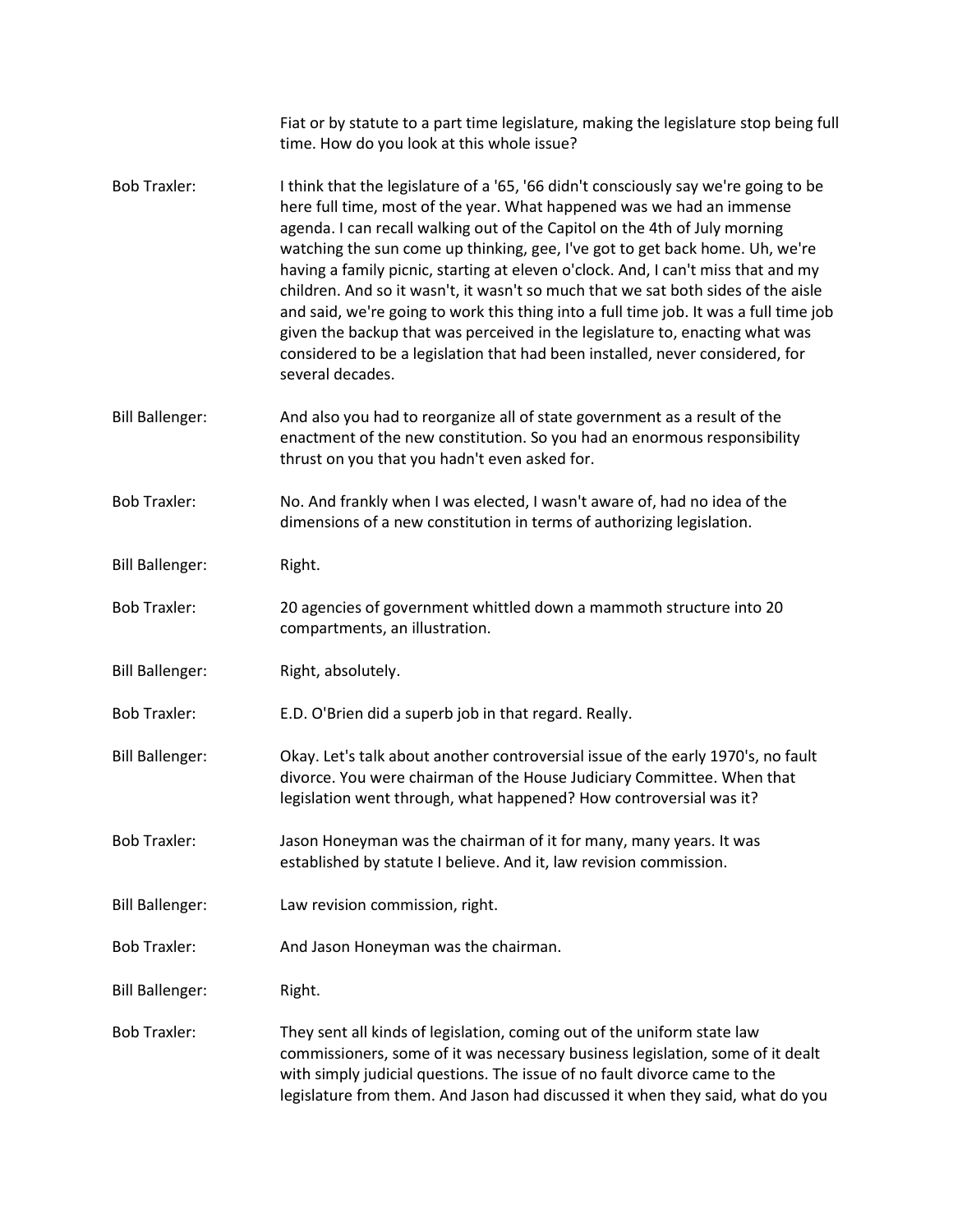|                        | think if we were to recommend to the legislature, to statute creating a no fault<br>divorce? And I thought that divorce was a fact of life in America, that you can't<br>stick your head in the sand and say, we'll make it go away.                                                                                                                                                                                                                                                                                                                                                                   |
|------------------------|--------------------------------------------------------------------------------------------------------------------------------------------------------------------------------------------------------------------------------------------------------------------------------------------------------------------------------------------------------------------------------------------------------------------------------------------------------------------------------------------------------------------------------------------------------------------------------------------------------|
| <b>Bob Traxler:</b>    | And that the fault divorce where the accusations, created amenity that carried<br>over into custody of children, care for children, split families permanently in<br>terms of the children following divorce created situations that were just<br>unbeatable and unbearable. And even the best of judges could not reconcile the<br>couples sometimes filing a divorce in relationship to their relationship with<br>children because of the animosity that existed between the two parties. So<br>there were all kinds of arguments for it.                                                           |
| <b>Bob Traxler:</b>    | My more conservative friends would say, oh, you made divorce easy, that<br>psychologists and sociologists would say, it's not made easy. No divorce is easy.<br>And you recognize the fact of life that sometimes in people's lives, it's time to<br>part rather than live together in a marital relationship that's nonexistent. And<br>the fault system worked to the benefit of attorneys, sometimes to the parties<br>themselves, too often, in fact. So we caused that to be introduced. We brought<br>it out on the floor. It met with, I think approval. We didn't have an immense<br>backlash. |
| <b>Bill Ballenger:</b> | And there wasn't a strong partisan division?                                                                                                                                                                                                                                                                                                                                                                                                                                                                                                                                                           |
| <b>Bob Traxler:</b>    | No.                                                                                                                                                                                                                                                                                                                                                                                                                                                                                                                                                                                                    |
| <b>Bill Ballenger:</b> | In the House and Senate on it when it finally passed. Got a lot of republican<br>votes as well?                                                                                                                                                                                                                                                                                                                                                                                                                                                                                                        |
| <b>Bob Traxler:</b>    | That's correct.                                                                                                                                                                                                                                                                                                                                                                                                                                                                                                                                                                                        |
| <b>Bill Ballenger:</b> | Yeah. Okay. Let's move to one of the most exciting aspects of your tenure as<br>chairman of the Judiciary Committee. And that is the nickname and the<br>accomplishments that go with being Bingo Bob. Bingo Bob, tell us all about that<br>and the lottery and everything that happened. This is the early 1970's?                                                                                                                                                                                                                                                                                    |
| <b>Bob Traxler:</b>    | Well, before I came to the legislature, where there always an effort on behalf of<br>many members of the house, especially Democrats, that bingo would be<br>authorized, legalized, and it couldn't be done by statute because the<br>constitution prohibited, my memory is games of chance is, is the term used.<br>And, I ran on a pro bingo platform and felt very strongly committed to fulfilling<br>that plank. And there was a lot of sentiment in the house towards getting that<br>done and with the governor, who did not oppose it. And with a legislature that<br>became more sympathetic. |
| <b>Bill Ballenger:</b> | This is Milliken?                                                                                                                                                                                                                                                                                                                                                                                                                                                                                                                                                                                      |
| <b>Bob Traxler:</b>    | Yes.                                                                                                                                                                                                                                                                                                                                                                                                                                                                                                                                                                                                   |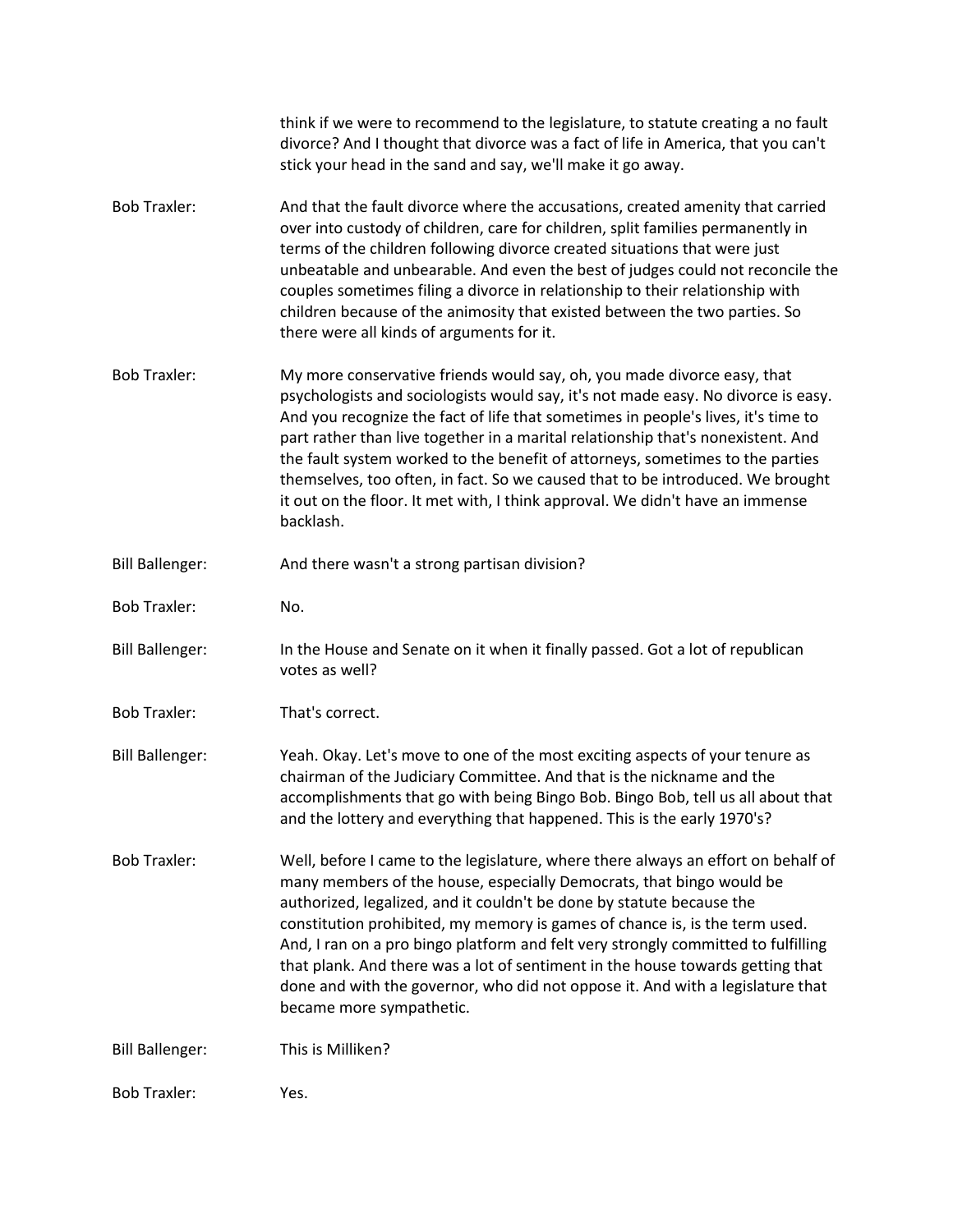| <b>Bill Ballenger:</b> | Yeah okay.                                                                                                                                                                                                                                                                                                                                                                                                                                                                                                                                                                                                                                                                                                                                                                                                                                                                                                                                                                    |
|------------------------|-------------------------------------------------------------------------------------------------------------------------------------------------------------------------------------------------------------------------------------------------------------------------------------------------------------------------------------------------------------------------------------------------------------------------------------------------------------------------------------------------------------------------------------------------------------------------------------------------------------------------------------------------------------------------------------------------------------------------------------------------------------------------------------------------------------------------------------------------------------------------------------------------------------------------------------------------------------------------------|
| <b>Bob Traxler:</b>    | And became more sympathetic, also in connection with that was these, if there<br>was no prohibition against games of chance, we could establish a state lottery<br>and which had great financial appeal and it would produce a considerable<br>amount of money for the benefit of the state.                                                                                                                                                                                                                                                                                                                                                                                                                                                                                                                                                                                                                                                                                  |
| <b>Bill Ballenger:</b> | Because schools were having a lot of trouble financing their operations, at this<br>time, right?                                                                                                                                                                                                                                                                                                                                                                                                                                                                                                                                                                                                                                                                                                                                                                                                                                                                              |
| <b>Bob Traxler:</b>    | Even in those days.                                                                                                                                                                                                                                                                                                                                                                                                                                                                                                                                                                                                                                                                                                                                                                                                                                                                                                                                                           |
| <b>Bill Ballenger:</b> | Even in those days.                                                                                                                                                                                                                                                                                                                                                                                                                                                                                                                                                                                                                                                                                                                                                                                                                                                                                                                                                           |
| <b>Bob Traxler:</b>    | With the newly created income tax a few years before and blah, blah. So the<br>issue went forward. We got the constitutional amendment through the house<br>and the Senate it was going to go on the ballot. And at the same time we put<br>forward a legislation that would create a state lottery. Now obviously it couldn't<br>become law because there was a constitutional prohibition against it, but<br>nothing precluded the legislature from considering it in anticipation, shall we<br>say. So we invited from the state of New York, which had recently adopted a<br>state lottery, their executive director to visit us and he came to Lansing and<br>spoke to the judiciary committee about how a system should be created to<br>handle the lottery. And one of his key points was do have one person<br>accountable and responsible don't establish a commission to govern the lottery,<br>which I'm not sure I think New York has. I think Massachusetts has. |
| <b>Bob Traxler:</b>    | And we followed that advice.                                                                                                                                                                                                                                                                                                                                                                                                                                                                                                                                                                                                                                                                                                                                                                                                                                                                                                                                                  |
| <b>Bill Ballenger:</b> | You wanted a single commissioner?                                                                                                                                                                                                                                                                                                                                                                                                                                                                                                                                                                                                                                                                                                                                                                                                                                                                                                                                             |
| <b>Bob Traxler:</b>    | Yes.                                                                                                                                                                                                                                                                                                                                                                                                                                                                                                                                                                                                                                                                                                                                                                                                                                                                                                                                                                          |
| <b>Bill Ballenger:</b> | And you fought for that?                                                                                                                                                                                                                                                                                                                                                                                                                                                                                                                                                                                                                                                                                                                                                                                                                                                                                                                                                      |
| <b>Bob Traxler:</b>    | Yes.                                                                                                                                                                                                                                                                                                                                                                                                                                                                                                                                                                                                                                                                                                                                                                                                                                                                                                                                                                          |
| <b>Bill Ballenger:</b> | Okay.                                                                                                                                                                                                                                                                                                                                                                                                                                                                                                                                                                                                                                                                                                                                                                                                                                                                                                                                                                         |
| <b>Bob Traxler:</b>    | And appointed by the governor, and we thought that would be an accountable<br>system. And so that was opposed by my Democrat colleagues who wanted a<br>commission so they could have a Democrat on the commission, not unlike the<br>liquor control commission. That was their model. I felt that with the huge<br>amounts of money going to be involved here and knowing that people always<br>seek money wherever it is. The ideal approach would be to have a single<br>individual whom you could ask the question, how did this happen? Why did this<br>happen? How did you allow it to happen? And we were with a coalition of some                                                                                                                                                                                                                                                                                                                                     |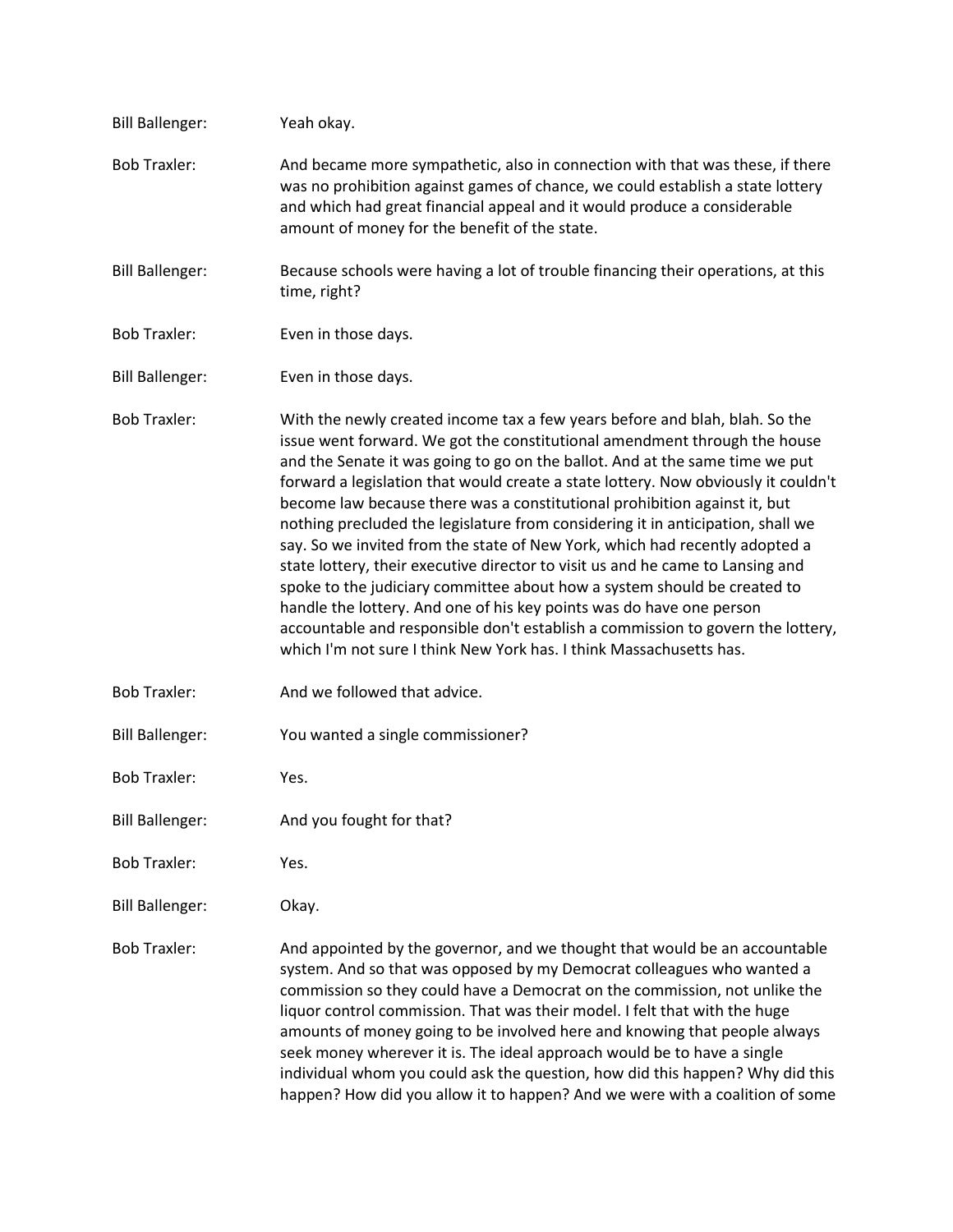|                        | Democrats and most Republicans, we were able to keep the legislation pure,<br>straight forward and moved it over to the Senate.                                                                                                                                                                                                                                                                                                                                                                                                                                                                                                      |
|------------------------|--------------------------------------------------------------------------------------------------------------------------------------------------------------------------------------------------------------------------------------------------------------------------------------------------------------------------------------------------------------------------------------------------------------------------------------------------------------------------------------------------------------------------------------------------------------------------------------------------------------------------------------|
| <b>Bob Traxler:</b>    | Now subsequently with the adoption of the, and they took it up and considered<br>it, and we put it in my memory as we had it in conference. The constitutional<br>amendment was adopted in August. And we came back, and I don't recall<br>precisely.                                                                                                                                                                                                                                                                                                                                                                                |
| <b>Bill Ballenger:</b> | 1972.                                                                                                                                                                                                                                                                                                                                                                                                                                                                                                                                                                                                                                |
| <b>Bob Traxler:</b>    | Yeah.                                                                                                                                                                                                                                                                                                                                                                                                                                                                                                                                                                                                                                |
| <b>Bill Ballenger:</b> | Yeah.                                                                                                                                                                                                                                                                                                                                                                                                                                                                                                                                                                                                                                |
| <b>Bob Traxler:</b>    | We came back promptly and passed the legislation and the first lottery drawing<br>took place that fall in Bay City.                                                                                                                                                                                                                                                                                                                                                                                                                                                                                                                  |
| <b>Bill Ballenger:</b> | Just by coincidence?                                                                                                                                                                                                                                                                                                                                                                                                                                                                                                                                                                                                                 |
| <b>Bob Traxler:</b>    | I told the commissioner, if you do nothing for me, I don't mind asking you to,<br>but if you were to hold the first drawing in Bay City, I'd be grateful.                                                                                                                                                                                                                                                                                                                                                                                                                                                                            |
| <b>Bill Ballenger:</b> | We'd really appreciate it. So tell me what it meant to be Bingo Bob?                                                                                                                                                                                                                                                                                                                                                                                                                                                                                                                                                                 |
| <b>Bob Traxler:</b>    | Well, I didn't seek the title but it's a recognition I suspect started in my district.<br>And, for my constituents of badge of honor. Some of my well-educated friends<br>and colleagues saw it as kind of a stigma. The importance to nonprofit<br>organizations, veteran's organizations, churches, even state or political parties,<br>of Bingo cannot be underestimated. And, a year or two after its passage, a<br>friend of mine, a faithful churchgoer commented to me that I had built more<br>churches than the Pope.                                                                                                       |
| <b>Bill Ballenger:</b> | Okay. It's 1973 and all of a sudden there's a vacancy in the congressional district<br>in which Bay City is located. What happened?                                                                                                                                                                                                                                                                                                                                                                                                                                                                                                  |
| <b>Bob Traxler:</b>    | Here's the story.                                                                                                                                                                                                                                                                                                                                                                                                                                                                                                                                                                                                                    |
| <b>Bill Ballenger:</b> | Okay.                                                                                                                                                                                                                                                                                                                                                                                                                                                                                                                                                                                                                                |
| <b>Bob Traxler:</b>    | I'm sitting in a saloon with some my newspaper friends on a Friday, late<br>afternoon, which was typical. We'd solve all the world's problems, Republicans,<br>Democrats and assorted hanger-on-ers. There would be about 10 or 12 of us.<br>One of my old friends from the local newspaper came in and he said, "You can't<br>believe what just came across on the ticker." This is before computers. We were<br>all immediately interested, maybe atomic bomb somewhere. He said, Jim<br>Harvey is announcing that he's accepting the appointment to the Federal Court<br>by Dick Nixon and he will be resigning as a congressman. |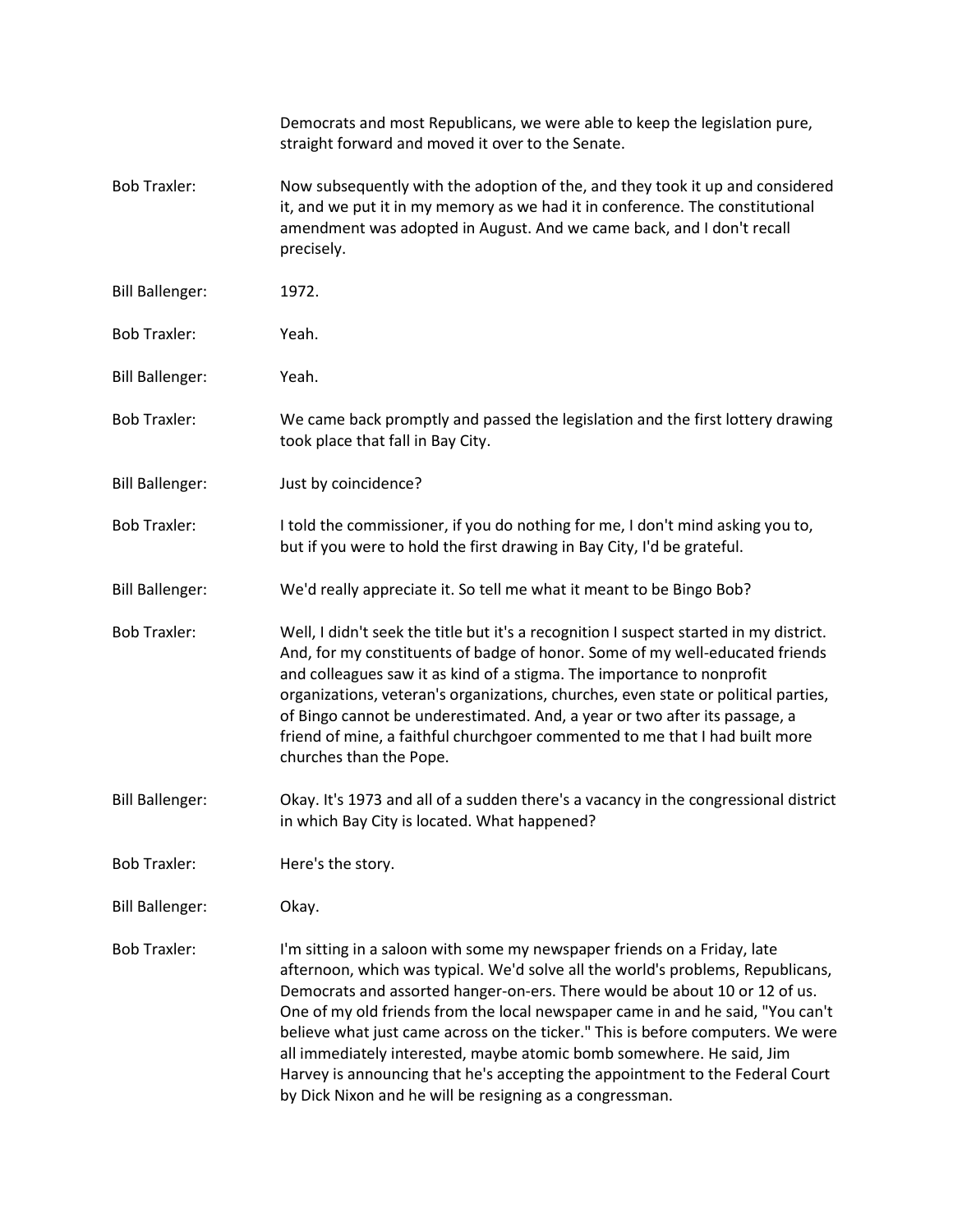| <b>Bob Traxler:</b>    | Well that created an immediate stir among our group and one of the people<br>present said, "You gotta run." I said, "I really am very happy where I am." "Oh,<br>this is a great opportunity. You have to do this." A little bit later, one of my<br>mentors said, "You know, this is not something that you can take days to think<br>about. This is an opportunity and you must accept this responsibility and make<br>an announcement. So what's your answer, yes or no?" I said, "Yes." He said,<br>"Good. We're leaving here. We're putting together a statement. You're calling<br>the television stations and we're gonna try and make the 6:00 news. You'll<br>announce Harvey's impending resignation." I said, "That's incredible. What a<br>scoop that is. We'll do it." And we did. We called the news station, we called<br>channel five and said, "Here's a story." They said, "Are you sure on this?" |
|------------------------|----------------------------------------------------------------------------------------------------------------------------------------------------------------------------------------------------------------------------------------------------------------------------------------------------------------------------------------------------------------------------------------------------------------------------------------------------------------------------------------------------------------------------------------------------------------------------------------------------------------------------------------------------------------------------------------------------------------------------------------------------------------------------------------------------------------------------------------------------------------------------------------------------------------------|
| <b>Bill Ballenger:</b> | In other words, you were breaking the story of Harvey leaving to become a<br>judge. They hadn't even done it yet.                                                                                                                                                                                                                                                                                                                                                                                                                                                                                                                                                                                                                                                                                                                                                                                                    |
| <b>Bob Traxler:</b>    | No.                                                                                                                                                                                                                                                                                                                                                                                                                                                                                                                                                                                                                                                                                                                                                                                                                                                                                                                  |
| <b>Bill Ballenger:</b> | Simultaneously you're announcing.                                                                                                                                                                                                                                                                                                                                                                                                                                                                                                                                                                                                                                                                                                                                                                                                                                                                                    |
| <b>Bob Traxler:</b>    | The Republican Party felt that he had informed me to make the announcement.<br>He was moderate but he wasn't that moderate.                                                                                                                                                                                                                                                                                                                                                                                                                                                                                                                                                                                                                                                                                                                                                                                          |
| <b>Bill Ballenger:</b> | No. Yeah, yeah.                                                                                                                                                                                                                                                                                                                                                                                                                                                                                                                                                                                                                                                                                                                                                                                                                                                                                                      |
| <b>Bob Traxler:</b>    | Furthermore, his former administrative assistant who worked and switched over<br>to the White House.                                                                                                                                                                                                                                                                                                                                                                                                                                                                                                                                                                                                                                                                                                                                                                                                                 |
| <b>Bill Ballenger:</b> | Jim Sparling.                                                                                                                                                                                                                                                                                                                                                                                                                                                                                                                                                                                                                                                                                                                                                                                                                                                                                                        |
| <b>Bob Traxler:</b>    | Harvey fully expected him to announce and wanted him to. In any event, we did<br>that and the people throughout the whole area on the 6:00, 11:00 news found<br>out their congressman was going to be resigning to accept a judgeship.                                                                                                                                                                                                                                                                                                                                                                                                                                                                                                                                                                                                                                                                               |
| <b>Bill Ballenger:</b> | Wow. Tell us about the campaign.                                                                                                                                                                                                                                                                                                                                                                                                                                                                                                                                                                                                                                                                                                                                                                                                                                                                                     |
| <b>Bob Traxler:</b>    | I wouldn't want to do it again. It was totally a committed campaign physically,<br>mentally. It started Labor Day of 1973 in Lapeer County.                                                                                                                                                                                                                                                                                                                                                                                                                                                                                                                                                                                                                                                                                                                                                                          |
| <b>Bill Ballenger:</b> | This is a special election.                                                                                                                                                                                                                                                                                                                                                                                                                                                                                                                                                                                                                                                                                                                                                                                                                                                                                          |
| <b>Bob Traxler:</b>    | Special election.                                                                                                                                                                                                                                                                                                                                                                                                                                                                                                                                                                                                                                                                                                                                                                                                                                                                                                    |
| <b>Bill Ballenger:</b> | In the thumb.                                                                                                                                                                                                                                                                                                                                                                                                                                                                                                                                                                                                                                                                                                                                                                                                                                                                                                        |
| <b>Bob Traxler:</b>    | Right. That was the district, Bay, parts of Saginaw, Lapeer, thumb counties, and<br>Arenac County. We kicked it off. I hired a full-time campaign manager who came<br>on board late August and instantly began to organize.                                                                                                                                                                                                                                                                                                                                                                                                                                                                                                                                                                                                                                                                                          |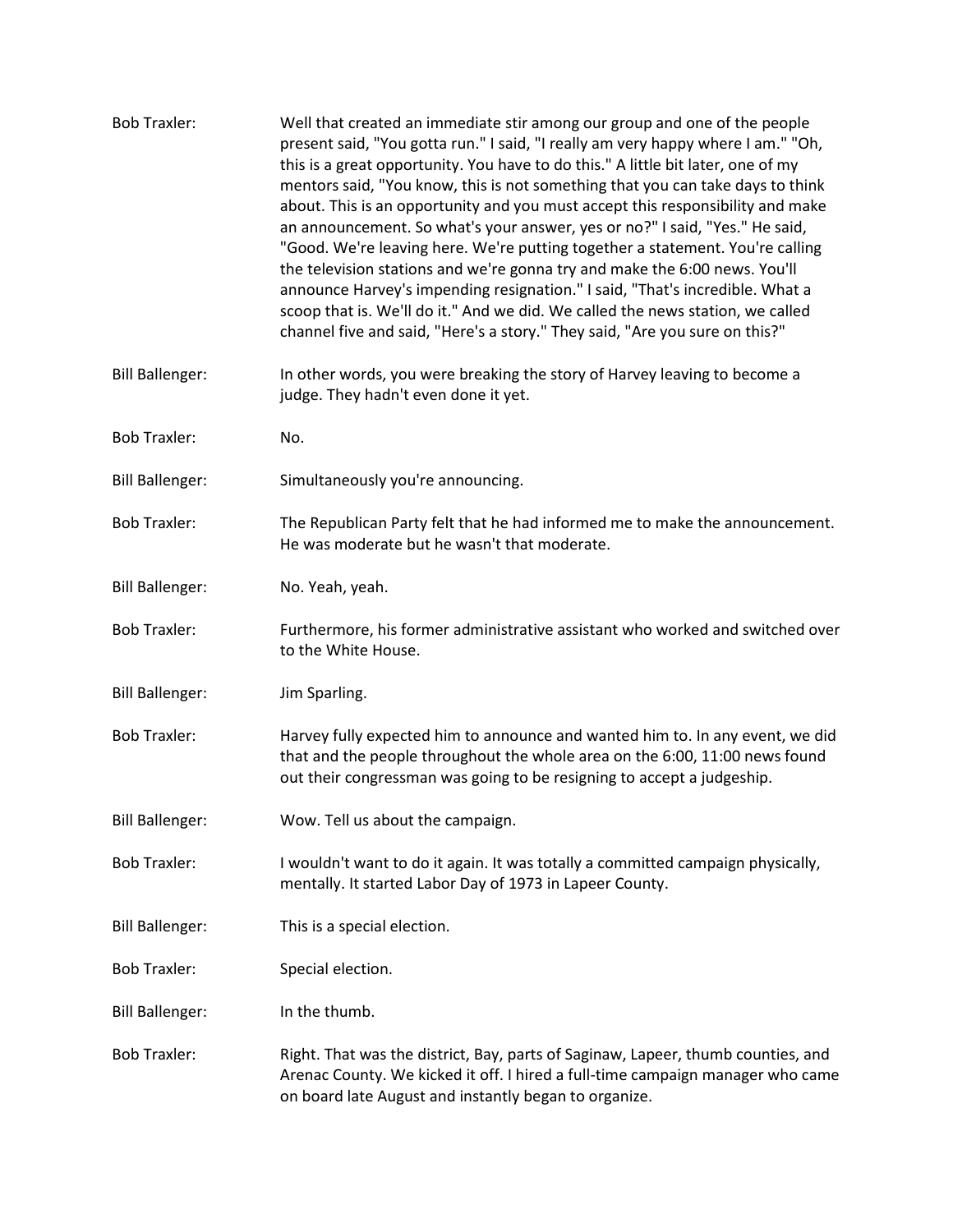| <b>Bill Ballenger:</b> | This was thought to be a pretty solidly Republican district. Maybe not solidly,<br>but better than marginally.                                                                                                                                                                                                                                                                                                                                                                                                                                                                                                               |
|------------------------|------------------------------------------------------------------------------------------------------------------------------------------------------------------------------------------------------------------------------------------------------------------------------------------------------------------------------------------------------------------------------------------------------------------------------------------------------------------------------------------------------------------------------------------------------------------------------------------------------------------------------|
| <b>Bob Traxler:</b>    | Absolutely.                                                                                                                                                                                                                                                                                                                                                                                                                                                                                                                                                                                                                  |
| <b>Bill Ballenger:</b> | Pretty solidly. It had Republican representation all these years. So you were on a<br>partisan basis, the underdog in the race.                                                                                                                                                                                                                                                                                                                                                                                                                                                                                              |
| <b>Bob Traxler:</b>    | It's a long shot.                                                                                                                                                                                                                                                                                                                                                                                                                                                                                                                                                                                                            |
| <b>Bill Ballenger:</b> | Sparling, even though he was not an elected official and a lot of people didn't<br>know who he was, had been down in Washington, he was really the favorite in<br>the sense that he represented the Republicans.                                                                                                                                                                                                                                                                                                                                                                                                             |
| <b>Bob Traxler:</b>    | Yes. He had a strong base in Saginaw. I mean he was a local person. He had<br>worked for the Saginaw News as a sports writer. He was personable,<br>knowledgeable, had worked for the congressman, had gone down to the White<br>House as a legislative representative to the congress. He was a formidable<br>opponent.                                                                                                                                                                                                                                                                                                     |
| <b>Bill Ballenger:</b> | Didn't President Richard Nixon himself come into the district to campaign for<br>the Republican nominee?                                                                                                                                                                                                                                                                                                                                                                                                                                                                                                                     |
| <b>Bob Traxler:</b>    | My opponent wanted to make sort of me the issue. How come you're not in<br>Lansing taking care of business? I was full-time campaigning. Late in the<br>campaign, late winter, early spring and the election was April, I'm gonna say<br>17th, it could have been the 16th, maybe even the 15th, I'm trying to forget it, I<br>think. Late in the campaign, Nixon announced that he was coming to the district<br>at the request of the Republican candidate. Now, at that point in time, you<br>recall Watergate was a major, major issue for Republicans. Nixon's popularity<br>and approval ratings dropped dramatically. |
| <b>Bob Traxler:</b>    | We tied Jim to Nixon's coattails. While he didn't say that he did not invite Nixon,<br>he didn't want to precisely say that he had invited him, and we made much ado<br>about Nixon history and that Sparling was one of his hirelings and would do his<br>will in Congress.                                                                                                                                                                                                                                                                                                                                                 |
| <b>Bill Ballenger:</b> | You were basically turning this election into a referendum on Nixon.                                                                                                                                                                                                                                                                                                                                                                                                                                                                                                                                                         |
| <b>Bob Traxler:</b>    | Exactly.                                                                                                                                                                                                                                                                                                                                                                                                                                                                                                                                                                                                                     |
| <b>Bill Ballenger:</b> | And Jim Sparling was just a surrogate for Nixon is what you were saying.                                                                                                                                                                                                                                                                                                                                                                                                                                                                                                                                                     |
| <b>Bob Traxler:</b>    | Precisely. Just by way of history, my pollster was a man by the name of Peter<br>Hart.                                                                                                                                                                                                                                                                                                                                                                                                                                                                                                                                       |
| <b>Bill Ballenger:</b> | Sure.                                                                                                                                                                                                                                                                                                                                                                                                                                                                                                                                                                                                                        |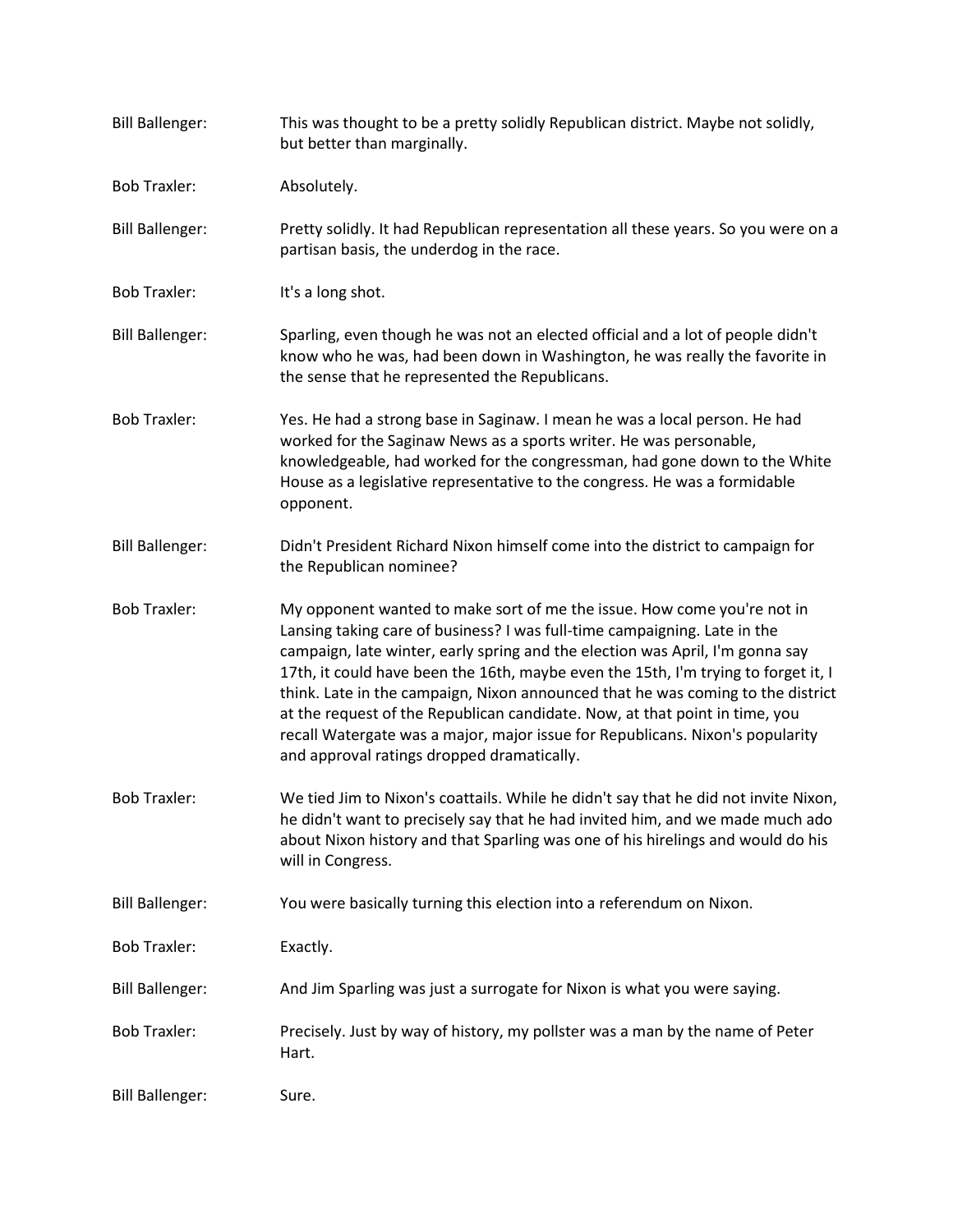| <b>Bob Traxler:</b>    | Well-known pollster now.                                                                                                                                                                                                                                                                                                                                                                                                                                                                                                                                        |
|------------------------|-----------------------------------------------------------------------------------------------------------------------------------------------------------------------------------------------------------------------------------------------------------------------------------------------------------------------------------------------------------------------------------------------------------------------------------------------------------------------------------------------------------------------------------------------------------------|
| <b>Bill Ballenger:</b> | Sure.                                                                                                                                                                                                                                                                                                                                                                                                                                                                                                                                                           |
| <b>Bob Traxler:</b>    | The media consultant, the guru, was a fellow by the name of Squires.                                                                                                                                                                                                                                                                                                                                                                                                                                                                                            |
| <b>Bill Ballenger:</b> | Bob Squires.                                                                                                                                                                                                                                                                                                                                                                                                                                                                                                                                                    |
| <b>Bob Traxler:</b>    | Bob Squires, who is now deceased.                                                                                                                                                                                                                                                                                                                                                                                                                                                                                                                               |
| <b>Bill Ballenger:</b> | Right. He was a very colorful guy.                                                                                                                                                                                                                                                                                                                                                                                                                                                                                                                              |
| <b>Bob Traxler:</b>    | Oh.                                                                                                                                                                                                                                                                                                                                                                                                                                                                                                                                                             |
| <b>Bill Ballenger:</b> | He was a real character.                                                                                                                                                                                                                                                                                                                                                                                                                                                                                                                                        |
| <b>Bob Traxler:</b>    | I would say five out of seven of his ideas were excellent. The other two you had<br>to sort of draw a line through. I insisted on vetting every one of his ideas. It was<br>a fascinating experience. We worked so hard. The only time I had off was<br>Sunday mornings and we would work 12 to 14 hours a day.                                                                                                                                                                                                                                                 |
| <b>Bill Ballenger:</b> | It was like a six-month campaign almost from the time the announcement you<br>made in the fall until the election.                                                                                                                                                                                                                                                                                                                                                                                                                                              |
| <b>Bob Traxler:</b>    | It was. I never understood why the process of his being confirmed by the Senate<br>or even his name being submitted took so long.                                                                                                                                                                                                                                                                                                                                                                                                                               |
| <b>Bill Ballenger:</b> | Took so long.                                                                                                                                                                                                                                                                                                                                                                                                                                                                                                                                                   |
| <b>Bob Traxler:</b>    | Yeah. It was extremely unusual.                                                                                                                                                                                                                                                                                                                                                                                                                                                                                                                                 |
| <b>Bill Ballenger:</b> | It dragged everything out. Okay, so you won by about what?                                                                                                                                                                                                                                                                                                                                                                                                                                                                                                      |
| <b>Bob Traxler:</b>    | I think it was 1.5%.                                                                                                                                                                                                                                                                                                                                                                                                                                                                                                                                            |
| <b>Bill Ballenger:</b> | One and a half percent. Wow. So you get in, you're a congressman. You go to<br>Washington. What did you find?                                                                                                                                                                                                                                                                                                                                                                                                                                                   |
| <b>Bob Traxler:</b>    | A different environment. A bigger ball game, more complex, perhaps more<br>serious issues. A Congress that was preoccupied with the question of to<br>impeach or not to impeach. Judiciary hearings were going forward. The then<br>Speaker, Carl Albert, asked if I wanted to go on the judiciary committee. I said<br>no and thank you. I want a committee that's relevant to my district, but with not<br>too much visibility or work at this point because I have to go home and<br>campaign. The election was of course following immediately in November. |
| <b>Bill Ballenger:</b> | Right.                                                                                                                                                                                                                                                                                                                                                                                                                                                                                                                                                          |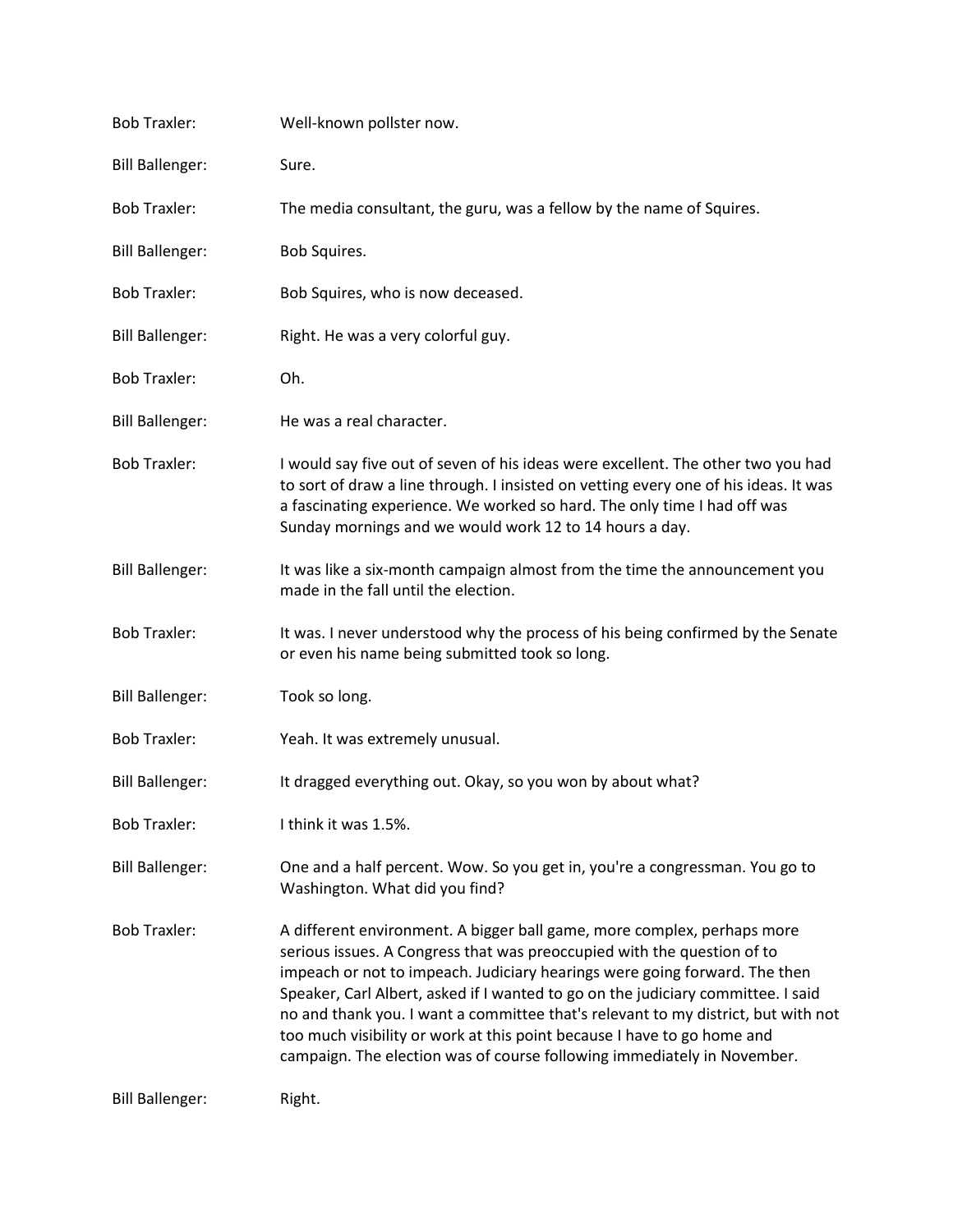[Bob Traxler:](https://www.rev.com/transcript-editor/Edit?token=J0YN_WP0dMz6L1QdcJuJM21Y-e-J_Phk0huPo5YfBHIFqNNBbh810OofORj_Th5RuBeOOZ4jiBk3Ibag2GlboUYvYWI&loadFrom=DocumentSpeakerNameDeeplink&ts=473.8) I had from mid-April until the first Tuesday in November to firmly establish myself. We took advantage of the timeframe, mailed out hundreds of thousands of pieces of mail wherever two or three gathered together. In other words, the first campaign for the special election never ended and it went right on through until election day in November. [Bill Ballenger:](https://www.rev.com/transcript-editor/Edit?token=Ap-7fV2Ef0zucKUZ4kNFA-sKj6UARBCcZy1qK2HAOdrgdYFX1nEhgec9NPjV-qjFSB4grQwZ2zBs1Pjbr1NeYIRPJ-Y&loadFrom=DocumentSpeakerNameDeeplink&ts=496.62) Did Sparling run again? [Bob Traxler:](https://www.rev.com/transcript-editor/Edit?token=hD3-lbJ4-l9lOY3sL86HuyS1yro2oHJbThWYRClF0YiC0fdoS5PPUOzDQhTfd46sZmaPkBJxowlTCD4LYc8FCTUj2wA&loadFrom=DocumentSpeakerNameDeeplink&ts=498.55) He did run again and was severely defeated. [Bill Ballenger:](https://www.rev.com/transcript-editor/Edit?token=fvcS0PkHxqIrcbY8G3WLTtmrUrLbiEFebK3RD8zmFZc_19Du5eUaCebSECY9BBaqyfg6u_rz--oUv2nWNUXCf8q7iu4&loadFrom=DocumentSpeakerNameDeeplink&ts=502.15) Right, because in November it was a huge Democratic sweep nationally and so you won by a very substantial margin. [Bob Traxler:](https://www.rev.com/transcript-editor/Edit?token=ZGJvxWu6bL4sJUFGoMF2VUkByzTMEPlU73TZ4y9xWqIWC_ThZ14IHAK7N26nZI-du-jiA2QpLBjz-nbJRqCFpp7uad0&loadFrom=DocumentSpeakerNameDeeplink&ts=510.51) I had firmly established myself in the district. My rural roots did not fail me. I had a wonderful relationship with the farmers. [Bill Ballenger:](https://www.rev.com/transcript-editor/Edit?token=j3k1SzxetOGOFf3sjPfv7MbY2ON_WVXsTUAXgEjkjyvI-XfCgAfTBJAQNWa5yMZ8nJwaiDUSAk4zgUsxRgRvo_kubX4&loadFrom=DocumentSpeakerNameDeeplink&ts=519.2) The days as Huck Finn paid off. [Bob Traxler:](https://www.rev.com/transcript-editor/Edit?token=_PTikIrCYhtkMf8kFVIieIoqLVK3aFmuy3zR1WDaTFPO664ZIuG6e7C0ZP7raVJlpwdNLsr_C6zBgb2A92chLFbrHDg&loadFrom=DocumentSpeakerNameDeeplink&ts=521.71) Absolutely. [Bill Ballenger:](https://www.rev.com/transcript-editor/Edit?token=--o5fhNl6SOiN0XxT7zFWpXUBWHpcdKb6u370776SoDDDgROV17fRn9ae49sFOKyp1QtiYGuCYluCzASq8MN8ph5oAs&loadFrom=DocumentSpeakerNameDeeplink&ts=522.51) There you go. Okay, so it's November 1974, you're elected to your first full term in the Congress. You go on to serve two years under Jerry Ford, four years under Jimmy Carter, eight years under Ronald Reagan, four years under George H.W. Bush. That entire tenure, 18 years, what do you look back on as your signal accomplishments during that time? [Bob Traxler:](https://www.rev.com/transcript-editor/Edit?token=jZZx9PIRR9wmzT49Mz_vDB4wioHNcJ_0TGvxMANiuGhMqLl1WldA52F8rV_fc0U7GM3uYpbqcqMUvj3Kp6ws8X4IPTk&loadFrom=DocumentSpeakerNameDeeplink&ts=548.53) Good question. I was not on a legislative committee. By that, I was not on a committee that wrote bills and engaged in lots of debate, both within the committee and on the floor relative to these very substantive issues confronting the nation over those years. I was on the appropriation committee. [Bill Ballenger:](https://www.rev.com/transcript-editor/Edit?token=zyiZDyKmthPmUmtiZ6ZqUy_RA24V46ZKIBuZGr2XqXOvThlX8KAOEYtGYOqnpbG_NCQjIS8C6X02YEWny4WA__caYhQ&loadFrom=DocumentSpeakerNameDeeplink&ts=572.33) You were a cardinal. [Bob Traxler:](https://www.rev.com/transcript-editor/Edit?token=0ctv_hWHvOCsPH8MxzLE9L0Jl7c2XT-L0pxYcYSZUMitfiyCom83fyvqIoxXAsqXO6-tfGF5LCmzASM1xBLqmYIsFSg&loadFrom=DocumentSpeakerNameDeeplink&ts=573.81) Eventually. [Bill Ballenger:](https://www.rev.com/transcript-editor/Edit?token=s9_Sf_fsEtkduj_aRhq5Oy5svZPEns594r3yt6xDQ42oGPkcEk9Zs8mxz4cs-xFRBdW_im9DtzW8XdBX6PzEo7eHamE&loadFrom=DocumentSpeakerNameDeeplink&ts=574.6) Tell people what a cardinal is. [Bob Traxler:](https://www.rev.com/transcript-editor/Edit?token=M5C2v-MN4Ob1Ps2-a2YJV0qcQlt9u5MYBrodIpW-fXH6w78SZmT0ObFk_WQB70neZXzLulw7TOBzhuOLburVjcknM38&loadFrom=DocumentSpeakerNameDeeplink&ts=576.91) Appropriation committee in the House, had 13 subcommittees and I served on three of those. The cardinals were the chairmen of the subcommittees. My last four years in the Congress, I was chairman of the subcommittee. [Bill Ballenger:](https://www.rev.com/transcript-editor/Edit?token=n5dvjGjzOHzELZ4FXvn0itmmqwJS66vYzsOoueq_cAVgFxDjwl97aczWpSH5Xh1T33CnZJZ_n2Fuj-v_rvCv4A-1Nqs&loadFrom=DocumentSpeakerNameDeeplink&ts=595.57) That was HUD, right? [Bob Traxler:](https://www.rev.com/transcript-editor/Edit?token=KhzJ7qFtYC9nhKbqbTqBEaXORy2bd7ZOZ5SaOphCXLOoyJUTwkqU6_iPYgwzhFu1KYv-MzLIfD_o7WQamr0w2rrOgSM&loadFrom=DocumentSpeakerNameDeeplink&ts=596.95) Yes. [Bill Ballenger:](https://www.rev.com/transcript-editor/Edit?token=mZUdG4PE179VGFmvuJ42Trr2-1U-5h8L8sUFxikfmRSI2dEr0JNISa-EZAzyAq-tF_0nAAbkAazmhQ2WFuos7tdXPm0&loadFrom=DocumentSpeakerNameDeeplink&ts=597.22) Housing and Urban Development.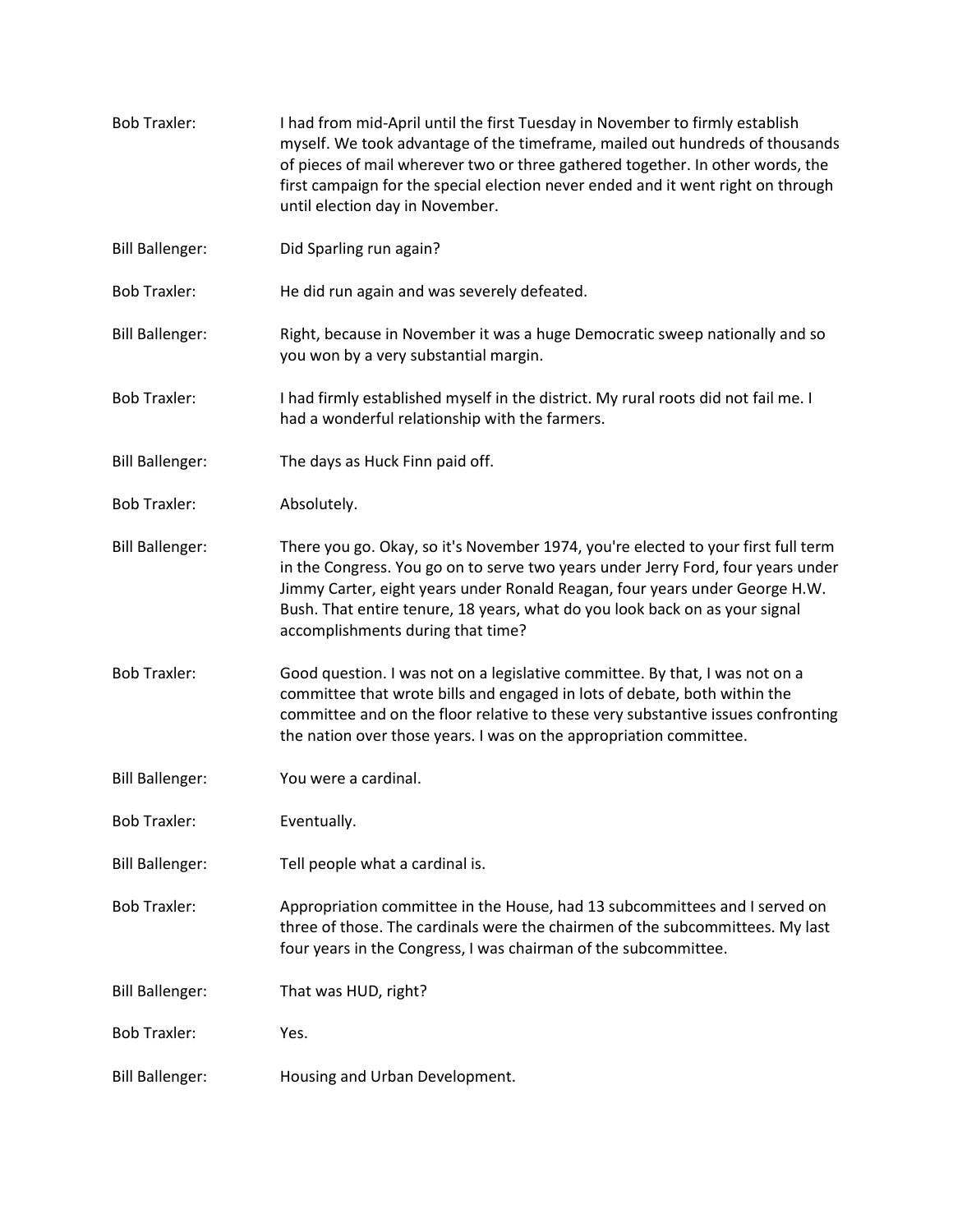| <b>Bob Traxler:</b>    | I had two cabinet agencies, HUD and Veterans Administration. The rest of the<br>committees of our jurisdiction consisted of independent agencies like NASA,<br>National Science Foundation, EPA. Very interesting, and then a bunch of smaller<br>ones like we'd spend no more than two or three hours reviewing their budget.                                                                                                                                                                  |
|------------------------|-------------------------------------------------------------------------------------------------------------------------------------------------------------------------------------------------------------------------------------------------------------------------------------------------------------------------------------------------------------------------------------------------------------------------------------------------------------------------------------------------|
| <b>Bill Ballenger:</b> | Were you on agriculture subcommittee?                                                                                                                                                                                                                                                                                                                                                                                                                                                           |
| <b>Bob Traxler:</b>    | Yes I was. I had two major committees, HUD, VA, and Agriculture, and<br>Agriculture fit in very well with my rural constituency. HUD, VA fit in very well<br>with the urban areas, Saginaw, Bay City, and as a cardinal, I had command of<br>not just me, but working with my committee members and with my counterpart<br>on the Senate. We had immense amounts of money that we were responsible<br>for.                                                                                      |
| <b>Bill Ballenger:</b> | So what were you able to do for your congressional district by dent of being a<br>cardinal?                                                                                                                                                                                                                                                                                                                                                                                                     |
| <b>Bob Traxler:</b>    | Well, I took a leaf out of the Southerner's book. The Southerners believe that<br>their purpose in Washington was to fill their carpetbag with as much gold for<br>their districts as they could possibly carry. I felt that coming from a state that<br>was always at a disadvantage in the apportionment of federal funds, that it was<br>my responsibility as a Michigan member of the appropriations committee to do<br>whatever I could to right what I perceived to be a great injustice. |
| <b>Bob Traxler:</b>    | The committees presented themselves, because I was on them, gave me an<br>opportunity to direct monies back to the state of Michigan and my district.<br>There were some interesting projects, good things happened.                                                                                                                                                                                                                                                                            |
| <b>Bill Ballenger:</b> | What specifically?                                                                                                                                                                                                                                                                                                                                                                                                                                                                              |
| <b>Bob Traxler:</b>    | Well, the food toxicology laboratory building at MSU, which incidentally was<br>built in my term at MSU, so I had spent 10 years in the Congress working<br>towards that appropriation, got it done, left the Congress, got elected to the<br>MSU board of trustees and watched the design and the construction of the<br>building.                                                                                                                                                             |
| <b>Bill Ballenger:</b> | Wow.                                                                                                                                                                                                                                                                                                                                                                                                                                                                                            |
| <b>Bob Traxler:</b>    | The president and the provost wanted to name the building after me when we<br>went around on that point and I told them, no, you don't. I didn't do this to have<br>building named after me. I have no interest in that. At the same time, they<br>wanted to name a building after the governor, John Engler. They said the<br>governor has some reservations about this as well. This was I think the livestock<br>exhibition building, very beautiful facility.                               |
| <b>Bill Ballenger:</b> | Right.                                                                                                                                                                                                                                                                                                                                                                                                                                                                                          |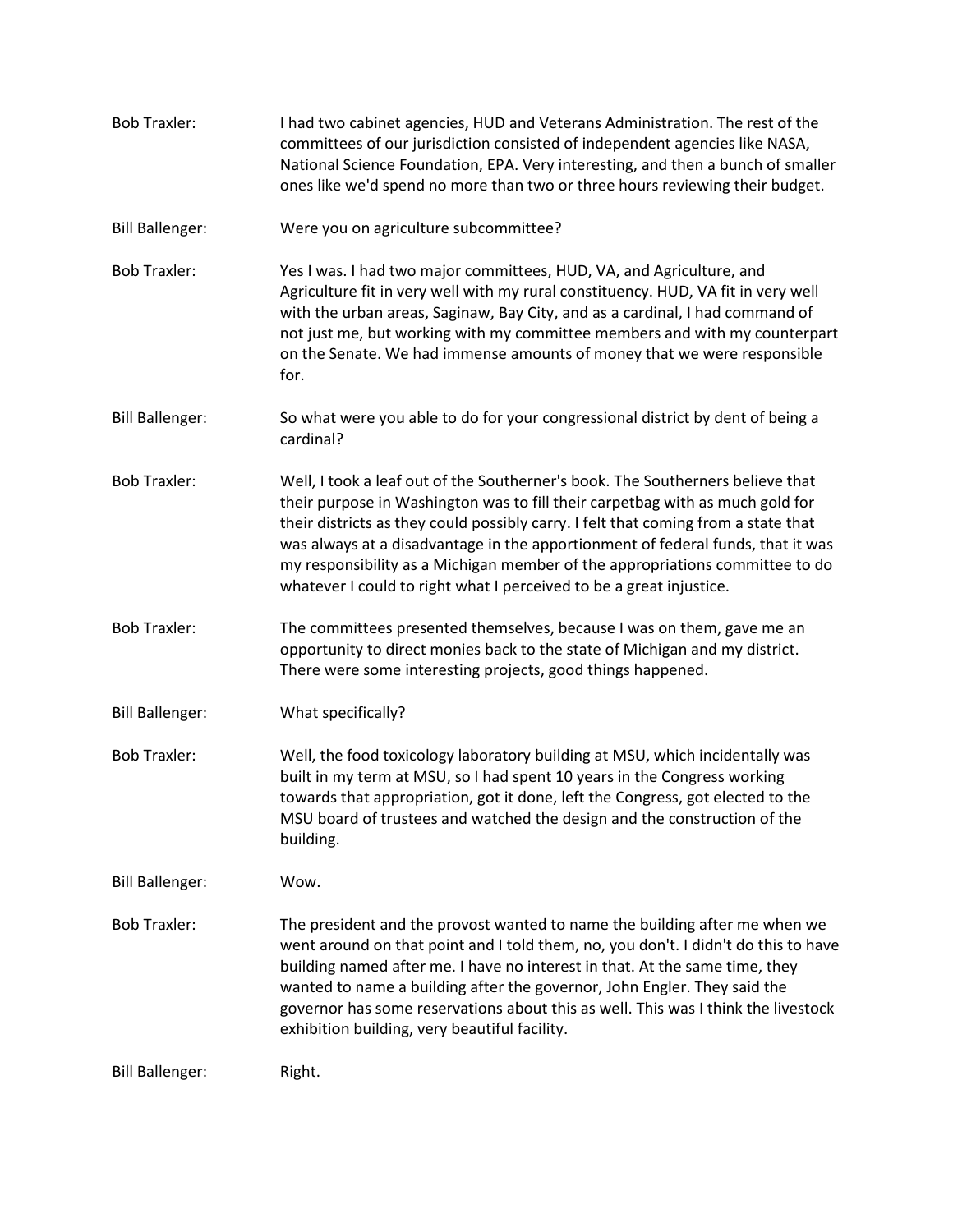| <b>Bob Traxler:</b>    | They said, "Look. You're interested in history. What happened here is history.<br>Can we put a plaque up inside the building? We'd like to do the same thing for<br>the governor there."                                                                                                                                                                                                                                                                                                                                                                                                                                                                                                                                                   |
|------------------------|--------------------------------------------------------------------------------------------------------------------------------------------------------------------------------------------------------------------------------------------------------------------------------------------------------------------------------------------------------------------------------------------------------------------------------------------------------------------------------------------------------------------------------------------------------------------------------------------------------------------------------------------------------------------------------------------------------------------------------------------|
| <b>Bill Ballenger:</b> | Sure.                                                                                                                                                                                                                                                                                                                                                                                                                                                                                                                                                                                                                                                                                                                                      |
| <b>Bob Traxler:</b>    | I said, "Well, I think it's appropriate. He's done a wonderful, a lot of things on<br>behalf of the university and he deserves recognition and I think that's<br>appropriate." "What about you? We can't do it for him unless we do it for you."<br>I said, "Okay, you can do it. Don't make a big deal about this." They did and the<br>plaque is in the building, in the lobby.                                                                                                                                                                                                                                                                                                                                                          |
| <b>Bill Ballenger:</b> | What about other accomplishments by you as an appropriations committee<br>member for your district up in Bay County?                                                                                                                                                                                                                                                                                                                                                                                                                                                                                                                                                                                                                       |
| <b>Bob Traxler:</b>    | Okay. One other project that wasn't in my district is the new VA hospital in the<br>city of Detroit.                                                                                                                                                                                                                                                                                                                                                                                                                                                                                                                                                                                                                                       |
| <b>Bill Ballenger:</b> | Okay.                                                                                                                                                                                                                                                                                                                                                                                                                                                                                                                                                                                                                                                                                                                                      |
| <b>Bob Traxler:</b>    | That was 300 and some million dollars at that time. It took me another 10 years<br>to get that done.                                                                                                                                                                                                                                                                                                                                                                                                                                                                                                                                                                                                                                       |
| <b>Bill Ballenger:</b> | So you were doing things not just for your district, but for the state of Michigan,<br>wherever it was located.                                                                                                                                                                                                                                                                                                                                                                                                                                                                                                                                                                                                                            |
| <b>Bob Traxler:</b>    | That's correct.                                                                                                                                                                                                                                                                                                                                                                                                                                                                                                                                                                                                                                                                                                                            |
| <b>Bill Ballenger:</b> | Yeah.                                                                                                                                                                                                                                                                                                                                                                                                                                                                                                                                                                                                                                                                                                                                      |
| <b>Bob Traxler:</b>    | Veteran's cemetery in Battle Creek. I told the then congressman, I said, "This is<br>yours, you take the credit for that." The hospital in Detroit. The veterans<br>organizations worked hard for that from this state, and incidentally it got held<br>up for a year by two good friends of mine, John Dingell, Bill Ford. They both<br>complained to me that this new hospital was gonna take some of their<br>constituents, move them from Allen Park into the city of Detroit, maybe even<br>some of them would lose their jobs. I told them not so. Yes, they will have to<br>commute, but they're not gonna lose their job. They will be hired at the new<br>facility. Well, no, no. You can't do that, Traxler, we don't want this. |
| <b>Bob Traxler:</b>    | I said, "Think about it, now. Every veterans organization has worked for this for<br>years. Under the administration rules, it has to be near a teaching hospital,<br>Wayne State. We can't do it at Allen Park." Finally they said, "Okay, just let it<br>ride for a year." Well, you're slowing the program down and Dingell said,<br>"Unless you do it that way, I'm gonna complain to the legislative chairman that<br>you haven't followed the house rules on this one." I said, "Okay, John."                                                                                                                                                                                                                                        |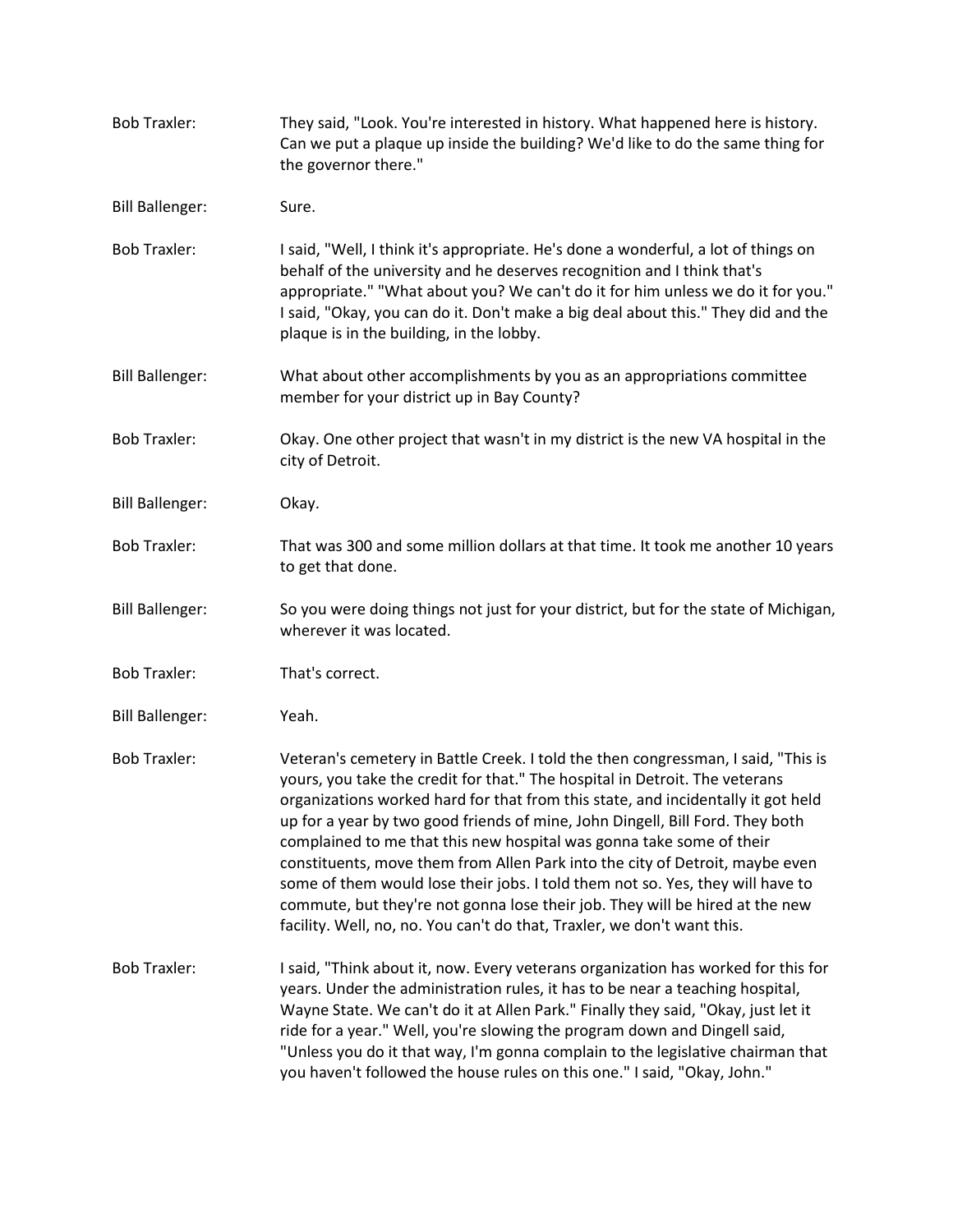| <b>Bill Ballenger:</b> | Let me change it slightly, how did you get along with all the Republicans in the<br>Congress? Think about the relationship between members of the parties in<br>Congress in those days, from 1974 to 1992, compared to relationships let's say<br>between Republicans and Democrats in the Michigan legislature back in the<br>'60's?                                                                                                                                                                                                                                                                                                                                                                                                                                                                                                                                                                  |
|------------------------|--------------------------------------------------------------------------------------------------------------------------------------------------------------------------------------------------------------------------------------------------------------------------------------------------------------------------------------------------------------------------------------------------------------------------------------------------------------------------------------------------------------------------------------------------------------------------------------------------------------------------------------------------------------------------------------------------------------------------------------------------------------------------------------------------------------------------------------------------------------------------------------------------------|
| <b>Bob Traxler:</b>    | I'm gonna answer. That's an important question. One of the things I do, just in<br>concluding on the VA hospital issue. There's an interesting twist here.                                                                                                                                                                                                                                                                                                                                                                                                                                                                                                                                                                                                                                                                                                                                             |
| <b>Bill Ballenger:</b> | Right.                                                                                                                                                                                                                                                                                                                                                                                                                                                                                                                                                                                                                                                                                                                                                                                                                                                                                                 |
| <b>Bob Traxler:</b>    | After the hospital is built, within a matter of a year or two, Congress passed a<br>resolution naming it the John Dingell VA Medical Facility. I was thrilled with that.                                                                                                                                                                                                                                                                                                                                                                                                                                                                                                                                                                                                                                                                                                                               |
| <b>Bill Ballenger:</b> | That's a classic.                                                                                                                                                                                                                                                                                                                                                                                                                                                                                                                                                                                                                                                                                                                                                                                                                                                                                      |
| <b>Bob Traxler:</b>    | Yeah.                                                                                                                                                                                                                                                                                                                                                                                                                                                                                                                                                                                                                                                                                                                                                                                                                                                                                                  |
| <b>Bill Ballenger:</b> | That's great.                                                                                                                                                                                                                                                                                                                                                                                                                                                                                                                                                                                                                                                                                                                                                                                                                                                                                          |
| <b>Bob Traxler:</b>    | Incidentally, also out of the EPA budget we put in many, many millions of dollars<br>to Wayne County to take care of the River Rouge issues, to build holding tanks<br>and so forth. I gave both Dingell and Ford the information so they could claim<br>credit. I didn't have any voters in that area and it was the right thing to do.                                                                                                                                                                                                                                                                                                                                                                                                                                                                                                                                                               |
| <b>Bob Traxler:</b>    | Just the relationship between the Republicans and Democrats.                                                                                                                                                                                                                                                                                                                                                                                                                                                                                                                                                                                                                                                                                                                                                                                                                                           |
| <b>Bob Traxler:</b>    | Oh yeah. When I first got to the Congress, especially on the appropriations<br>committee, and even in the years later, there was a particularly close, personal<br>relationship. It was one of those things where you could vote yes or you could<br>vote no but at the end of the day, like when I was in the state legislature, you<br>still could be friends, still could be friends, which didn't mean every Democrat<br>had many Republican friends. It didn't mean every Republican had many<br>Democrat friends. It meant that there was still a sense of collegiality and<br>decency and courtesies. In the Congress, committees would sometimes take<br>domestic trips, sometimes foreign trips and wives would accompany them on<br>those situations. You became well acquainted with each other. You knew about<br>their families, you knew about their spouses. It was an honorable place. |
| <b>Bob Traxler:</b>    | Unfortunately, Bill, as time went by and win at any cost became the norm, there<br>developed a schism in the relationship to having friends in the opposite party.<br>That saddened me greatly. On the subcommittee that I chaired, a Republican<br>asked me to examine a situation in his district and see if we couldn't provide<br>some aid and assistance for a project there. I told him I'd certainly look at that<br>and I did. We're going to be having a meeting in a few days to take the bill up<br>and I wanted him to know that the problem that he had was taken care of.                                                                                                                                                                                                                                                                                                                |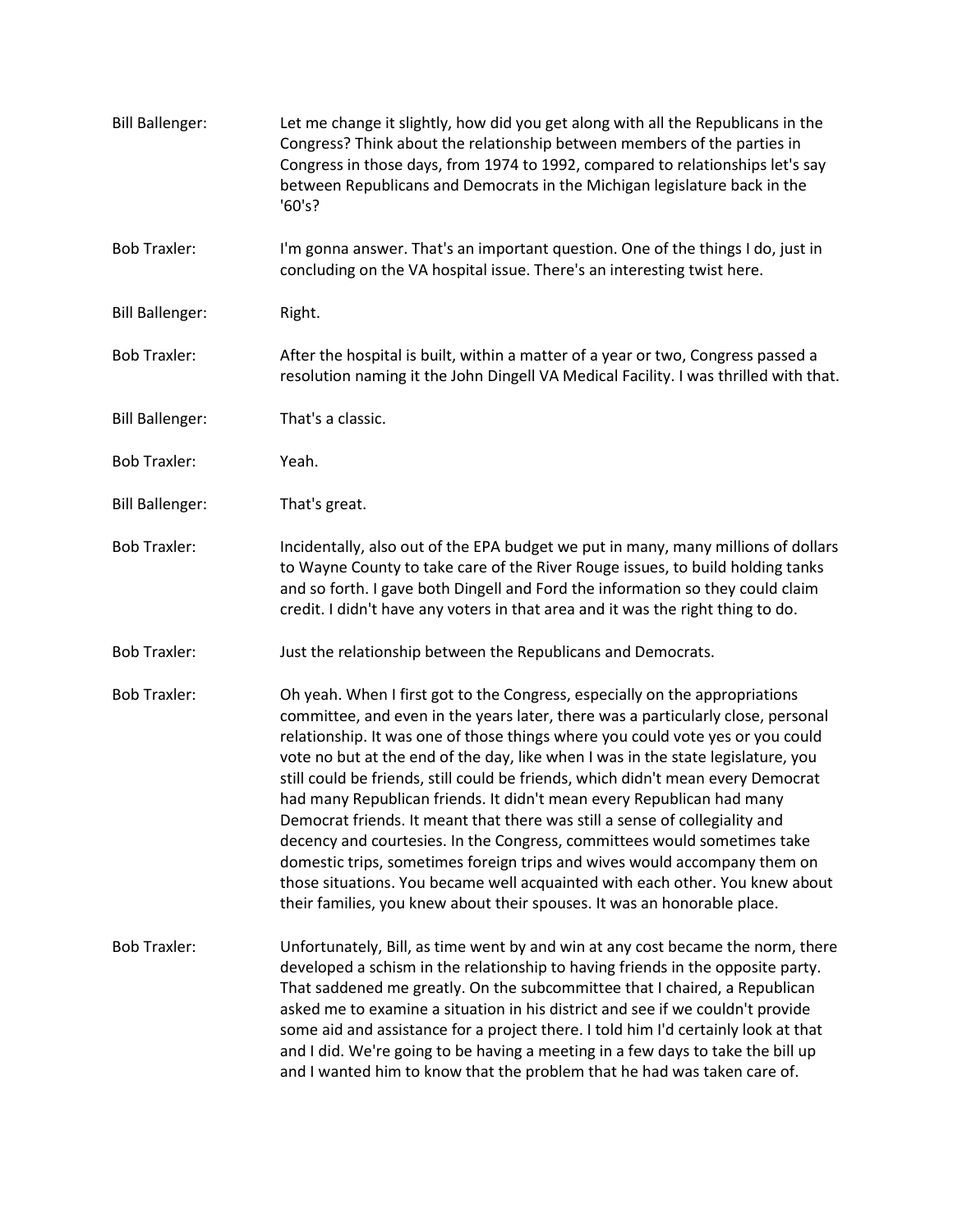[Bob Traxler:](https://www.rev.com/transcript-editor/Edit?token=fOI1XctRvKHNCvytnp2JQrVrzrKdKmnrib-0_3xZXHKxWr3-5pRf4rOKbM5a__3QHiJSQlnki-fLoKNoheXcR4N0gyw&loadFrom=DocumentSpeakerNameDeeplink&ts=1115.66) He was coming off the elevator, we were having a vote, he was coming off, I was going on and I said, "Jerry, Jerry, just a minute. I gotta talk to you." He said, "No, no. Not now. I'll call you," and he brushed right past me. He called me and he said, "I couldn't talk to you because I'm a candidate in my Caucus for office." [Bill Ballenger:](https://www.rev.com/transcript-editor/Edit?token=bH_ZJ-AihjYS-50sQcKbXQUCN06CPwwPEyI4jdpIsWd4WrFoTbZACBln42rEnmSrPVVenmk0CYH9Gwleeuz9P8EV0qc&loadFrom=DocumentSpeakerNameDeeplink&ts=1140.21) Party leadership position? [Bob Traxler:](https://www.rev.com/transcript-editor/Edit?token=IcSo7qS-YF7k-DuG_uIq793TVX2wdWCTvddFZEQHiEkFJRMs6Qab9WkgXkeD2YD7RgWLnATnRA8sXT3H3wU20fh-3Ls&loadFrom=DocumentSpeakerNameDeeplink&ts=1141.5) It was. I think it was policy, to head up the policy committee. He said, "My opponent, if he saw me talking to you would use that against me." It was Newt Gingrich. Gingrich beat him by one vote. [Bill Ballenger:](https://www.rev.com/transcript-editor/Edit?token=wg9p6cIbWKBPdWVjcPbGikHNmXzZQJRc7nzKmVHdT4b04inJwEocBbcj5BkrPIeEcVamKUBi-W-dx658ej1sEpCFQ7o&loadFrom=DocumentSpeakerNameDeeplink&ts=1158.69) Bob Madigan, wasn't it? Madigan, the congressman from Illinois. [Bob Traxler:](https://www.rev.com/transcript-editor/Edit?token=n4RdkxIIayvoFE-vPyeN3z_yDGluMtUA9h9X510lPX_3tcPwk7TSnnVU9UgjVhijtOQ36nxnmkRPMtqvusrb5lcoTXE&loadFrom=DocumentSpeakerNameDeeplink&ts=1163.6) This was Jerry Lewis. [Bill Ballenger:](https://www.rev.com/transcript-editor/Edit?token=iXJvFsHpepJrhKmpgmXPpsHFsgjfHsA28i7YV-WLEzDydIs59l6kPCVfreJ1pdla1iLrcgUIVQc9CywwmY1GXaq5xj0&loadFrom=DocumentSpeakerNameDeeplink&ts=1165.06) Oh, it was Jerry Lewis. [Bob Traxler:](https://www.rev.com/transcript-editor/Edit?token=tmVcGOc6zWwtuY7frFmZrGwV79u9lSyBg0ySNBwJn57ne6NxQqsBDLTVL48gx45xKtz9sJE_VaC21BxaRdSGGtr6I30&loadFrom=DocumentSpeakerNameDeeplink&ts=1166.23) From San Diego. [Bill Ballenger:](https://www.rev.com/transcript-editor/Edit?token=psgS_-9gbFkup4FMc50dJWhpWQoa9Cnswu9mvnAYDuDhlESXLytaf8JdI6SjesE8uza7bs_oVBCE1Ox8V7YegC5uHT4&loadFrom=DocumentSpeakerNameDeeplink&ts=1167.21) Oh, okay. [Bob Traxler:](https://www.rev.com/transcript-editor/Edit?token=-w_X9_XUMKcVpLrVCc5k-JnKybEKt1mwJgUHxmdo0teLWQh4f56OKG2TVqCp7P8brje5JiEoXX6LhsmzguycUJ-OsFg&loadFrom=DocumentSpeakerNameDeeplink&ts=1168.22) Yeah, he won the sewage treatment plant. [Bill Ballenger:](https://www.rev.com/transcript-editor/Edit?token=0vLiZDF2HW0ie6c79b-FU6Vt2CuTYP1wJwY6Y2LYbPCqFibo5iIykHR-v3dX1yeRJm9NYcLlEgCAh_qRtdzvi2aGy2I&loadFrom=DocumentSpeakerNameDeeplink&ts=1170.05) Oh, I'll be darned. That's a heck of a story. Well, look. You had a great career in Congress, 18 years, you come up on reapportionment in 1992. You're only about 60 years old and you decide, "I'm not gonna run again." Why? [Bob Traxler:](https://www.rev.com/transcript-editor/Edit?token=3V0H7LtD-Fyzhto0F-ecqr6QmcwmQnDoU32vpcAM9BuY7Z8n280im9PGgrg4duwqDTuqtRL4JENQ79r0W51w5MzFpr8&loadFrom=DocumentSpeakerNameDeeplink&ts=1186.82) That's a very difficult question and it's a very personal one and it had to do with personal considerations. I had spent my virtual entire life, adult life, in politics, and I loved it. I really believed in public service. My father had always told me as a mailman that public service was a very honorable career and below only the clergy in his hierarchy of values and vocations. I had got to a point where I began to question who I was and what life was all about and how important in my life was not having my hand out all the time to shake a hand, not having to attend meetings. [Bill Ballenger:](https://www.rev.com/transcript-editor/Edit?token=MKHhrRwLqqLZFsuaYQCZwM8x-3mAL5PmvlD7YBVR_vziMWFUXIJLcIEGYIUyUFHiZXIBQ3HirbAFh1DJSw72bfzpxJQ&loadFrom=DocumentSpeakerNameDeeplink&ts=1249.58) Raise money? [Bob Traxler:](https://www.rev.com/transcript-editor/Edit?token=AxsLkVhV1yYeXInUQDG0CAbqbOALhKfUeP-BvtAT-5XvsF6TLlThojPKPXTVFzdxONDW-FooQKU6uYye-3PTlaHbYR4&loadFrom=DocumentSpeakerNameDeeplink&ts=1250.55) Raise money, especially in those later years, money became very important. [Bill Ballenger:](https://www.rev.com/transcript-editor/Edit?token=ryO3rS2_7VhdxwNuhi6YjJFIywYcns6XSWcmq-mCgjcOUrY4mm8iTRqZi2-fXdKiPIqWCai3dgINggf1UENYg6UrsjE&loadFrom=DocumentSpeakerNameDeeplink&ts=1254.9) In contrast to 1962 and your \$2,000 campaign? [Bob Traxler:](https://www.rev.com/transcript-editor/Edit?token=0DAqJqaSrUCY66PFsQ7-ABwhV3APsmACd0p4Y6tKosBT42SymutAqWvNIlKwxfPUq9g-oguX2RjoV4vGz_os8CgEedI&loadFrom=DocumentSpeakerNameDeeplink&ts=1258.62) Exactly. It was very different. I wanted to explore the self. I don't want to sound like a 1968 hippie. [Bill Ballenger:](https://www.rev.com/transcript-editor/Edit?token=Vel3u6Li-MmWgcf5U8hcZfm6QqlyL8MsnS5pwUZFAlp8uAsOBe64meWUfsQstON5Y4JjAF-mtYnix8Toldfiata4e6g&loadFrom=DocumentSpeakerNameDeeplink&ts=1270.09) Like you're going existential on us or something?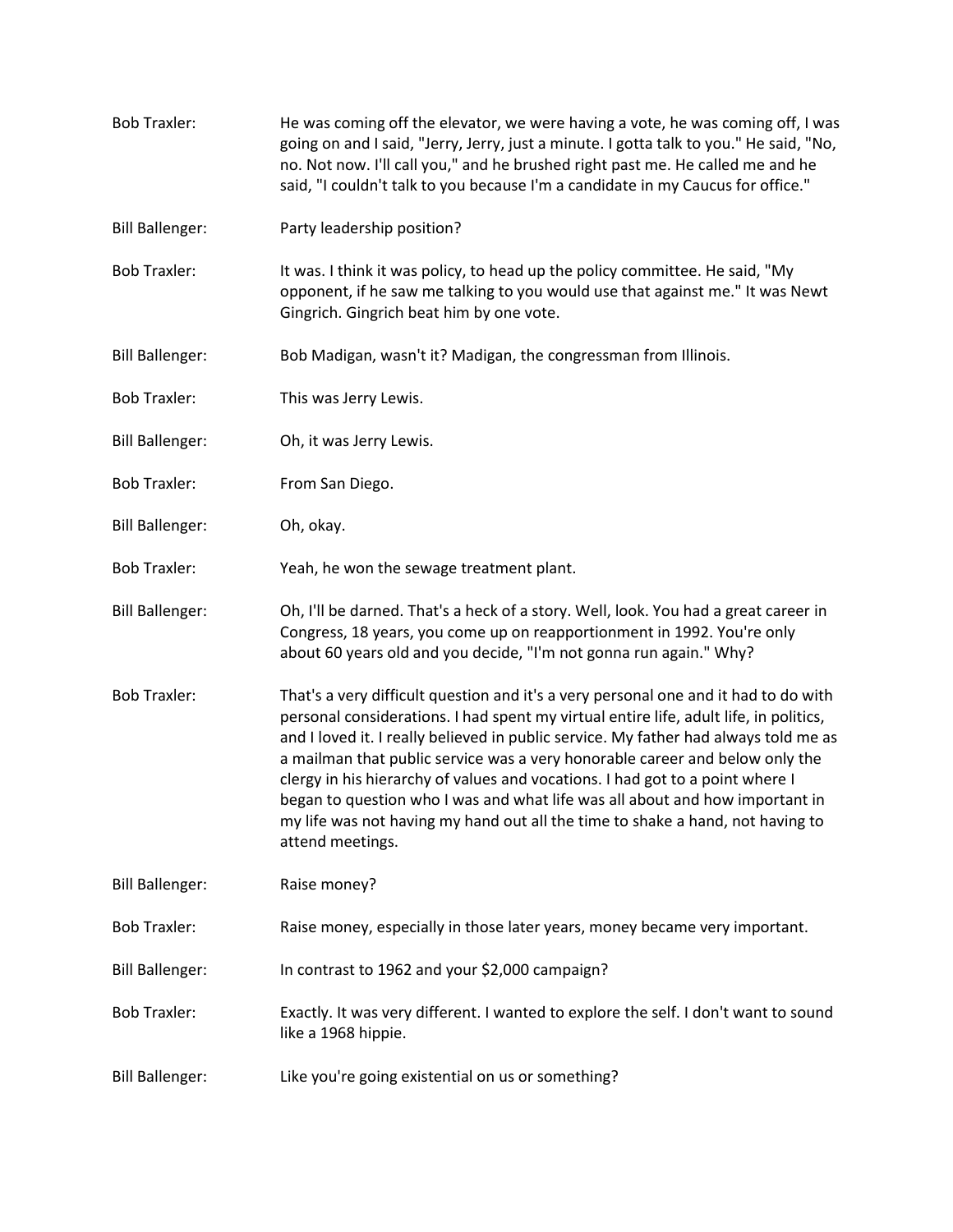| <b>Bob Traxler:</b>    | Yeah, yeah.                                                                                                                                                                                                                                                                                                                                                                                                                                                                                                                                                                                                                                                                                                                                                                                                         |
|------------------------|---------------------------------------------------------------------------------------------------------------------------------------------------------------------------------------------------------------------------------------------------------------------------------------------------------------------------------------------------------------------------------------------------------------------------------------------------------------------------------------------------------------------------------------------------------------------------------------------------------------------------------------------------------------------------------------------------------------------------------------------------------------------------------------------------------------------|
| <b>Bill Ballenger:</b> | But you just decided there might be other things in life.                                                                                                                                                                                                                                                                                                                                                                                                                                                                                                                                                                                                                                                                                                                                                           |
| <b>Bob Traxler:</b>    | Precisely. I wanted to be able to go to the supermarket and nobody would know<br>me. That sounds like a strange goal.                                                                                                                                                                                                                                                                                                                                                                                                                                                                                                                                                                                                                                                                                               |
| <b>Bill Ballenger:</b> | It sounds normal.                                                                                                                                                                                                                                                                                                                                                                                                                                                                                                                                                                                                                                                                                                                                                                                                   |
| <b>Bob Traxler:</b>    | Precisely. I wanted to find out what it was to be normal. I wanted to put my own<br>gas in my car. I wanted to take my shirts to the laundry. I never had time for that<br>in the Congress. Some staff person would say, "You got any shirts at the<br>laundry?" "Yeah." "I'll pick them up." They were going during their lunch hour or<br>whatever.                                                                                                                                                                                                                                                                                                                                                                                                                                                               |
| <b>Bill Ballenger:</b> | Right.                                                                                                                                                                                                                                                                                                                                                                                                                                                                                                                                                                                                                                                                                                                                                                                                              |
| <b>Bob Traxler:</b>    | And they do this. I would say, "I gotta get to the airport this afternoon. I don't<br>know if I've got enough gas. Take care of it. Give them 20 bucks or whatever."                                                                                                                                                                                                                                                                                                                                                                                                                                                                                                                                                                                                                                                |
| <b>Bill Ballenger:</b> | So once you left, you had no regrets?                                                                                                                                                                                                                                                                                                                                                                                                                                                                                                                                                                                                                                                                                                                                                                               |
| <b>Bob Traxler:</b>    | None.                                                                                                                                                                                                                                                                                                                                                                                                                                                                                                                                                                                                                                                                                                                                                                                                               |
| <b>Bill Ballenger:</b> | None. Now it was 1992, you decided not to run again for Congress but you're<br>still a politician so you run for the MSU board of trustees. You're elected. What<br>did you find when you got to be a member of that board? What was your<br>reaction?                                                                                                                                                                                                                                                                                                                                                                                                                                                                                                                                                              |
| <b>Bob Traxler:</b>    | First of all, I understood what trusteeship was and what it meant. I also<br>understood the constitution and the duties and responsibilities placed upon<br>boards, governing boards of universities and colleges, public that is. My first<br>acquaintanceship came right after I was sworn in with the university and one of<br>the administrators said, "You need to be scheduled for a photograph for our<br>archives and to hang in the hallway with the other trustees and the president. I<br>scheduled you for Saturday." I said, "Gee, I can't do that. I can't do Saturday."<br>The answer was, "Well, that's when the photographer is available." It came to<br>me that this was indeed a different world and that I was working for them. The<br>administrators, them, and they weren't working for me. |
| <b>Bill Ballenger:</b> | Yeah. They weren't working for you.                                                                                                                                                                                                                                                                                                                                                                                                                                                                                                                                                                                                                                                                                                                                                                                 |
| <b>Bob Traxler:</b>    | I was supposed to do what I was told, and that's the way higher education is,<br>with some exceptions. I'm talking about public now. I have no comment on<br>private. I think it's run quite differently. I think U of M is run differently as well. I<br>instantly began to question why am I here and what do I do here? I had seven<br>colleagues and we're right in the middle of a presidential search. This was a                                                                                                                                                                                                                                                                                                                                                                                             |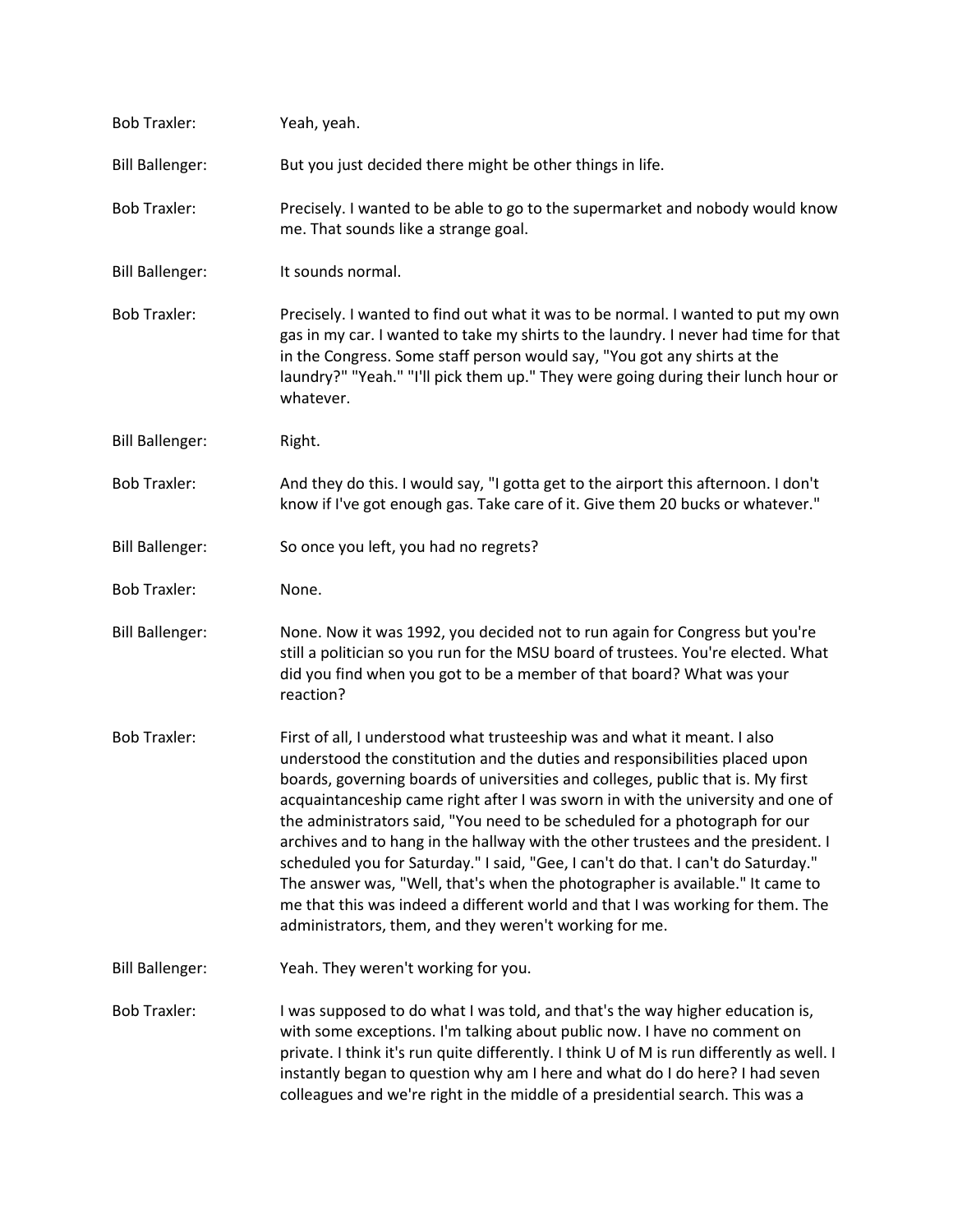|                        | whole new experience for me, but very exciting and I saw great opportunities<br>for reform. Frankly, a reform of the system.                                                                                                                                                                                                                                                                                                                                                                                                                                                                                                                                                                                                                                                                                                                                                                                              |
|------------------------|---------------------------------------------------------------------------------------------------------------------------------------------------------------------------------------------------------------------------------------------------------------------------------------------------------------------------------------------------------------------------------------------------------------------------------------------------------------------------------------------------------------------------------------------------------------------------------------------------------------------------------------------------------------------------------------------------------------------------------------------------------------------------------------------------------------------------------------------------------------------------------------------------------------------------|
| <b>Bill Ballenger:</b> | Sure.                                                                                                                                                                                                                                                                                                                                                                                                                                                                                                                                                                                                                                                                                                                                                                                                                                                                                                                     |
| <b>Bob Traxler:</b>    | Like, let's have a conflict of interest resolution. I wanted that for the legislature.<br>I still do. If I could take the time and command the resources, I'd seek a<br>Constitutional amendment providing for a conflict of interest. That's desperately<br>needed in this state. Not that I'm saying anyone is a crook, I'm simply saying I<br>feel vastly more comfortable when I know a process is in place that assures<br>accountability on financial matters for elected officials, and some appointed as<br>well.                                                                                                                                                                                                                                                                                                                                                                                                 |
| <b>Bill Ballenger:</b> | You're in the middle of a presidential search. How did Peter McPherson come to<br>be named president of Michigan State University?                                                                                                                                                                                                                                                                                                                                                                                                                                                                                                                                                                                                                                                                                                                                                                                        |
| <b>Bob Traxler:</b>    | You want the popular version or do you want the facts?                                                                                                                                                                                                                                                                                                                                                                                                                                                                                                                                                                                                                                                                                                                                                                                                                                                                    |
| <b>Bill Ballenger:</b> | I want the facts and the Traxler perspective.                                                                                                                                                                                                                                                                                                                                                                                                                                                                                                                                                                                                                                                                                                                                                                                                                                                                             |
| <b>Bob Traxler:</b>    | Well, this is kind of like the difference between watching a legislative process<br>and also watching sausage being made. We're gonna talk about sausage. We<br>have a search committee, they made me chairman of it. I'm not sure how that<br>happened, but they did. I just got there.                                                                                                                                                                                                                                                                                                                                                                                                                                                                                                                                                                                                                                  |
| <b>Bill Ballenger:</b> | You'd given them their building.                                                                                                                                                                                                                                                                                                                                                                                                                                                                                                                                                                                                                                                                                                                                                                                                                                                                                          |
| <b>Bob Traxler:</b>    | Well, my colleagues weren't impressed with that. I think it was they couldn't<br>decide among themselves who it should be, so I'm the kid, just the fresh kid off<br>the trolley and okay, you're in.                                                                                                                                                                                                                                                                                                                                                                                                                                                                                                                                                                                                                                                                                                                     |
| <b>Bill Ballenger:</b> | You command respect. Go ahead. Chairman of the search committee.                                                                                                                                                                                                                                                                                                                                                                                                                                                                                                                                                                                                                                                                                                                                                                                                                                                          |
| <b>Bob Traxler:</b>    | So there we are and how do we go about this? We establish the process, we<br>were very inclusive with all the competing interests on the campus, blacks,<br>feminists, white males. etc. It was a very difficult task. Everybody wanted their<br>candidate based on what their special interest was, and we thought by clearly<br>defining how this process should be conducted it would result in a successful<br>search. I began to question and worry about some of my Democrat friends on<br>the committee, I mean on the board in terms of their commitment to finding a<br>highly qualified professional educator administrator to chair Michigan State. I<br>felt a national search was necessary. Some of them wanted to go in-house. The<br>Republicans felt we should do a national search. So there were three<br>Republicans and me and four Democrats. I thought the four of us would be able<br>eventually. |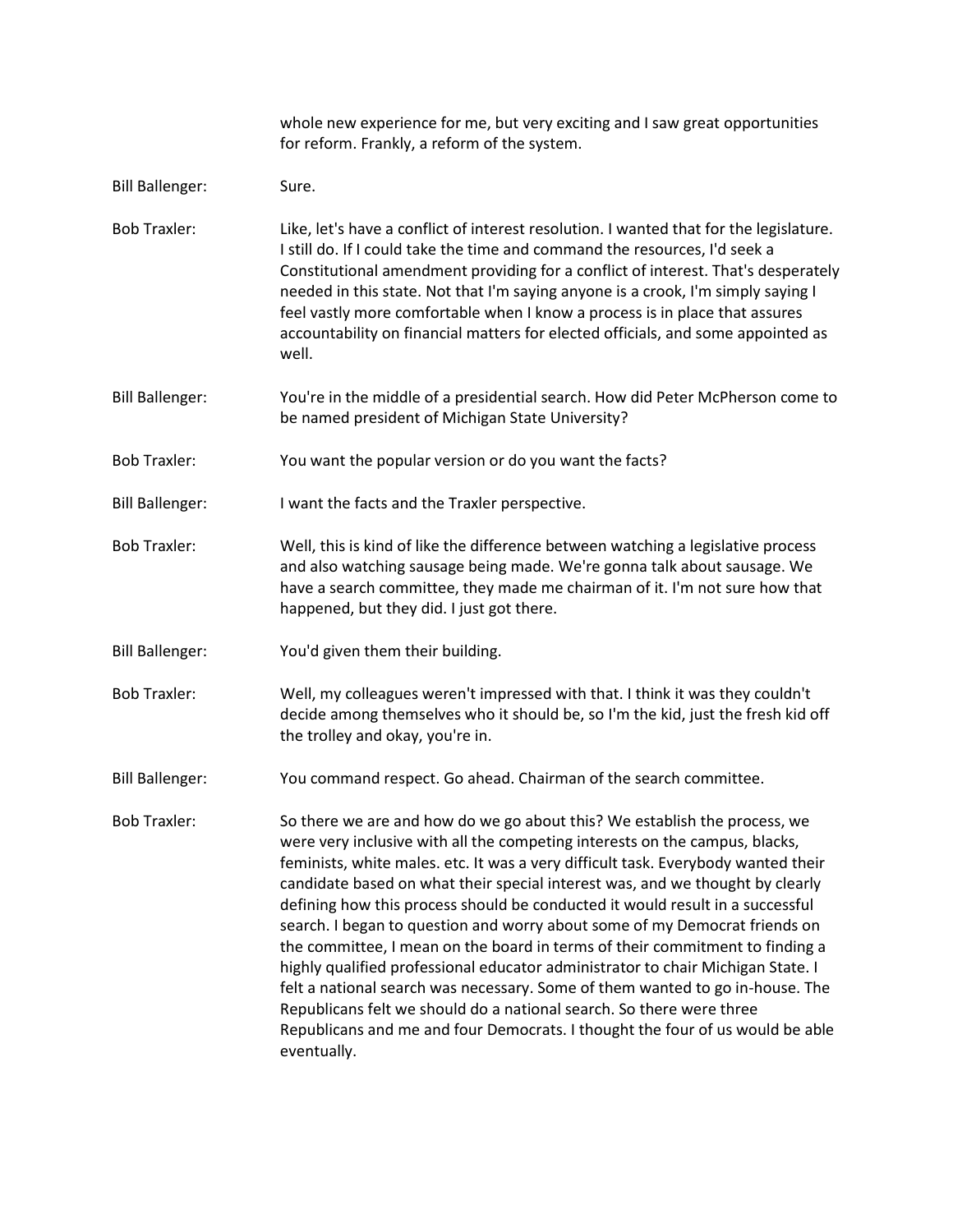| <b>Bob Traxler:</b>    | to come up with a candidate that even my Democrat friends and colleagues<br>would accept. A national figure, so to speak.                                                                                                                                                                                                                                                                                                                                                   |
|------------------------|-----------------------------------------------------------------------------------------------------------------------------------------------------------------------------------------------------------------------------------------------------------------------------------------------------------------------------------------------------------------------------------------------------------------------------------------------------------------------------|
| <b>Bob Traxler:</b>    | Well, some time went by and it became clear that that wasn't going to happen,<br>and I began to sense that my Republican colleagues were drifting off, and I was<br>standing alone and so I resigned as a Chairman of the Search Committee.                                                                                                                                                                                                                                 |
| <b>Bill Ballenger:</b> | Wow.                                                                                                                                                                                                                                                                                                                                                                                                                                                                        |
| <b>Bob Traxler:</b>    | Because I was a distinct minority.                                                                                                                                                                                                                                                                                                                                                                                                                                          |
| <b>Bill Ballenger:</b> | Okay. So then what?                                                                                                                                                                                                                                                                                                                                                                                                                                                         |
| <b>Bob Traxler:</b>    | The process went forward, and there was sort of universal agreement to select<br>Peter McPherson. I looked at Peter's resume and I wasn't particularly impressed<br>with his academic qualifications, which is not to speak, in any way, derogatory<br>towards Peter as an individual.                                                                                                                                                                                      |
| <b>Bob Traxler:</b>    | He and I, while we differed in the role of President versus the board, which<br>there always should be, should be, a sense of dynamic tension there. I wanted<br>the board to pick its own Secretary of the Board. That was opposed by all<br>administrators, and then by board members.                                                                                                                                                                                    |
| <b>Bill Ballenger:</b> | Didn't Joel Ferguson have an important role in the selection of Peter<br>McPherson? Tell us the truth.                                                                                                                                                                                                                                                                                                                                                                      |
| <b>Bob Traxler:</b>    | Well, Joel would tell you this himself, he manipulated everyone to his<br>satisfaction.                                                                                                                                                                                                                                                                                                                                                                                     |
| <b>Bill Ballenger:</b> | Well, how did he do it in this respect?                                                                                                                                                                                                                                                                                                                                                                                                                                     |
| <b>Bob Traxler:</b>    | In this respect? He understood that the Governor was supportive, would be<br>supportive of McPherson. They were colleagues and friends at Michigan State<br>University as undergraduates, and had remained so. Joel seized on that as an<br>opportunity to work a deal that would be to his advantage. He was keenly<br>interested in putting up a State Office Building for the State House. Joel will tell<br>you that that fell through when the Democrats lost control. |
| <b>Bob Traxler:</b>    | He knew in order to achieve this goal, he would need the Governor to get on<br>board. He would need the Republicans in the House on board, since they now<br>control the legislature. He felt that a respectable deal could be made where he<br>would assist the Governor in getting McPherson appointed.                                                                                                                                                                   |
| <b>Bob Traxler:</b>    | In return, the Governor would assist him in making sure that the legislature had<br>adequate space and quarters, an admirable goal.                                                                                                                                                                                                                                                                                                                                         |
| <b>Bill Ballenger:</b> | Leading to the Anderson House Office Building?                                                                                                                                                                                                                                                                                                                                                                                                                              |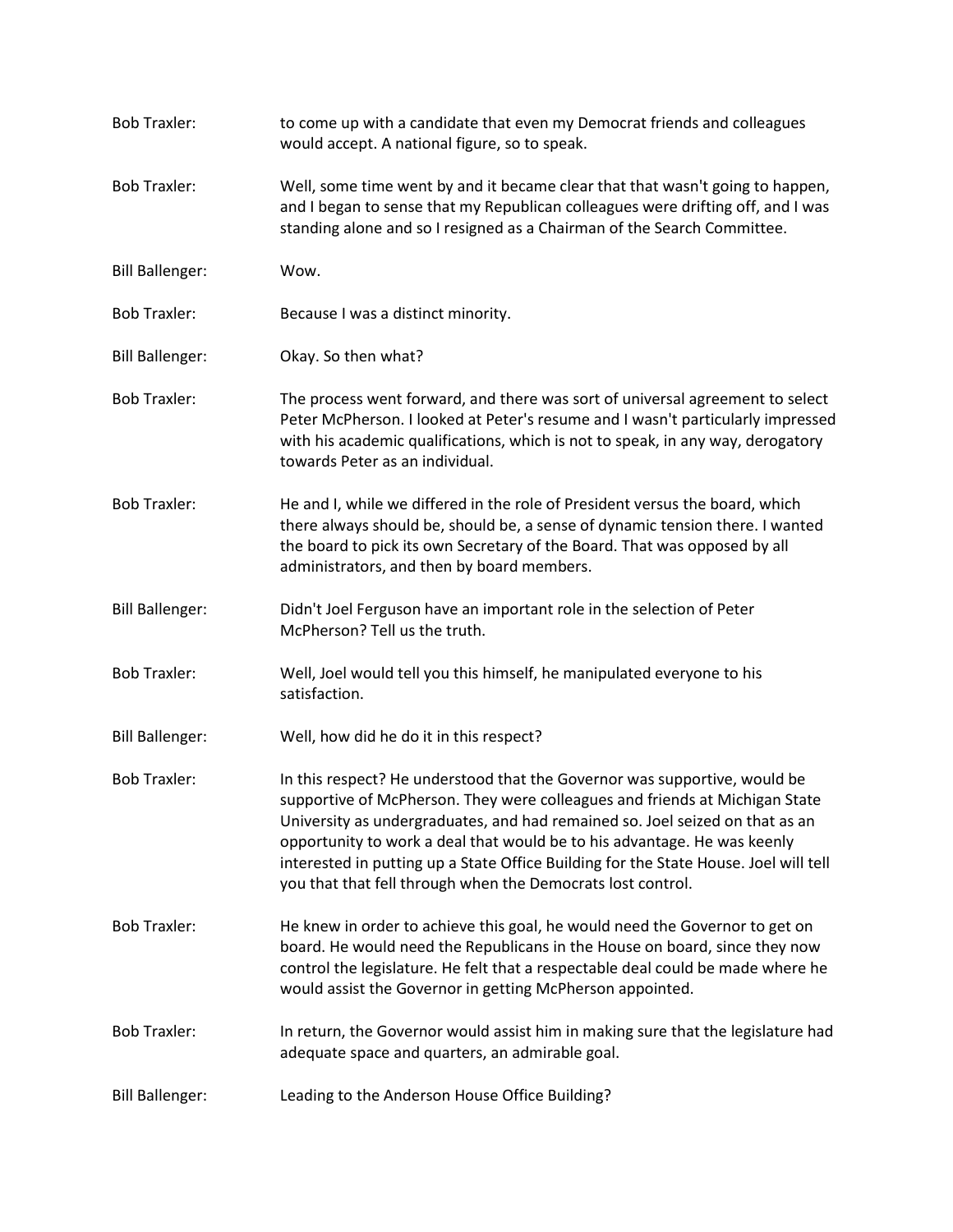| <b>Bob Traxler:</b>    | Yes.                                                                                                                                                                                                                                                                                                                                                                                                                                                                                                                                                                      |
|------------------------|---------------------------------------------------------------------------------------------------------------------------------------------------------------------------------------------------------------------------------------------------------------------------------------------------------------------------------------------------------------------------------------------------------------------------------------------------------------------------------------------------------------------------------------------------------------------------|
| <b>Bill Ballenger:</b> | Okay.                                                                                                                                                                                                                                                                                                                                                                                                                                                                                                                                                                     |
| <b>Bob Traxler:</b>    | Yeah, yeah. The Governor had one caveat, that was that Joel had to have a<br>Republican partner. So Joel immediately advised the Governor that that would<br>be the case and he'd be back with him very shortly with a name, and that<br>happened. They discussed certain, according to Joel, he told me all of this, they<br>discussed various alternatives and came up with a partner for Joel.                                                                                                                                                                         |
| <b>Bill Ballenger:</b> | Then everything fell in place with all the other Trustees, the Democrats and<br>Republicans on the board?                                                                                                                                                                                                                                                                                                                                                                                                                                                                 |
| <b>Bob Traxler:</b>    | Yes.                                                                                                                                                                                                                                                                                                                                                                                                                                                                                                                                                                      |
| <b>Bill Ballenger:</b> | But you were looking at a way maybe to not run again for the board. You<br>decided you'd had enough, or maybe to even leave it prematurely, and if so,<br>how did that lead to your resignation from the board in return for an<br>appointment by the Governor? What happened?                                                                                                                                                                                                                                                                                            |
| <b>Bob Traxler:</b>    | That's interesting, because I was on the board about three months, Bill, and I<br>realized that the world of academia was quite different from the one that I<br>came from. Not that it wasn't political, it surely was, but the responsibilities of a<br>board member are not carefully adhered to all the time by board members.<br>They have perhaps individual agendas with the university, that the<br>administration is always happy to accommodate in return for fidelity and<br>loyalty, and a yes vote.                                                          |
| <b>Bob Traxler:</b>    | I had been there only about three months, and at a board session, it wasn't a<br>session, it was dinner at the President's house after. This would've been about<br>March, April. I just casually said to the board, "I will not be seeking reelection. I<br>want to assure you of that."                                                                                                                                                                                                                                                                                 |
| <b>Bob Traxler:</b>    | Well, of course, they didn't believe me. They couldn't imagine anyone not<br>running for re-election to the Board of MSU, whom I dearly love and had<br>graduated from, and was closely affiliated with in different ways. They sort of<br>pushed that aside.                                                                                                                                                                                                                                                                                                             |
| <b>Bill Ballenger:</b> | But John Engler heard about it?                                                                                                                                                                                                                                                                                                                                                                                                                                                                                                                                           |
| <b>Bob Traxler:</b>    | He knew I wasn't going to be a candidate. John called me in my last year there<br>and indicated that he had an interest in filling a vacancy on the board, should<br>there be a vacancy, and that it was necessary for him to make an appointment<br>prior to the Republican State Convention because he didn't want a self starter<br>coming out of the Convention for the MSU Board. John was very loyal to MSU,<br>and he had a nominee in mind that was very talented and had widespread<br>support among Republicans, in many ways. He suggested that we could reach |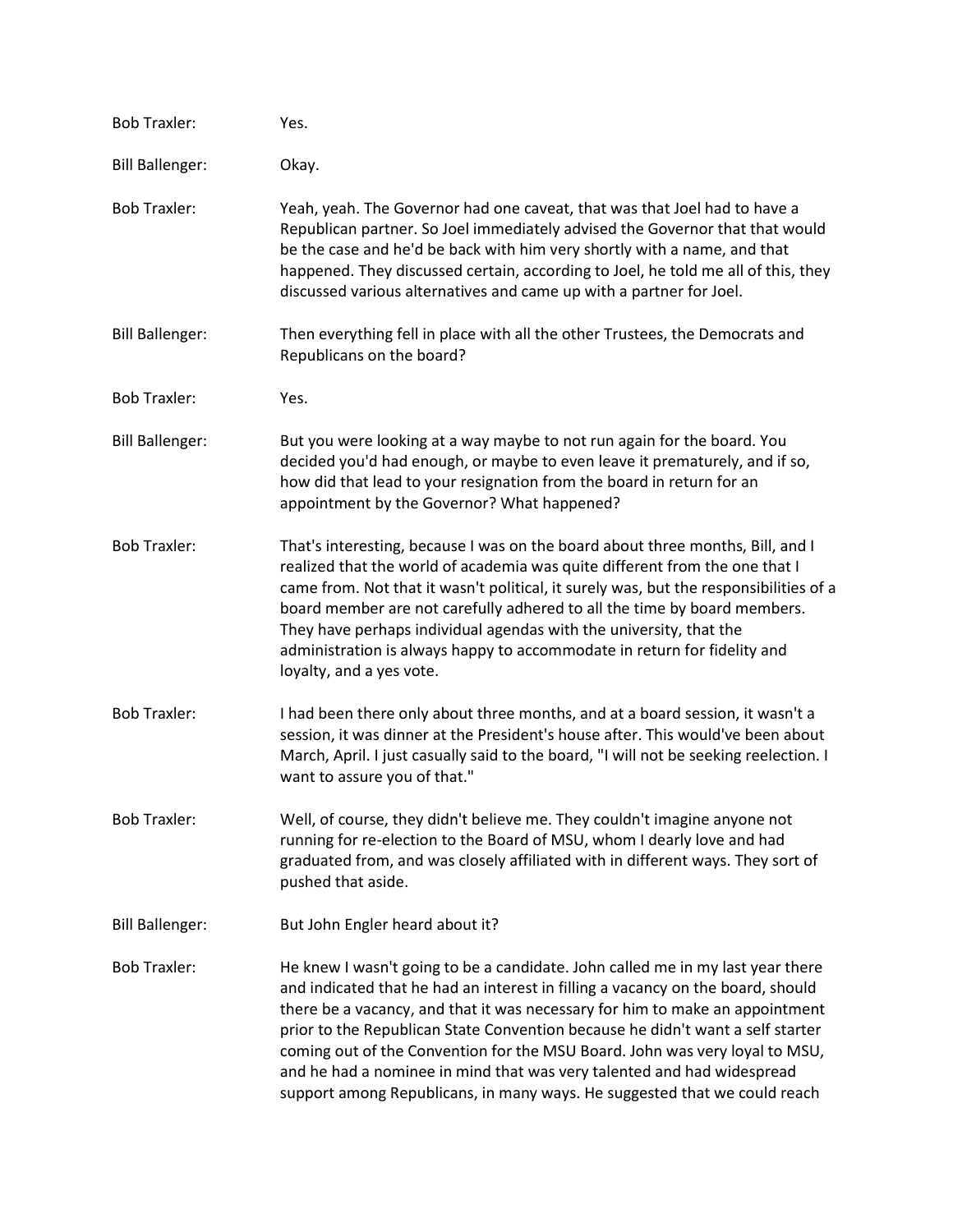|                        | an accommodation. If I wanted to leave the board early, he'd find a suitable<br>appointment, and something I'd be pleased with.                                                                                                                                                                                                                                                                                                                                   |
|------------------------|-------------------------------------------------------------------------------------------------------------------------------------------------------------------------------------------------------------------------------------------------------------------------------------------------------------------------------------------------------------------------------------------------------------------------------------------------------------------|
| <b>Bob Traxler:</b>    | I told him, "I don't want to leave the board in March, I would prefer to do so in<br>early July." He said, "We'll keep that as a deadline, because I got to get this done<br>before the August Republican Convention." I said, "Okay."                                                                                                                                                                                                                            |
| <b>Bob Traxler:</b>    | In the meantime, he suggested that his Appointment Secretary would be in<br>touch with me, and she was, and we talked. She came up with an interesting<br>proposal. She suggested the State Gaming Commission, which was in the midst<br>of licensing the Detroit casinos.                                                                                                                                                                                        |
| <b>Bill Ballenger:</b> | Now, if it had been a Gaming Commissioner, a single person like the Lottery<br>Commissioner, which you fought for, you might have liked that.                                                                                                                                                                                                                                                                                                                     |
| <b>Bob Traxler:</b>    | If it had any power.                                                                                                                                                                                                                                                                                                                                                                                                                                              |
| <b>Bill Ballenger:</b> | Right.                                                                                                                                                                                                                                                                                                                                                                                                                                                            |
| <b>Bob Traxler:</b>    | It didn't have any power.                                                                                                                                                                                                                                                                                                                                                                                                                                         |
| <b>Bill Ballenger:</b> | It didn't have any power.                                                                                                                                                                                                                                                                                                                                                                                                                                         |
| <b>Bob Traxler:</b>    | And it doesn't have any power.                                                                                                                                                                                                                                                                                                                                                                                                                                    |
| <b>Bill Ballenger:</b> | No.                                                                                                                                                                                                                                                                                                                                                                                                                                                               |
| <b>Bob Traxler:</b>    | The initiative which set up the casinos in Detroit, the three casinos, was written<br>by the proponents of the casinos. So they intentionally wrote in a very weak<br>oversight commission, and that's the law we got today. And since it was an<br>initiative, it takes about a two thirds vote of the legislature to change a period in<br>it, let alone establish strong oversight of the gaming in this state.                                                |
| <b>Bill Ballenger:</b> | So you said, "Thanks, but no thanks?"                                                                                                                                                                                                                                                                                                                                                                                                                             |
| <b>Bob Traxler:</b>    | I thanked her, and she understood why.                                                                                                                                                                                                                                                                                                                                                                                                                            |
| <b>Bill Ballenger:</b> | Then she came up with what, a Judgeship?                                                                                                                                                                                                                                                                                                                                                                                                                          |
| <b>Bob Traxler:</b>    | A Judgeship, which was interesting. Again, it was a Judgeship that was terminal.<br>And the same point that I was here in Lansing, and there was a vacancy. I<br>believe, a judge had perhaps died, I'm not familiar with that detail, and the<br>legislature then agreed with the Supreme Court to abolish that position. And<br>they did, but there was a six months period from the death until the next<br>election, and I would be appointed for six months. |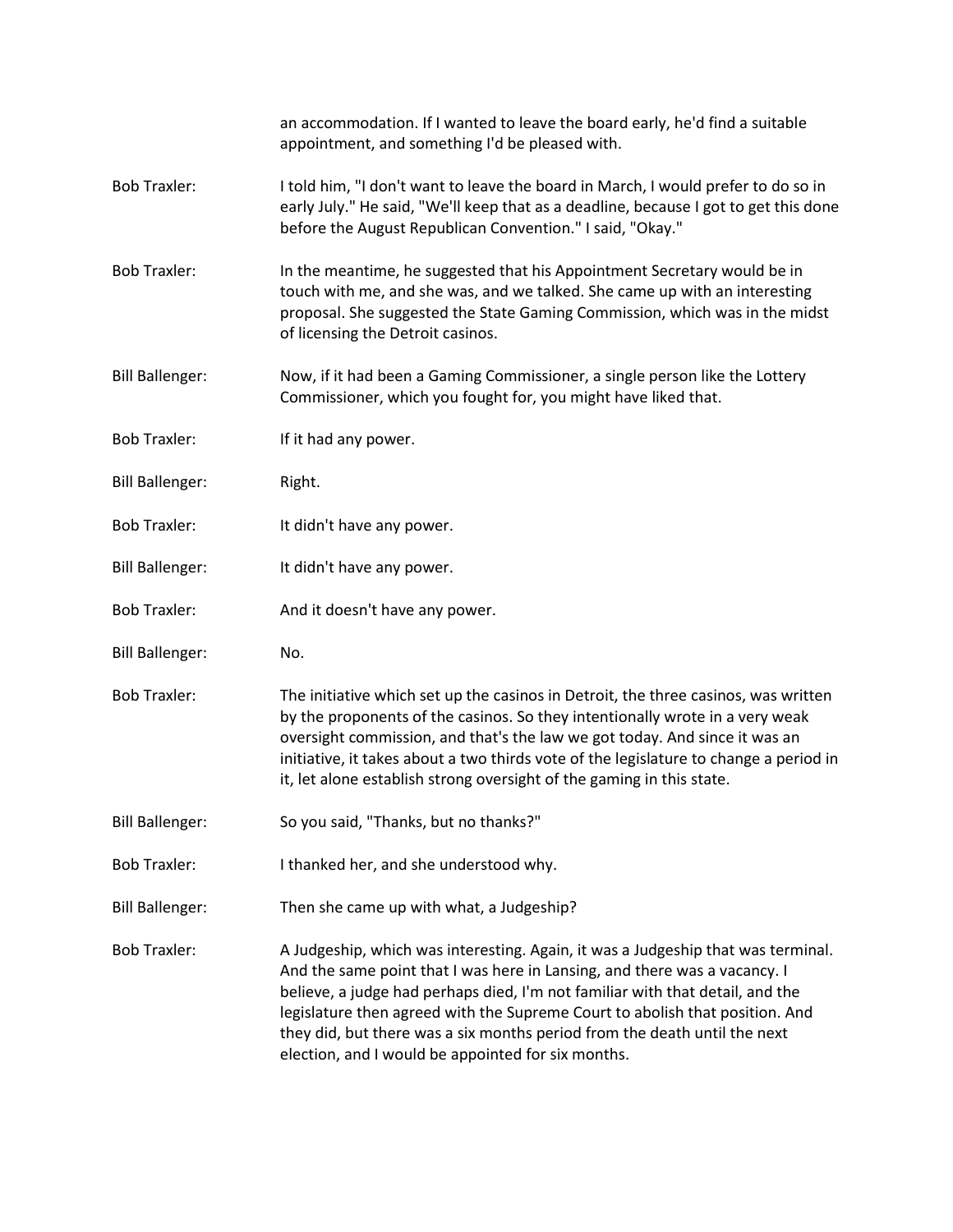| <b>Bill Ballenger:</b> | You were offered a Judgeship, and you basically said, "There's a problem here in<br>terms of the end date for the Judgeship and my pension qualifications here?"                                                                                                                                                                                                                                                                                                                                                                                                                                                             |
|------------------------|------------------------------------------------------------------------------------------------------------------------------------------------------------------------------------------------------------------------------------------------------------------------------------------------------------------------------------------------------------------------------------------------------------------------------------------------------------------------------------------------------------------------------------------------------------------------------------------------------------------------------|
| <b>Bob Traxler:</b>    | Yes, absolutely. First off, I really wasn't looking for a full-time job. I briefly<br>considered the Judgeship. I called the Judicial Retirement System, and I asked<br>them if it's possible to tack on my legislative onto my judicial. They indicated,<br>no, it was not. I'd have to serve as a Judge for four years before that would be<br>permitted under the law. I really didn't have a keen interest in commuting to<br>Lansing. I didn't have a keen interest, frankly, in working five days a week, eight<br>or nine hours a day. That sort of was the game stopper on that one. So I advised<br>her, thank you, |
| <b>Bill Ballenger:</b> | But no thank you.                                                                                                                                                                                                                                                                                                                                                                                                                                                                                                                                                                                                            |
| <b>Bob Traxler:</b>    | But no thank you.                                                                                                                                                                                                                                                                                                                                                                                                                                                                                                                                                                                                            |
| <b>Bill Ballenger:</b> | Then what? She reversed things and said, "Okay, you tell us what you might be<br>interested in serving on?"                                                                                                                                                                                                                                                                                                                                                                                                                                                                                                                  |
| <b>Bob Traxler:</b>    | That's correct.                                                                                                                                                                                                                                                                                                                                                                                                                                                                                                                                                                                                              |
| <b>Bill Ballenger:</b> | What happened?                                                                                                                                                                                                                                                                                                                                                                                                                                                                                                                                                                                                               |
| <b>Bob Traxler:</b>    | Well, I was at a dinner on Mackinac Island and the Governor was present, and I<br>told his State Police detail, I'd like to talk to the Governor and just give him that<br>message. It's a matter of mutual interest.                                                                                                                                                                                                                                                                                                                                                                                                        |
| <b>Bob Traxler:</b>    | We found one another after the dinner, and I said, "John, what about the State<br>Park Commission?" He said, "Well, you don't have a vacancy." And I said, "Well,<br>if you can find one, I'm available." And he said, "You know, that could be<br>arranged. I'll call you and advise you how this is going to work."                                                                                                                                                                                                                                                                                                        |
| <b>Bob Traxler:</b>    | He talked with a very dear friend of his, who was a member of the Commission,<br>and with the idea that she could resign, I would take her spot, and he<br>subsequently at the first opportunity, would reappoint her. She was an<br>outstanding Commissioner. That's what happened.                                                                                                                                                                                                                                                                                                                                         |
| <b>Bill Ballenger:</b> | Who was that, do you remember? That's all right.                                                                                                                                                                                                                                                                                                                                                                                                                                                                                                                                                                             |
| <b>Bob Traxler:</b>    | Anyhow, I'll tell you.                                                                                                                                                                                                                                                                                                                                                                                                                                                                                                                                                                                                       |
| <b>Bill Ballenger:</b> | It's okay. Anyway.                                                                                                                                                                                                                                                                                                                                                                                                                                                                                                                                                                                                           |
| <b>Bob Traxler:</b>    | In any event, when we were having this phone conversation, he said, "Do you<br>want me to send you a letter to this effect?" I said, "No, no, don't do that. That's<br>not necessary. I've known you for years. We don't deal with one another on a                                                                                                                                                                                                                                                                                                                                                                          |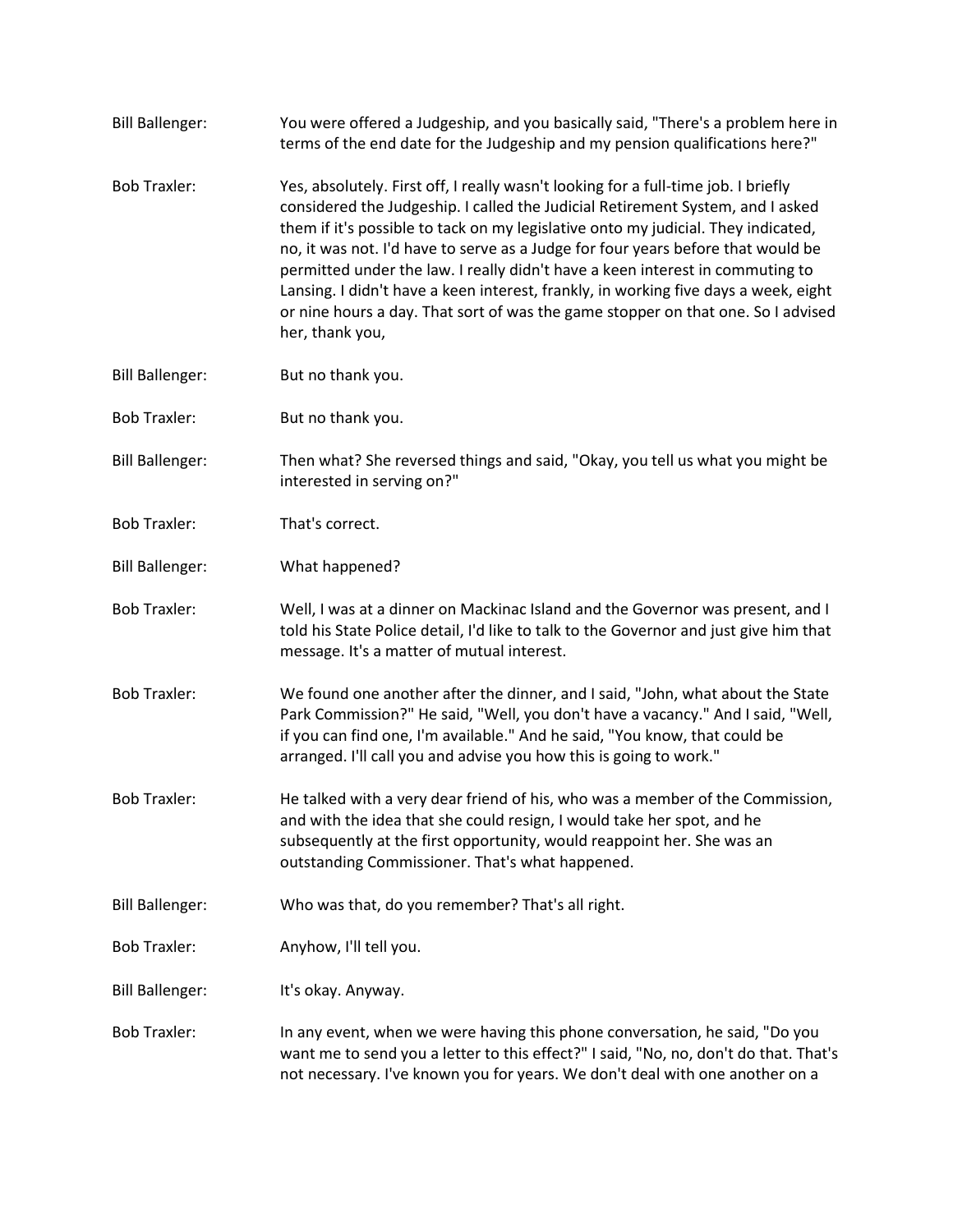|                        | put in writing basis." He said, "Well, when can you have your resignation?" I<br>said, "I'll put it in the mail tomorrow. You'll have it on Friday."                                                                                                                                                                                                       |
|------------------------|------------------------------------------------------------------------------------------------------------------------------------------------------------------------------------------------------------------------------------------------------------------------------------------------------------------------------------------------------------|
| <b>Bill Ballenger:</b> | Why was Governor Engler so interested in having you resign from the board,<br>and being able to make an appointment to that commission?                                                                                                                                                                                                                    |
| <b>Bob Traxler:</b>    | For two reasons. I think that his appointee, Mr. Romney.                                                                                                                                                                                                                                                                                                   |
| <b>Bill Ballenger:</b> | Scott Romney.                                                                                                                                                                                                                                                                                                                                              |
| <b>Bob Traxler:</b>    | Scott Romney.                                                                                                                                                                                                                                                                                                                                              |
| <b>Bill Ballenger:</b> | Brother of Mitt Romney, son of the former Governor.                                                                                                                                                                                                                                                                                                        |
| <b>Bob Traxler:</b>    | Correct, was a very dear friend of the Governor's, personally. He had been a<br>candidate for Attorney General at the Republican Convention. I don't know if he<br>got the nomination.                                                                                                                                                                     |
| <b>Bill Ballenger:</b> | No, he lost the nomination.                                                                                                                                                                                                                                                                                                                                |
| <b>Bob Traxler:</b>    | Yeah.                                                                                                                                                                                                                                                                                                                                                      |
| <b>Bill Ballenger:</b> | But Engler had backed him for the nomination, was severely embarrassed when<br>he didn't get it and felt he owed it to Scott Romney to do something for him.                                                                                                                                                                                               |
| <b>Bob Traxler:</b>    | And this was it.                                                                                                                                                                                                                                                                                                                                           |
| <b>Bill Ballenger:</b> | Scott Romney was an MSU grad, like you. Apparently he said, "Well Governor,<br>boy, this would be great if I could be on the MSU Board.                                                                                                                                                                                                                    |
| <b>Bob Traxler:</b>    | I think that's the case, absolutely, and that happened. He got my resignation on<br>Friday, or excuse me, from the board, yes. Then he also had the resignation of<br>his dear friend who was on the Park Commission.                                                                                                                                      |
| <b>Bill Ballenger:</b> | Right.                                                                                                                                                                                                                                                                                                                                                     |
| <b>Bob Traxler:</b>    | And on Monday, he appointed me. And it was bang, bang, and I served there<br>almost six years.                                                                                                                                                                                                                                                             |
| <b>Bill Ballenger:</b> | What was your tenure like on the Mackinaw Island State Park Commission?                                                                                                                                                                                                                                                                                    |
| <b>Bob Traxler:</b>    | Very enjoyable. Fine people. The Chairman of the Commission was Dennis<br>Cawthorne. Dennis and I served, of course, in the legislature together, as I did<br>with you. Dennis was a member of the Judiciary Committee. Very respected,<br>very hardworking, and was the author of legislation on child custody. A very fine<br>piece of work, by the way. |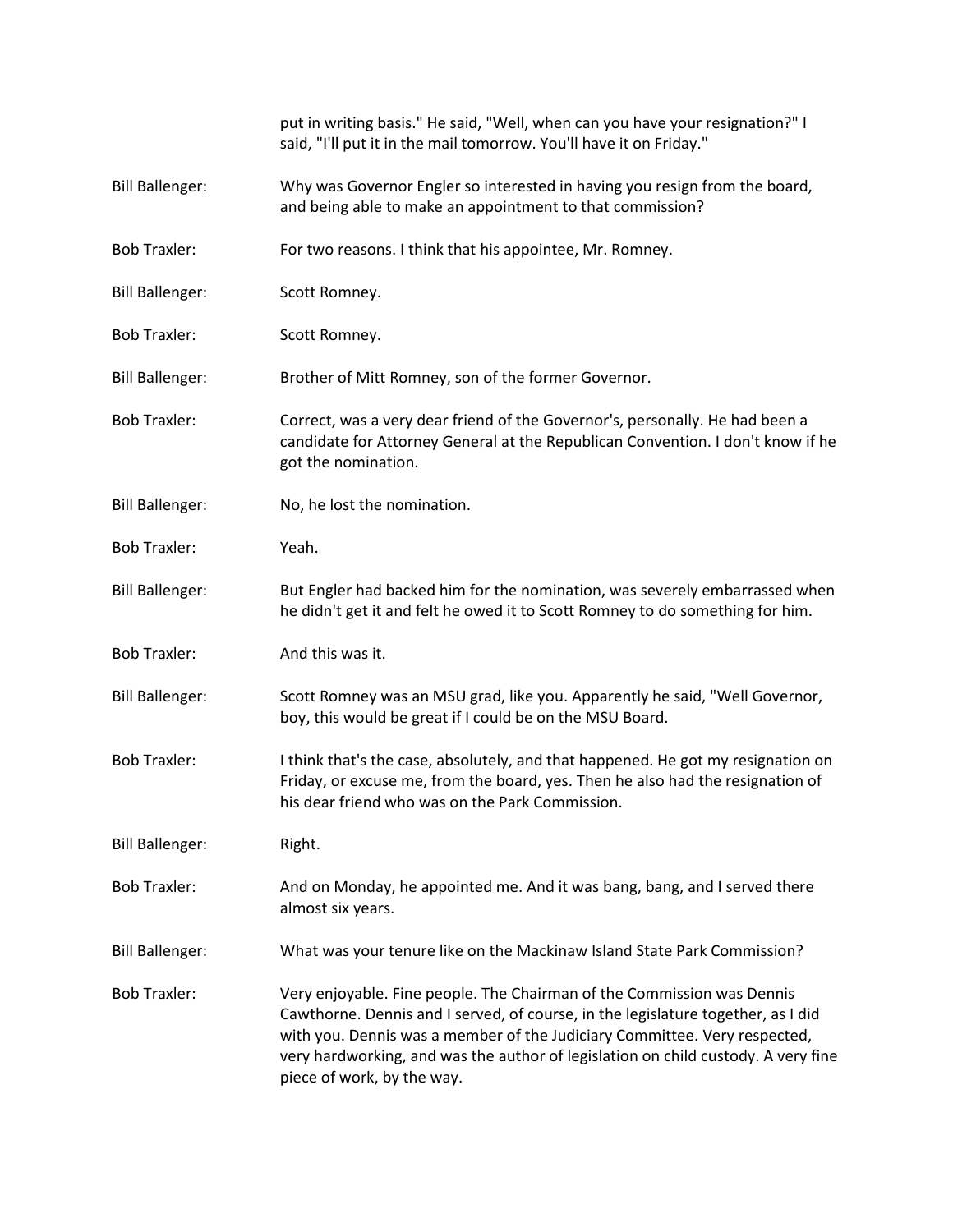| <b>Bob Traxler:</b>    | It was ironic, when we were in the legislature, I was Mr. Chairman to him, and<br>when we were on the Park Commission, he was Mr. Chairman to me. Sort of<br>reversal of roles, very funny.                                                                                                                                                                                                                                                |
|------------------------|--------------------------------------------------------------------------------------------------------------------------------------------------------------------------------------------------------------------------------------------------------------------------------------------------------------------------------------------------------------------------------------------------------------------------------------------|
| <b>Bill Ballenger:</b> | How often did the Commission meet?                                                                                                                                                                                                                                                                                                                                                                                                         |
| <b>Bob Traxler:</b>    | Once a month. Not every month. This was really a part-time job, no heavy<br>lifting. Perfect cap, in my mind, for a political career.                                                                                                                                                                                                                                                                                                      |
| <b>Bill Ballenger:</b> | Did the Commission meetings shift around from city to city? Did you meet on<br>the island? Where did you meet?                                                                                                                                                                                                                                                                                                                             |
| <b>Bob Traxler:</b>    | Typically, we would meet principally on the island. But we had two alternative<br>meetings, one would be in Lansing at that time, in the winter. Also, we would<br>hold one meeting in Mackinaw City to demonstrate to the city our concern for<br>the fort there.                                                                                                                                                                         |
| <b>Bill Ballenger:</b> | The Park Commission has always been considered one of the crown jewel<br>appointments for any Governor. Why do you think that is?                                                                                                                                                                                                                                                                                                          |
| <b>Bob Traxler:</b>    | Well, I think it's a prestigious place. I have a home on the island, a cottage, and I<br>wish I were there right now. But for political appointees, people who have<br>served the Governor well and are well known to the Governor, this is a<br>alternative to some kind of a political position that requires a lot of time,<br>considerable effort, and perhaps it even pays or maybe it don't pay. The Park<br>Commission doesn't pay. |
| <b>Bob Traxler:</b>    | The benefit of the Park Commission is you get to use a cottage during the<br>summer months, for a week or a two week period. The Commissioners pick<br>their weeks based on availability. That's, by most of them, considered enough of<br>a gratification for paying attention to what's going on in the island.                                                                                                                          |
| <b>Bob Traxler:</b>    | What I must also say, Bill, I'd spent five summers there working, right out of high<br>school, right through college.                                                                                                                                                                                                                                                                                                                      |
| <b>Bill Ballenger:</b> | Right.                                                                                                                                                                                                                                                                                                                                                                                                                                     |
| <b>Bob Traxler:</b>    | I had many friends, very happy with my relationship to the community.                                                                                                                                                                                                                                                                                                                                                                      |
| <b>Bill Ballenger:</b> | One more question. Jim Blanchard, his entire tenure in Congress, eight years,<br>you served with him. Then he was elected Governor in 1992. You were still in<br>Congress, he was Governor. What was your impression of Jim Blanchard during<br>the time you knew him?                                                                                                                                                                     |
| <b>Bob Traxler:</b>    | He was a total political animal. I never knew anyone who could assimilate<br>election data better than he could. He'd spend hours looking over polling data.<br>He was a good friend. When he was in the Congress, we used to take a break                                                                                                                                                                                                 |